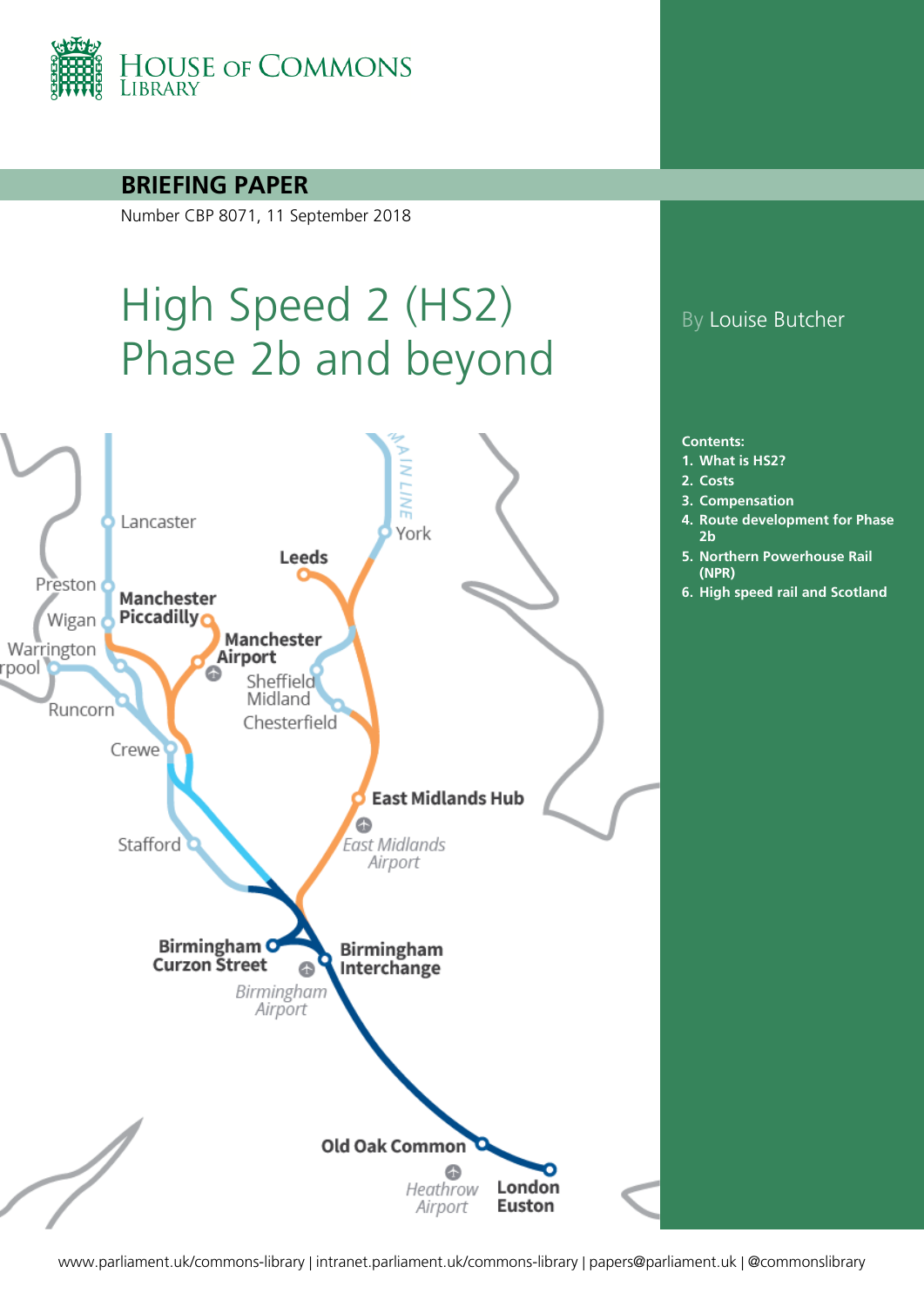## **Contents**

|                                       | <b>Summary</b>                                                                                                                                                                                                                                                                                                | 3                                            |
|---------------------------------------|---------------------------------------------------------------------------------------------------------------------------------------------------------------------------------------------------------------------------------------------------------------------------------------------------------------|----------------------------------------------|
| 1.                                    | What is HS2?                                                                                                                                                                                                                                                                                                  | 4                                            |
| 1.1                                   | Policy background                                                                                                                                                                                                                                                                                             | 4                                            |
| 1.2                                   | Party views                                                                                                                                                                                                                                                                                                   | 5                                            |
| 1.3                                   | <b>Brexit</b>                                                                                                                                                                                                                                                                                                 | $\overline{7}$                               |
| 1.4                                   | HS2 Ltd.                                                                                                                                                                                                                                                                                                      | 8                                            |
| 2.                                    | Costs                                                                                                                                                                                                                                                                                                         | 11                                           |
| 2.1                                   | Spending to date (financial year end 2018)                                                                                                                                                                                                                                                                    | 11                                           |
| 2.2                                   | Infrastructure                                                                                                                                                                                                                                                                                                | 11                                           |
| 2.3                                   | <b>Trains</b>                                                                                                                                                                                                                                                                                                 | 12                                           |
| 2.4                                   | Value for money                                                                                                                                                                                                                                                                                               | 13                                           |
| 2.5                                   | HS2 growth strategies                                                                                                                                                                                                                                                                                         | 15                                           |
| 2.6                                   | Comment                                                                                                                                                                                                                                                                                                       | 17                                           |
| 3.                                    | Compensation                                                                                                                                                                                                                                                                                                  | 20                                           |
| 3.1                                   | Overview                                                                                                                                                                                                                                                                                                      | 20                                           |
| 3.2                                   | HS2 residents & communities                                                                                                                                                                                                                                                                                   | 21                                           |
| 4.<br>4.1<br>4.2<br>4.3<br>4.4<br>4.5 | <b>Route development for Phase 2b</b><br>Initial proposals, 2010-13<br>Higgins Report and beyond, 2014-16<br>Initial problems with Leeds & Sheffield stations<br>Announcement of preferred route, November 2016<br>Design refinements, 2016-17<br>Eastern leg rolling stock depot<br>Next steps - hybrid bill | 23<br>23<br>24<br>25<br>26<br>28<br>29<br>30 |
| 5.                                    | <b>Northern Powerhouse Rail (NPR)</b>                                                                                                                                                                                                                                                                         | 31                                           |
| 5.1                                   | Terminology                                                                                                                                                                                                                                                                                                   | 31                                           |
| 5.2                                   | Background, 2010-14                                                                                                                                                                                                                                                                                           | 32                                           |
| 5.3                                   | National Infrastructure Commission report, 2016                                                                                                                                                                                                                                                               | 34                                           |
| 5.4                                   | Command paper & Government policy, 2016-                                                                                                                                                                                                                                                                      | 35                                           |
| 5.5                                   | Strategic Transport Plan for the North, 2014-                                                                                                                                                                                                                                                                 | 36                                           |
| 6.                                    | <b>High speed rail and Scotland</b>                                                                                                                                                                                                                                                                           | 41                                           |
| 6.1                                   | Background, 2010-15                                                                                                                                                                                                                                                                                           | 41                                           |
| 6.2                                   | UK and Scottish Government reports, March 2016                                                                                                                                                                                                                                                                | 42                                           |
| 6.3                                   | Recent developments                                                                                                                                                                                                                                                                                           | 43                                           |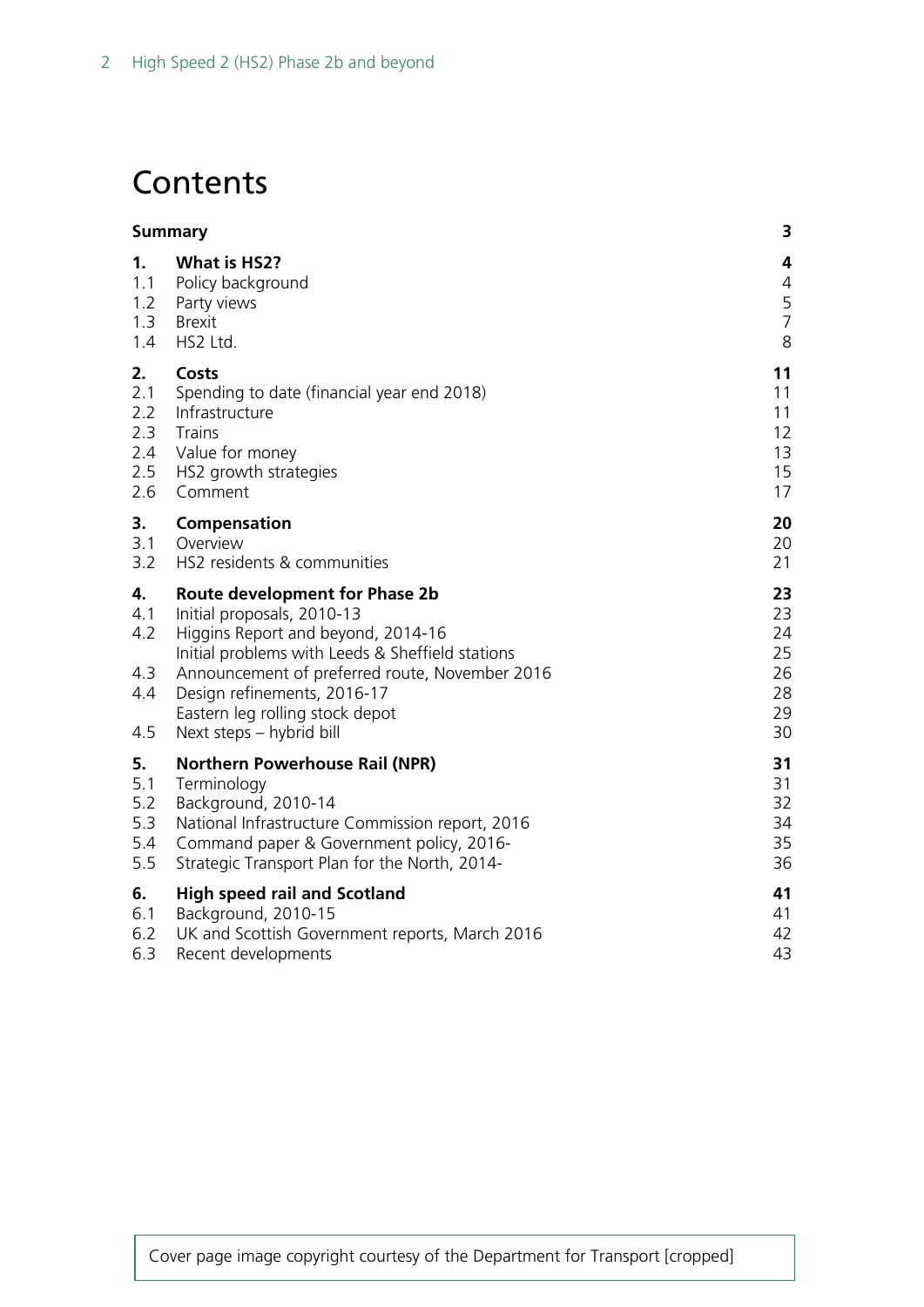## <span id="page-2-0"></span>Summary

This paper provides general information on the proposed high-speed rail line between London and the North of England (HS2). It gives a brief overview of the scheme, its costs, compensation arrangements and development of the Phase 2b scheme to the North of England. It also discusses Northern Powerhouse Rail, which is planned to integrate with HS2 in the North, and the development of high speed rail to and within Scotland.

HS2 is a proposed infrastructure project to build a high-speed rail line from London to Manchester and Leeds, via Birmingham, to begin operation in 2026 and be completed in 2033. It was supported by the Labour Government after 2009 and has had the support of the Conservatives in government since May 2010.

HS2 is planned to be delivered in three phases:

- **Phase 1** from London Euston to Birmingham Curzon Street and Lichfield with intermediate stations in West London (at old Oak Common) and at Birmingham Airport;
- **Phase 2a** from the West Midlands to Crewe; and
- **Phase 2b** comprising an eastern leg from the West Midlands to Leeds New Lane with intermediate stations in the East Midlands and South Yorkshire; and a western leg from Crewe to Manchester with an intermediate station at Manchester Airport.

In total, the Government has estimated that the scheme will cost £55.7 billion in 2015 prices (including rolling stock).

Despite enjoying widespread support across all parties in Parliament the scheme remains controversial outside, with disagreements regarding the economic and environmental cases for the scheme. Many of those who will be directly affected by the construction of the route are concerned for the future. The scheme has passionate supporters and opponents who, for the past seven or eight years, have argued across a variety of fora, including Parliament, as to whether the scheme would deliver enough in the way of benefits to justify the price tag. These debates continue.

This paper deals with Phase 2b of the HS2 scheme from Crewe to Manchester and from the West Midlands to Leeds via Sheffield. In July 2017 the Government issued a consultation on the eastern leg rolling stock depot and announced decisions on route refinements for Phase 2b. The Bill for this part of the route is expected before the end of 2020.

This paper also looks at Northern Powerhouse Rail, which is planned to integrate with HS2 in the North of England, and the progress of high speed rail to and within Scotland.

Information on Phase 1 and Phase 2a of HS2 can be found in HC Library briefing papers [CBP 316](http://researchbriefings.parliament.uk/ResearchBriefing/Summary/SN00316) and [CBP 7082,](http://researchbriefings.parliament.uk/ResearchBriefing/Summary/SN07082) respectively. General background information on the HS2 scheme can be found in [RP11/75.](http://researchbriefings.parliament.uk/ResearchBriefing/Summary/RP11-75)

Maps showing the Parliamentary constituencies through which HS2 runs can be found attached to the *landing page* for this paper.

Further briefings are available on the [Railways Topical Page](http://researchbriefings.parliament.uk/?ContentType=&Topic=Transport&SubTopic=Railways&Year=&SortByAscending=false) of the Parliament website.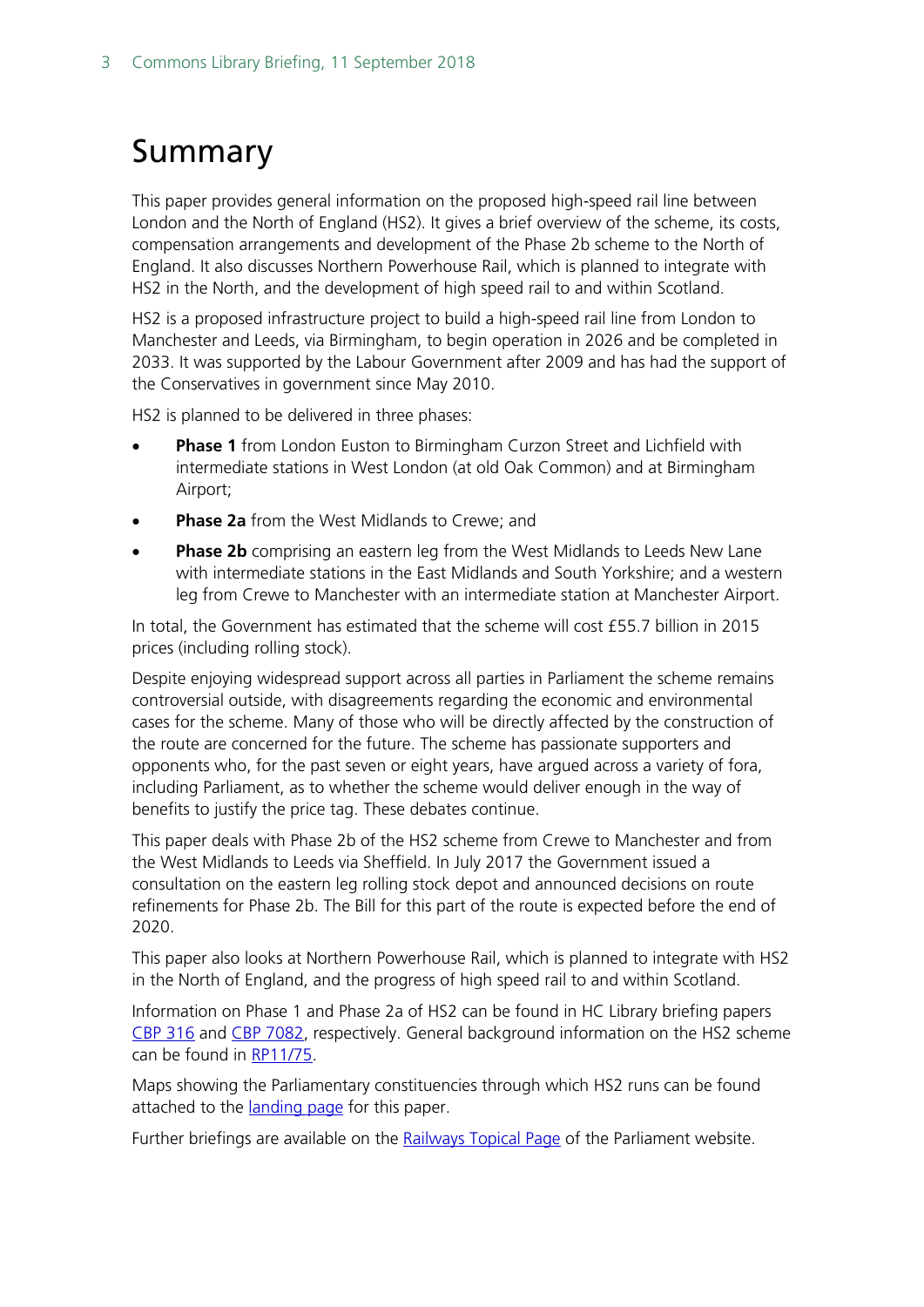## <span id="page-3-0"></span>1. What is HS2?

### <span id="page-3-1"></span>1.1 Policy background

HS2 is the Government's flagship transport infrastructure project to build a high-speed rail line from London to Manchester and Leeds, via Birmingham, the East Midlands, Sheffield and Crewe, to begin operation in 2026 and be completed by 2033. Thus far there have been two Acts of Parliament<sup>[1](#page-3-2)</sup> and eight [Statutory Instruments](http://www.legislation.gov.uk/uksi?title=high%20speed%20rail) providing for the scheme, with a further Bill currently being considered by Parliament.

Supporters claim that the line is urgently needed to meet projected future demand; to tackle the capacity constraints on the West Coast Main Line; and to deliver wider economic and regional benefits. Opponents maintain that these claims are overstated; future demand and capacity requirements can be met via other, cheaper means; and that the ultimate costs of HS2 are far in excess of the official budget.

The scheme that became HS2 was floated separately by the three main parties in 2008-09. In January 2009 Geoff Hoon, then Transport Secretary in the Labour Government, set up HS2 Ltd. with the principal aim of advising the Secretary of State on the development of proposals for a new railway from London to the West Midlands and potentially beyond.[2](#page-3-3) The scheme taken forwards from 2010 was based on the outcome of the work conducted for the Labour Government by HS2 Ltd. It was initially proposed by Labour in its March 2010 command paper and was taken up by the Conservative-led Coalition Government after it assumed office in May of the same year.<sup>[3](#page-3-4)</sup>

In the May 2010 Coalition Agreement the new Government confirmed its decision to build the new line in two phases, due to "financial constraints".[4](#page-3-5) It was later confirmed that Phase 1 would take the line from London to the West Midlands by 2026 while Phase 2 would take the line from the West Midlands to the north of England by 2032-33.<sup>[5](#page-3-6)</sup>

It was not until January 2013 that a decision was taken as to the configuration of the route from Birmingham north to Manchester (via Crewe) and Leeds (via the East Midlands and Sheffield).<sup>[6](#page-3-7)</sup> The Government ran a consultation on Phase 2 between July 2013 and January 2014.<sup>[7](#page-3-8)</sup> In November 2015 the Government announced its intention to bring forward the route to Crewe (now called Phase 2a) before the remainder of the route to Manchester and Leeds (now called 2b). In November 2016 the Government announced its preferred Phase

<span id="page-3-2"></span><sup>1</sup> [High Speed Rail \(Preparation\) Act 2013](http://www.legislation.gov.uk/ukpga/2013/31/contents) and the [High Speed Rail \(London -](http://www.legislation.gov.uk/ukpga/2017/7/contents) West [Midlands\) Act 2017](http://www.legislation.gov.uk/ukpga/2017/7/contents)

More background information and discussion on the HS2 scheme can be found in HC Library briefing paper [RP11/75.](http://researchbriefings.parliament.uk/ResearchBriefing/Summary/RP11-75)

<span id="page-3-4"></span><span id="page-3-3"></span><sup>&</sup>lt;sup>2</sup> DfT[,](http://webarchive.nationalarchives.gov.uk/20100104171434/http:/www.dft.gov.uk/pgr/rail/pi/highspeedtwo/hs2remit/funding.pdf) *The role and funding of High Speed Two Ltd.*, 14 January 2009<br><sup>3</sup> DfT, *[High Speed Rail](http://webarchive.nationalarchives.gov.uk/20100407011027/http:/www.dft.gov.uk/pgr/rail/pi/highspeedrail/commandpaper/pdf/cmdpaper.pdf)*, Cm 7827, March 2010; and: DfT press notice, "Proposed high [speed rail network North of Birmingham confirmed"](http://www.wired-gov.net/wg/wg-news-1.nsf/0/ABD5AD206EFE3EC9802577B2003A13D5?OpenDocument), 4 October 2010

<span id="page-3-6"></span><span id="page-3-5"></span><sup>&</sup>lt;sup>4</sup> HMG, *[The Coalition: Our Programme for Government](http://webarchive.nationalarchives.gov.uk/20100919110641/http:/programmeforgovernment.hmg.gov.uk/transport/index.html)*, May 2010

<sup>&</sup>lt;sup>5</sup> DfT, *[High Speed Rail: Investing in Britain's Future –](http://webarchive.nationalarchives.gov.uk/20110405154200/http:/highspeedrail.dft.gov.uk/sites/highspeedrail.dft.gov.uk/files/hsr-consultation.pdf) Consultation*, February 2011, p16

<span id="page-3-7"></span><sup>6</sup> DfT, [High speed rail: investing in Britain's future –](http://webarchive.nationalarchives.gov.uk/20140324045638/https:/www.gov.uk/government/uploads/system/uploads/attachment_data/file/69738/hs2-phase-two-command-paper.pdf) Phase Two: the route to Leeds, [Manchester and Beyond](http://webarchive.nationalarchives.gov.uk/20140324045638/https:/www.gov.uk/government/uploads/system/uploads/attachment_data/file/69738/hs2-phase-two-command-paper.pdf), Cm 8508, January 2013; [detailed route maps](http://webarchive.nationalarchives.gov.uk/20140317201113/https:/www.gov.uk/hs2-phase-two-initial-preferred-route-plan-and-profile-maps) are available on the DfT archive website

<span id="page-3-8"></span><sup>7</sup> DfT, [High Speed Rail: investing in Britain's future -](http://web.archive.org/web/20150303122256/http:/assets.hs2.org.uk/sites/default/files/consulation_library/pdf/130716%20Consultation%20Document.pdf) Consultation on the route from the [West Midlands to Manchester, Leeds and beyond](http://web.archive.org/web/20150303122256/http:/assets.hs2.org.uk/sites/default/files/consulation_library/pdf/130716%20Consultation%20Document.pdf), July 2013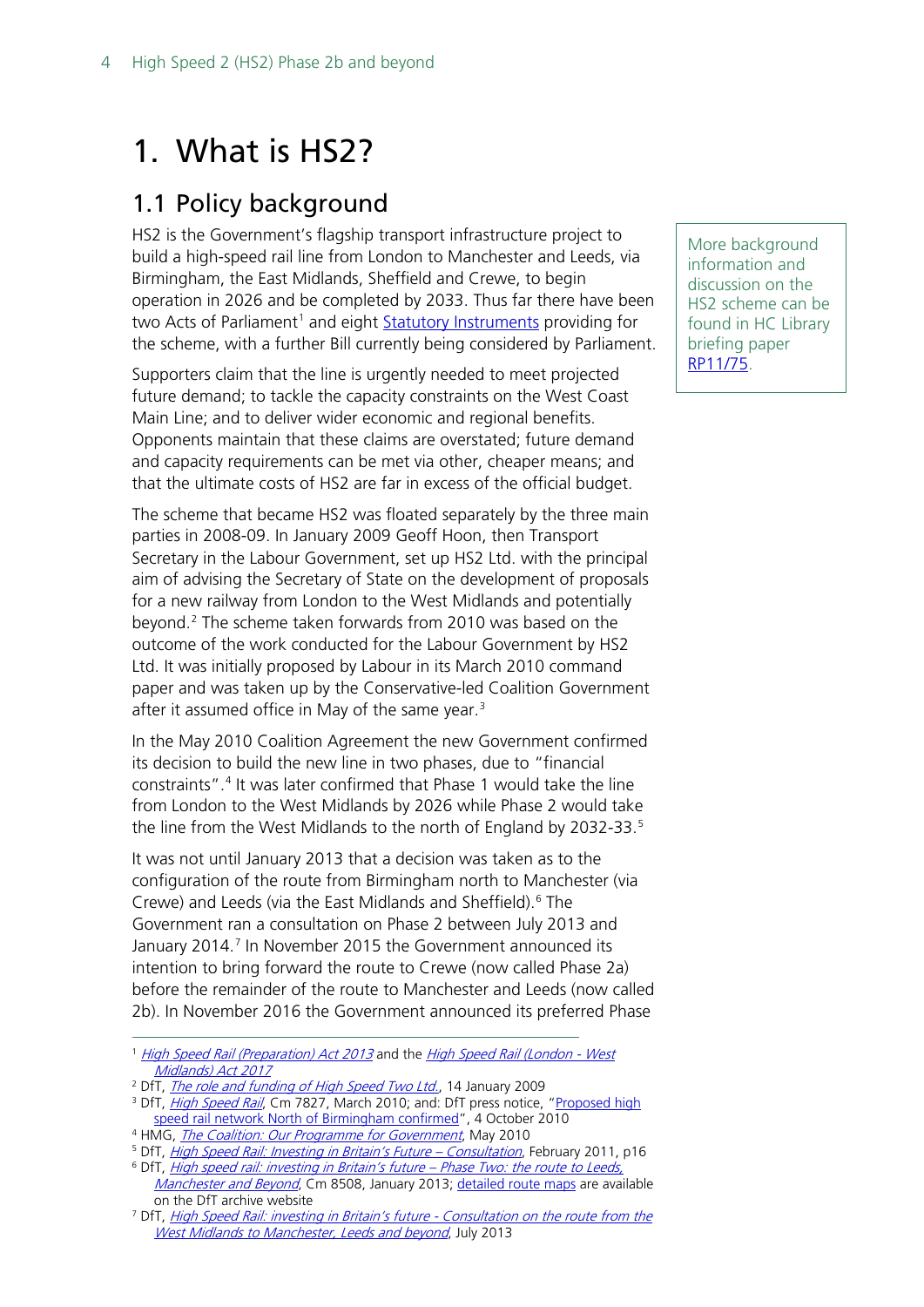2b route from Crewe to Manchester and the West Midlands to Leeds.<sup>[8](#page-4-1)</sup> In July 2017 it issued consultations on the Crewe hub and the eastern leg rolling stock depot; announced decisions on route refinements for Phase 2b and published the Bill for Phase 2a.<sup>[9](#page-4-2)</sup>

Arguments for and against HS2 are based on competing ideas not only about what the country needs in terms of new or improved rail infrastructure, but about how (if needed at all) it should be delivered and what the benefits and costs are of the ideas put forward. The two sides fundamentally disagree with each other's interpretation of the 'facts and figures' about the scheme. A fuller statement of these arguments can be found in HC Library briefing papers [RP11/75](http://researchbriefings.parliament.uk/ResearchBriefing/Summary/RP11-75) and [RP14/24.](http://researchbriefings.parliament.uk/ResearchBriefing/Summary/RP14-24)

### <span id="page-4-0"></span>1.2 Party views

Since the beginning of the project there has been a general consensus that without cross-party backing, the HS2 scheme would be difficult to get through Parliament and that the multi-year funding package and ongoing commitment in terms of resources would be hard to secure.

HS2 has been supported by the Conservatives, Labour and the Liberal Democrats since 2009, in government and opposition.<sup>[10](#page-4-3)</sup> One should note, however, that the parties' proposals initially varied in terms of scope, route alignment and destinations.

In the 2010 Parliament there were MPs in the two main parties who disagreed with the scheme: 41 voted against the HS2 Phase 1 Bill in April 2014; most of these were Conservatives.<sup>[11](#page-4-4)</sup> In the 2015 Parliament 42 MPs voted against the Bill at Third Reading; again these were mostly Conservatives but also included Labour MPs and representatives of smaller parties.<sup>[12](#page-4-5)</sup> In the 2017 Parliament 12 MPs voted against the HS2 Phase 2a Bill at Second Reading.[13](#page-4-6)

Support for HS2 remains the policy of the **Conservative** Government. There have been various press reports over the past couple of years indicating that the scheme may have some critics in the Cabinet, but this has not to date affected Party policy on the issue.<sup>[14](#page-4-7)</sup>

<span id="page-4-1"></span><sup>&</sup>lt;sup>8</sup> DfT press notice, "HS2 route to the East Midlands, Leeds and Manchester set out by [the government"](http://webarchive.nationalarchives.gov.uk/20170608105719tf_/https:/www.gov.uk/government/news/hs2-route-to-the-east-midlands-leeds-and-manchester-set-out-by-the-government), 15 November 2016

<span id="page-4-3"></span><span id="page-4-2"></span><sup>&</sup>lt;sup>9</sup> All available at: DfT, *HS2: high speed rail* [accessed 3 August 2017]

<sup>&</sup>lt;sup>10</sup> DfT, *[Britain's transport infrastructure: High Speed Two](http://webarchive.nationalarchives.gov.uk/20090327165817/http:/www.dft.gov.uk/pgr/rail/pi/highspeedtwo/highspeedtwo.pdf)*, January 2009; Conservative Party, [Conservative rail review: getting the best for passengers](http://web.archive.org/web/20100311205140/http:/www.conservatives.com/Policy/Where_we_stand/Transport.aspx), February 2009; and: Liberal Democrats, *Fast track Britain: Building a transport system for the 21<sup>st</sup> century* (policy paper 85), June 2008

<span id="page-4-4"></span><sup>11</sup> [HC Deb 28 April 2014, cc666-9](http://www.publications.parliament.uk/pa/cm201314/cmhansrd/cm140428/debtext/140428-0004.htm#1404298000004)

<span id="page-4-5"></span><sup>12</sup> [HC Deb 23 March 2016, cc1676-9](https://www.publications.parliament.uk/pa/cm201516/cmhansrd/cm160323/debtext/160323-0004.htm)

<span id="page-4-6"></span><sup>&</sup>lt;sup>13</sup> [HC Deb 30 January 2018, Division 109](https://hansard.parliament.uk/Commons/2018-01-30/division/CCD6FB9F-463B-4799-B556-55620BA96DCA/HighSpeedRail(WestMidlands-Crewe)Bill?outputType=Names)

<span id="page-4-7"></span><sup>&</sup>lt;sup>14</sup> e.g. "PM May will consider scrapping £56billion HS2 in Tory manifesto", The Express, 23 April 2017; ["Gove floats scrapping HS2 because he believes it to be a policy with](https://www.conservativehome.com/thetorydiary/2018/07/gove-floats-scrapping-hs2-because-he-believes-it-to-be-a-policy-with-a-growing-appeal.html)  [a growing appeal"](https://www.conservativehome.com/thetorydiary/2018/07/gove-floats-scrapping-hs2-because-he-believes-it-to-be-a-policy-with-a-growing-appeal.html), Conservative Home, 2 July 2018; and ["PETER OBORNE: I fear a](http://www.dailymail.co.uk/debate/article-6096669/PETER-OBORNE-fear-new-cabinet-war-looming-100-billion-HS2-pipe-dream.html)  new cabinet war is looming - [over £100 billion HS2 pipe dream"](http://www.dailymail.co.uk/debate/article-6096669/PETER-OBORNE-fear-new-cabinet-war-looming-100-billion-HS2-pipe-dream.html), Daily Mail, 25 August 2018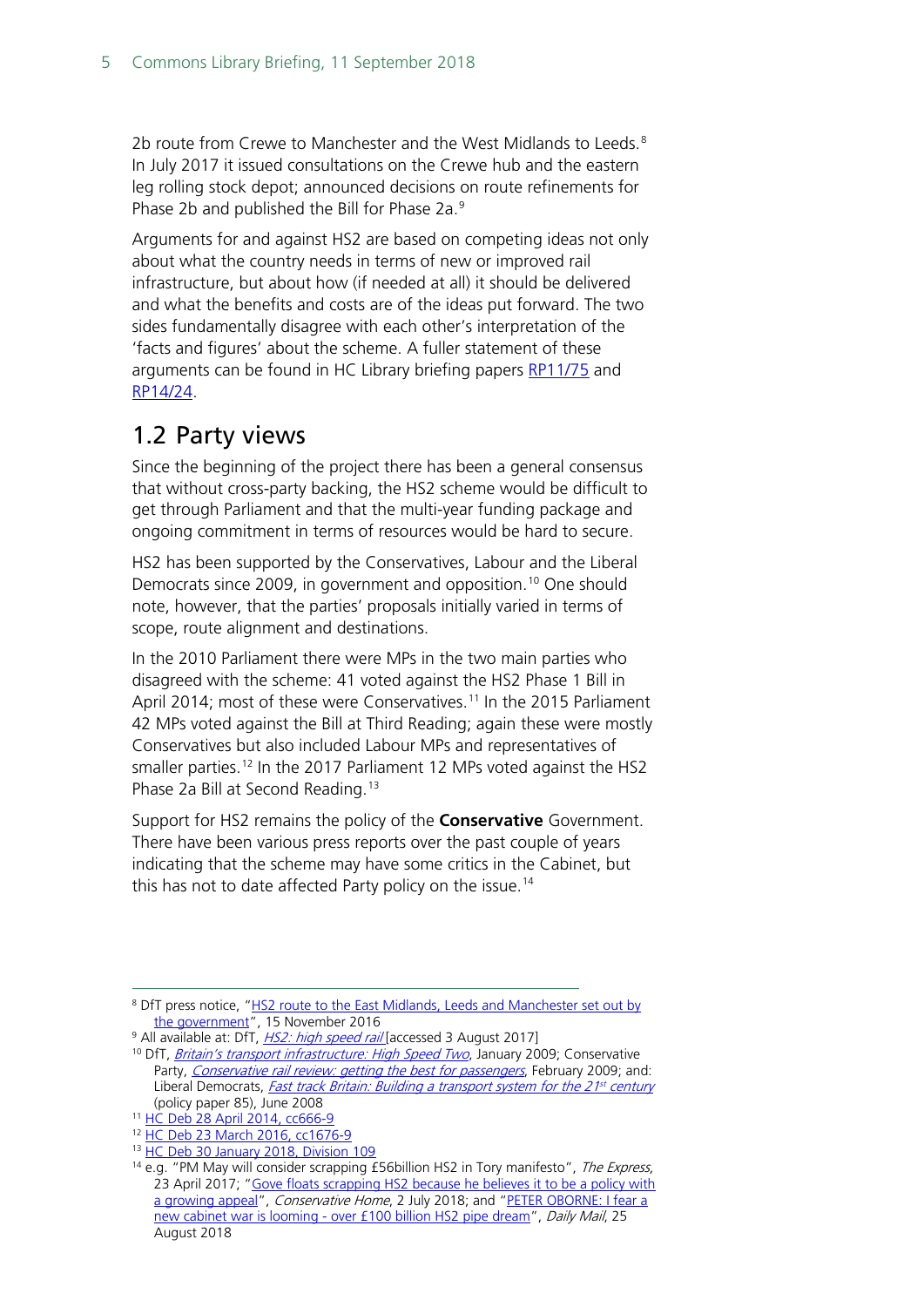After 2010 there was some uncertainty about **Labour**'s position on HS2.[15](#page-5-0) This uncertainty persisted for a short while after Jeremy Corbyn became Leader of the Labour Party, and particularly with his appointment of John McDonnell as Shadow Chancellor – he voted against the Bill at Second Reading, for reasons related to his constituency in West London.<sup>[16](#page-5-1)</sup> However, the then Shadow Transport Secretary, Lilian Greenwood, said in her September 2015 speech to the Labour Conference: "let's invest in high speed rail – and let's make sure it can be run under public ownership, as a public service: an integrated national asset that the country can be proud of".<sup>[17](#page-5-2)</sup> At the 2017 General Election Labour stood on a manifesto to complete HS2 and extend it to Scotland.<sup>[18](#page-5-3)</sup>

The **Scottish National Party (SNP)** generally supports HS2 but is focused on its extension to and benefits for Scotland. The 2015 Spending Review confirmed that Scotland would receive Barnett consequentials for HS2.[19](#page-5-4) Following reports in March 2016 Transport Scotland, the DfT, HS2 and Network Rail began work on how to best leverage HS2 benefits for Scotland.<sup>[20](#page-5-5)</sup> The SNP manifesto for the 2017 General Election said that: "Connecting Scotland to HS2 must be a priority, with construction beginning in Scotland as well as England, and a high speed connection between Glasgow, Edinburgh and the north of England as part of any high-speed rail network".<sup>[21](#page-5-6)</sup>

The **Liberal Democrats** supported HS2 in government between 2010 and 2015. The party's manifesto for the 2017 General Election included a commitment to "proceed with HS2, HS3 and Crossrail 2, including development of a high-speed network stretching to Scotland".[22](#page-5-7)

**Plaid Cymru** is generally opposed to HS2 unless benefits can be secured for Wales.<sup>[23](#page-5-8)</sup> The party's manifesto for the 2017 General Election stated that Wales' "public transport system is not fit for purpose. All of this while England benefits from next-generation trains

<span id="page-5-0"></span><sup>15</sup> e.g. "The Labour Party cannot – and will not – give the Government a blank cheque [for HS2"](http://labourlist.org/2013/10/the-labour-party-cannot-and-will-not-give-the-government-a-blank-cheque-for-hs2/), LabourList, 27 October 2013; ["Labour Party conference: Future of HS2 in](http://www.independent.co.uk/news/uk/politics/labour-party-conference-future-of-hs2-in-doubt-as-ed-balls-warns-of-veto-8834985.html)  [doubt as Ed Balls warns of veto"](http://www.independent.co.uk/news/uk/politics/labour-party-conference-future-of-hs2-in-doubt-as-ed-balls-warns-of-veto-8834985.html), [The](http://news.bbc.co.uk/1/shared/bsp/hi/pdfs/1603141.pdf#page=8) Independent, 23 September 2013; BBC, The [Andrew Marr Show Interview: Ed Balls MP –](http://news.bbc.co.uk/1/shared/bsp/hi/pdfs/1603141.pdf#page=8) transcript, 16 March 2014; HC Deb 23 [January 2015, c508;](http://www.publications.parliament.uk/pa/cm201415/cmhansrd/cm150123/debtext/150123-0002.htm) and ["Commuters north and south deserve rail fit for purpose"](http://www.aslef.org.uk/files/142045/FileName/1502aslefjournal.pdf), ASLEF Journal, February 2015, p4

- <span id="page-5-3"></span><sup>18</sup> Labour Party, *[For the Many Not the Few: The Labour Party Manifesto 2017](https://labour.org.uk/wp-content/uploads/2017/10/labour-manifesto-2017.pdf)*, May 2017, p11
- <span id="page-5-4"></span><sup>19</sup> HMT, *Statement of funding policy: funding the Scottish Parliament, National Assembly* [for Wales and Northern Ireland Assembly](http://webarchive.nationalarchives.gov.uk/20160814122329/https:/www.gov.uk/government/uploads/system/uploads/attachment_data/file/479717/statement_of_funding_2015_print.pdf), November 2015, Table C.16, p64
- <span id="page-5-5"></span> $20$  for further information, see: Transport Scotland, *[High Speed Rail](https://www.transport.gov.scot/projects/high-speed-rail/high-speed-rail/)* [accessed 5 September 2018]
- <span id="page-5-6"></span><sup>21</sup> SNP, *[Stronger for Scotland](https://d3n8a8pro7vhmx.cloudfront.net/thesnp/pages/9544/attachments/original/1496320559/Manifesto_06_01_17.pdf?1496320559)*, May 2017, p20
- <span id="page-5-7"></span><sup>22</sup> Liberal Democrats, *[Change Britain's Future: Liberal Democrat Manifesto 2017](https://d3n8a8pro7vhmx.cloudfront.net/themes/5b8980134764e8e59f56ec6c/attachments/original/1495020157/Manifesto-Final.pdf?1495020157)*, May 2017, p62

<span id="page-5-1"></span><sup>16</sup> [HC Deb 28 April 2014, cc633-5](http://www.publications.parliament.uk/pa/cm201314/cmhansrd/cm140428/debtext/140428-0003.htm)

<span id="page-5-2"></span><sup>&</sup>lt;sup>17</sup> [Lilian Greenwood, speech to Labour Conference,](http://press.labour.org.uk/post/130124189799/speech-by-lilian-greenwood-to-labour-party-annual) 29 September 2015; Ms Greenwood is now Chair of the all-party Transport Select Committee

<span id="page-5-8"></span><sup>&</sup>lt;sup>23</sup> e.g[. NDM5505,](http://www.assembly.wales/en/bus-home/pages/rop.aspx?meetingid=220&language=en&assembly=4&c=Record%20of%20Proceedings&startDt=14/05/2014&endDt=14/05/2014#147816) 14 May 2014, Rhun ap Iorwerth AM; Plaid Cymru press notice, ["Devolved administrations should unite on HS2"](https://www.partyof.wales/news/2015/06/11/plaid-cymru-parliamentary-leader-usges-devolved-administrations-to-unite-on-hs2/), 11 June 2015; and ["Further push](http://www.bbc.co.uk/news/uk-wales-politics-35065694?dm_t=0,0,0,0,0)  [to get Wales bigger share of HS2 cash"](http://www.bbc.co.uk/news/uk-wales-politics-35065694?dm_t=0,0,0,0,0), BBC News, 10 December 2015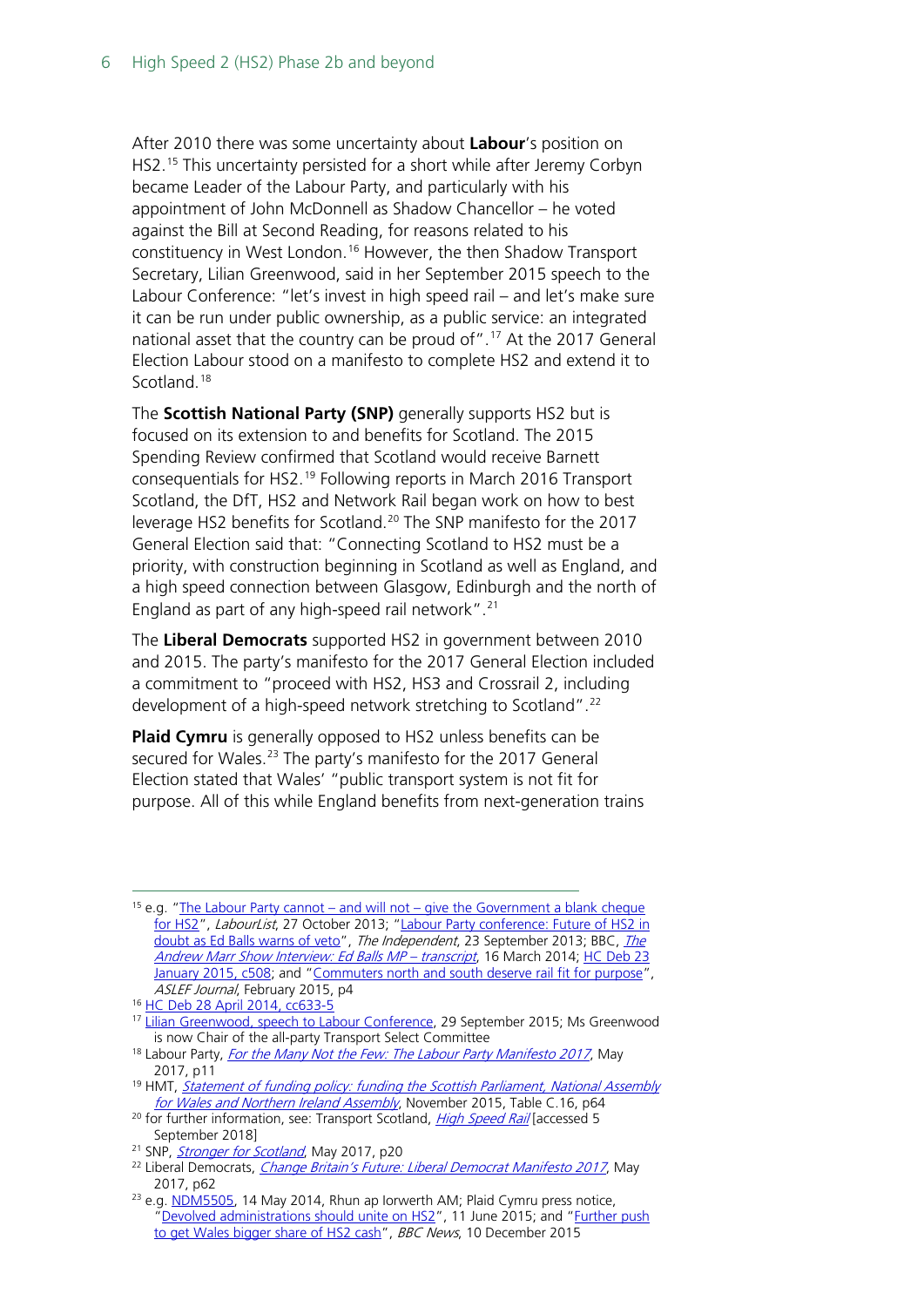and high-speed rail links costing £56 billion" and pledged to "press for our fair share of UK infrastructure spend".<sup>[24](#page-6-1)</sup>

The **Green Party** opposes HS2 on environmental grounds and what it believes will be a further skewing of the economy to London.<sup>[25](#page-6-2)</sup> The party's manifesto for the 2017 General Election pledged to: "Invest in regional rail links and electrification of existing rail lines, especially in the South West and North of England, rather than wasting money on HS2 and the national major roads programme".<sup>[26](#page-6-3)</sup>

**UKIP** has long opposed HS2<sup>[27](#page-6-4)</sup> and called for it to be scrapped in the party's 2017 General Election manifesto.<sup>[28](#page-6-5)</sup>

### <span id="page-6-0"></span>1.3 Brexit

There is no reason why Brexit in and of itself should have a significant impact on HS2. There has been some debate in the past about how far the EU [Technical Standards of Interoperability \(TSIs\)](https://www.rssb.co.uk/standards-and-the-rail-industry/standards-explained/technical-specifications-for-interoperability) help or hinder HS2 construction (e.g. as regards platform heights).<sup>[29](#page-6-6)</sup> HS2 is also intended to be built to accommodate EU 'GC gauge'.<sup>[30](#page-6-7)</sup> The Government's Brexit White Paper, published in July 2018, does not state specifically what the UK's plans are for the TSIs and other aspects of EU rail legislation post-Brexit. But it does state:

… the UK will have the flexibility to shape its own domestic railway legislation to meet the needs of its passengers and freight shippers, and reflect the unique characteristics of the rail network within the UK.<sup>[31](#page-6-8)</sup>

This may indicate an intention to begin disapplying the TSIs, but this is as yet unclear.

The Government had hoped to secure some EU funding for the project. In 2015 the Government secured €39.2 million for ground investigation works for Phase 1 (London to the West Midlands), to be delivered between 2015 and 2019.<sup>[32](#page-6-9)</sup> The funding comes from the Connecting Europe Facility (CEF). To put it simply, the CEF is the funding instrument for EU transport infrastructure policy, basically supporting the [Trans-](http://ec.europa.eu/transport/themes/infrastructure/index_en.htm)[European Transport Network \(TEN-T\).](http://ec.europa.eu/transport/themes/infrastructure/index_en.htm) HS2 has been included in the TEN-T programme since early planning stages. The EU has made it clear that the UK will no longer be eligible for CEF once it leaves and is planning to legislate to this effect.

<span id="page-6-1"></span><sup>&</sup>lt;sup>24</sup> Plaid Cymru, *[Action Plan 2017](https://www.scribd.com/document/348387609/Plaid-Cymru-Defending-Wales-2017-Action-Plan#from_embed)*, May 2017, p19

<span id="page-6-2"></span><sup>&</sup>lt;sup>25</sup> "Voters want "big changes" - and only the Greens can deliver, says party leader [Natalie Bennett"](http://www.birminghampost.co.uk/news/regional-affairs/green-party-leader-natalie-bennett-7615094), Birmingham Post, 14 August 2014; and ["High speed rail could be](http://www.theguardian.com/environment/2011/mar/04/hs2-high-speed-rail)  [so much better"](http://www.theguardian.com/environment/2011/mar/04/hs2-high-speed-rail), Guardian blog, 4 March 2011

<span id="page-6-3"></span><sup>&</sup>lt;sup>26</sup> Green Party, *[The Green Party for a Confident and Caring Britain](https://www.greenparty.org.uk/assets/files/gp2017/greenguaranteepdf.pdf)*, May 2017, p23

<span id="page-6-4"></span><sup>&</sup>lt;sup>27</sup> See, e.g. ["Nigel Farage: 'Skint' Britain cannot afford HS2"](http://www.telegraph.co.uk/news/politics/ukip/10597408/Nigel-Farage-Skint-Britain-cannot-afford-HS2.html), The Daily Telegraph, 25 January 2014

<span id="page-6-5"></span><sup>&</sup>lt;sup>28</sup> UKIP, [Britain Together: UKIP 2017 Manifesto](https://d3n8a8pro7vhmx.cloudfront.net/ukipdev/pages/3944/attachments/original/1495695469/UKIP_Manifesto_June2017opt.pdf?1495695469), May 2017, p50

<span id="page-6-6"></span><sup>&</sup>lt;sup>29</sup> [HL Deb 10 November 2015, HL 3171](http://www.parliament.uk/written-questions-answers-statements/written-question/lords/2015-11-02/HL3171) an[d this FOI response from late 2016](https://www.whatdotheyknow.com/request/hs2_proposed_platform_height)

<span id="page-6-7"></span><sup>&</sup>lt;sup>30</sup> Section 6 of the *[Review of the Technical Specification for High Speed Rail in the UK](https://www.gov.uk/government/uploads/system/uploads/attachment_data/file/8083/hs2-review-of_technical-specification.pdf)*, published in January 2012, explains the decision; see also [HC Deb 1 February 2013,](https://www.publications.parliament.uk/pa/cm201213/cmhansrd/cm130201/text/130201w0002.htm#13020137000787)  [c1011W](https://www.publications.parliament.uk/pa/cm201213/cmhansrd/cm130201/text/130201w0002.htm#13020137000787) and [HL Deb 28 October 2015, c4](http://qnadailyreport.blob.core.windows.net/qnadailyreportxml/Written-Questions-Answers-Statements-Daily-Report-Lords-2015-10-28.pdf)

<span id="page-6-8"></span> $31$  HMG, [The future relationship between the United Kingdom and the European Union](https://assets.publishing.service.gov.uk/government/uploads/system/uploads/attachment_data/file/725288/The_future_relationship_between_the_United_Kingdom_and_the_European_Union.pdf#page=47), Cm 9593, July 2018, para 136

<span id="page-6-9"></span><sup>32</sup> HC WPO 31957, 24 March 2016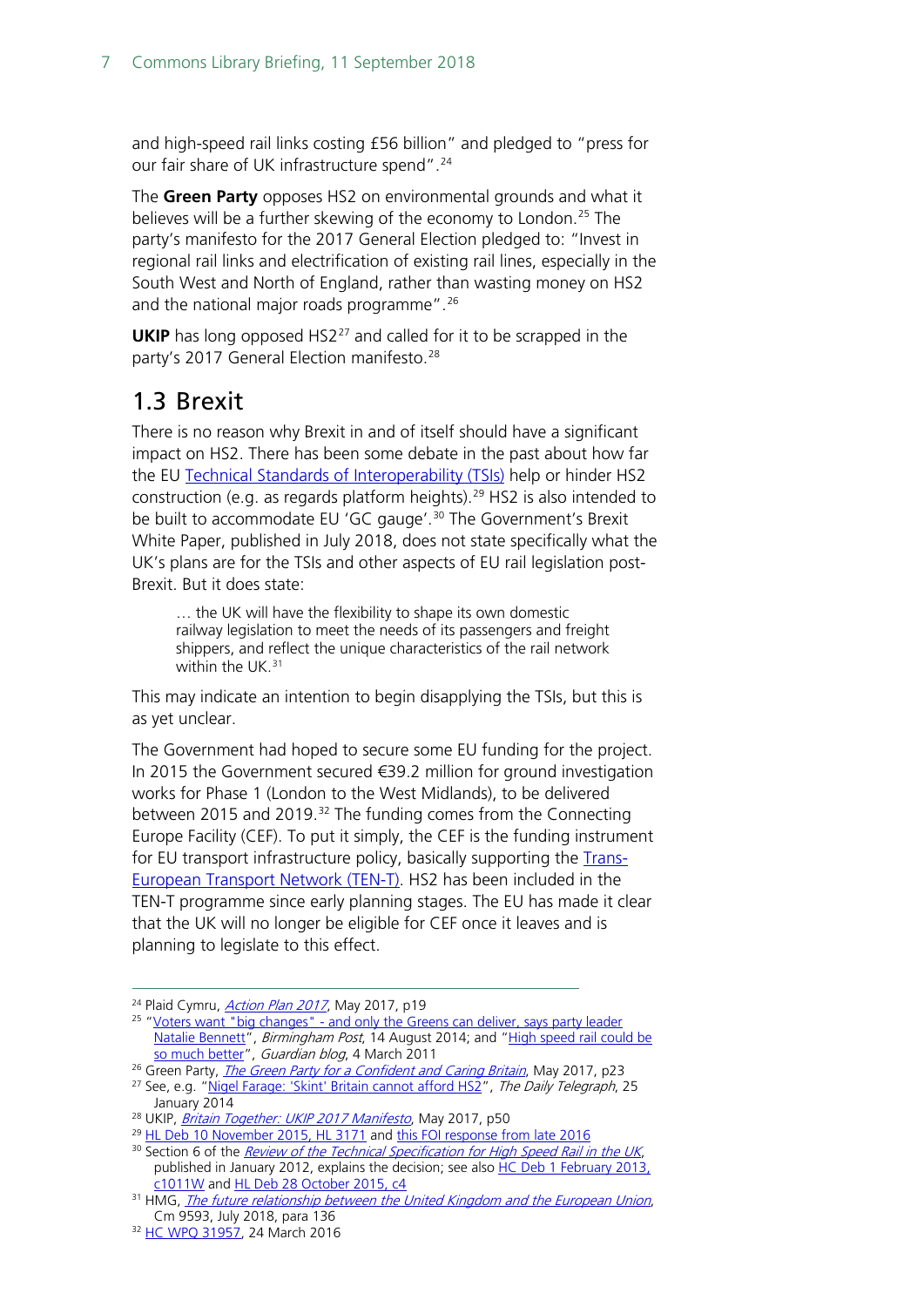The €39.2 million represents half of the cost of ground investigation works along Phase 1. Roughly, at the current exchange rate, the EU contribution is worth about £35.5 million – a tiny proportion of the estimated £27.2 billion cost of Phase 1.

Further funding would now be unlikely. However, this would only ever have represented a small percentage of overall costs – EU contributions to previous high-speed rail projects via the TEN-T stream have equated to between four and six per cent of the overall cost.<sup>[33](#page-7-1)</sup>

### <span id="page-7-0"></span>1.4 HS2 Ltd.

As indicated above, in 2009 the Labour Government set up HS2 Ltd. to advise the Secretary of State on the development of its HS2 proposals.

HS2 Ltd. describes itself as "the company responsible for developing and promoting the UK's new high speed rail network". It is an executive non-departmental public body, sponsored by the Department for Transport and funded by grant-in-aid from the Government. It has almost 1,500 employees who are mostly based in Birmingham.<sup>[34](#page-7-2)</sup>

#### **Non-departmental public bodies**

A non-departmental public body (NDPB) is a "body which has a role in the processes of national government, but is not a government department or part of one, and which accordingly operates to a greater or lesser extent at arm's length from ministers".

NDPBs have different roles, including those that advise ministers and others which carry out executive or regulatory functions, and they work within a strategic framework set by ministers.<sup>[35](#page-7-3)</sup>

DfT and HS2 Ltd. have signed a Development Agreement and a Framework Document:

- The 2017 HS2 **Development Agreement** governs the relationship between the Secretary of State for Transport and HS2 Ltd. for the delivery of the HS2 project. It sets out HS2 Ltd.'s role in developing, building and operating the new railway and the DfT's role as sponsor and funder: $36$  and
- The 2018 **Framework Document** deals with matters relating to HS2 Ltd., the Secretary of State for Transport's role as shareholder of the company, the company's relationship with the department, and accountabilities and governance.<sup>[37](#page-7-5)</sup>

HS2 Ltd.'s Chairman is Sir Terry Morgan, the former Chairman of Crossrail Ltd. and Chairman of Ricardo plc. Its current chief executive is Mark Thurston<sup>[38](#page-7-6)</sup>

HS2 Ltd.'s annual reports and accounts and annual expenditure reports are available on their [website.](https://www.gov.uk/government/organisations/high-speed-two-limited/about)

<span id="page-7-2"></span><span id="page-7-1"></span><sup>&</sup>lt;sup>33</sup> DfT[,](http://webarchive.nationalarchives.gov.uk/20160220044240/https:/www.gov.uk/government/uploads/system/uploads/attachment_data/file/286797/financial-case-hs2.pdf) *HS2: Outline Business Case - Section 4: Financial Case*, March 2014, para 78<br><sup>34</sup> HS2 Ltd., <u>About us</u> [accessed 6 September 2018]

<span id="page-7-3"></span><sup>&</sup>lt;sup>35</sup> Cabinet Office, *[Public bodies transformation programme](http://webarchive.nationalarchives.gov.uk/20161124004122/https:/www.gov.uk/guidance/public-bodies-reform)*, 27 April 2016

<span id="page-7-4"></span><sup>&</sup>lt;sup>36</sup> Development Agreement between the Secretary of State for Transport and HS2 Ltd relating to the [High Speed Two project](https://www.gov.uk/government/publications/hs2-development-agreement-july-2017), 17 July 2017

<span id="page-7-5"></span><sup>&</sup>lt;sup>37</sup> Framework document between the Secretary of State for Transport and High Speed 2 [Limited](https://www.gov.uk/government/publications/hs2-ltd-framework-document-may-2018), 23 May 2018

<span id="page-7-6"></span><sup>38</sup> HS2 Ltd., [Our governance](https://www.gov.uk/government/organisations/high-speed-two-limited/about/our-governance) [accessed 6 September 2018]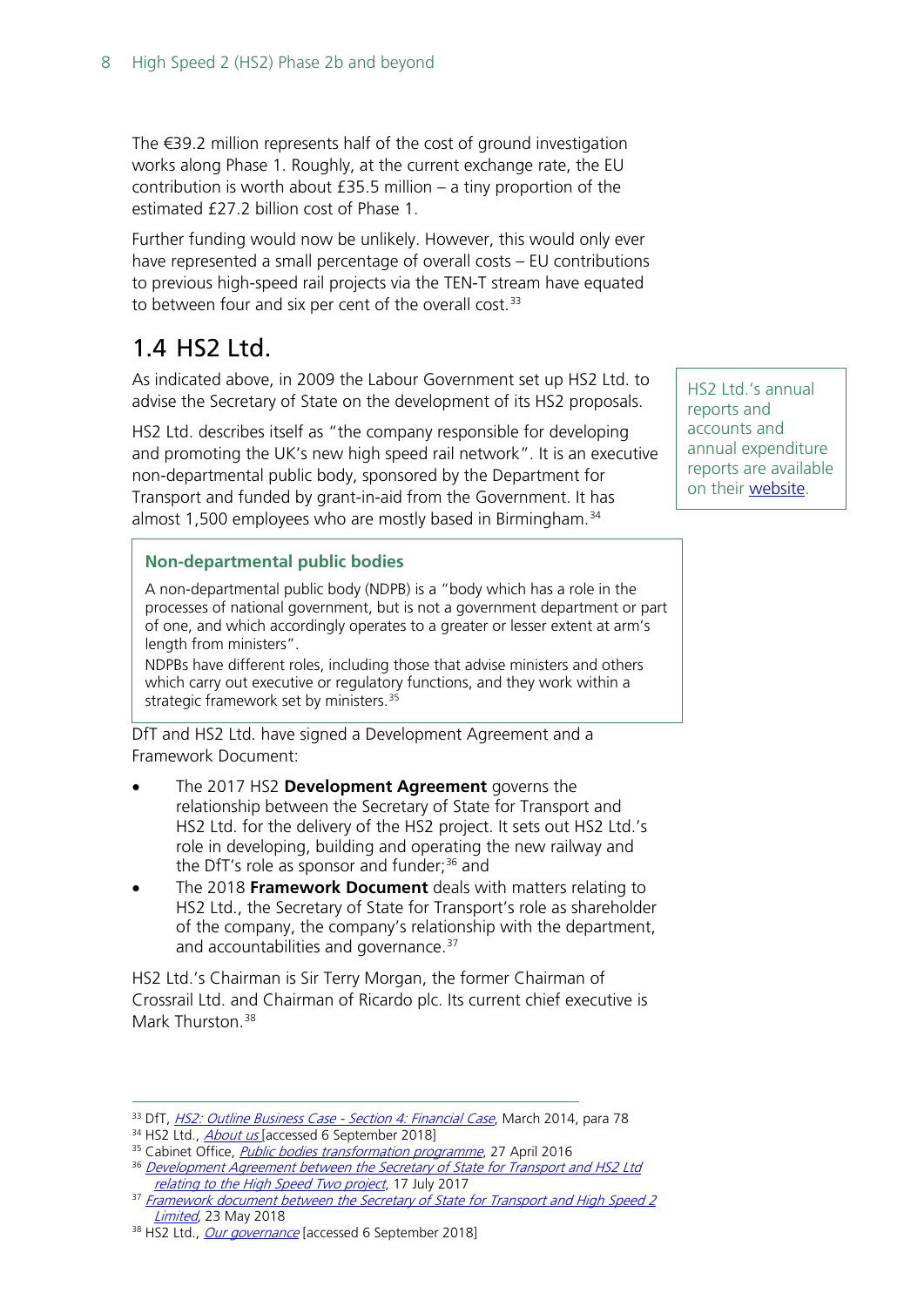There have been a series of issues related to various aspects of HS2's operations, which have been reported in the press and discussed in Parliament. The most high-profile are:

- **HS2 Ltd. remuneration**: Following reports in 2015 and 2016 about the levels of executive remuneration at HS2 Ltd.,  $39$  in August 2018 *The Times* ran an investigation piece on the back of an FOI request looking in more depth at the issue. It found that about a quarter of HS2 Ltd.'s staff received remuneration in excess of £100,000 in 2017/18 (including pension contributions). HS2 Ltd.'s chief executive Mark Thurston, who joined the company in March 2017, received total remuneration in 2017/18 of  $f601.979.^{40}$  $f601.979.^{40}$  $f601.979.^{40}$
- **HS2 Ltd. redundancy payments**: The issue of HS2 Ltd. making unauthorised redundancy payments to staff emerged in Summer 2017 with the qualification by the Comptroller and Auditor General of HS2 Ltd.'s accounts. [41](#page-8-2) The Public Accounts Committee subsequently produced a critical Report into the Accounts.<sup>[42](#page-8-3)</sup> The Government's response, published in a Treasury Minute of March 2018, stated that it agreed with all of the Committee's recommendations and that new governance and training was in place to prevent a recurrence.[43](#page-8-4) Dame Cheryl Gillan established with a WPQ in January 2018 that the overpayments would have to be absorbed by HS2's existing budget.<sup>[44](#page-8-5)</sup>
- **HS2 Ltd. overspends:** In June 2018 The Sunday Times reported that Doug Thornton, a whistleblower who worked for HS2 Ltd. as head of property, had claimed that HS2 Ltd. staff had been pressured to "falsify figures, mislead parliament and cover up "petrifying" overspends" with regards to the budget for buying land and buildings.<sup>[45](#page-8-6)</sup> This reportedly prompted the Transport Minister, Nusrat Ghani, to write to Mark Thurston to ask if he had "full confidence in the robustness of the numbers" provided by HS2 for its spending on land and property and to make clear that "no MP, select committee or DFT minister has been misled" over costs.[46](#page-8-7)
- **CH2M and HS2 Ltd.**: As stated above, HS2 Ltd.'s current chief executive is Mark Thurston, who succeeded interim Chief

<span id="page-8-4"></span>43 HMT, Treasury Minutes: Government response to the Committee of Public Accounts [on the Fourth to the Eleventh reports from Session 2017-19](https://www.parliament.uk/documents/commons-committees/public-accounts/Cm-9575-Treasury-Minutes-march-2018.pdf#page=30), Cm 9575, March 2018, pp26-28; a [letter](https://www.parliament.uk/documents/commons-committees/public-accounts/Correspondence/2017-19/Correspondence-dft-%20HS2-161117.pdf) from the Permanent Secretary at DfT, Bernadette Kelly, stated that, having taken legal advice, there was no evidence of fraud or misfeasance in office on the part of then Chief Executive, Simon Kirby

<span id="page-8-0"></span><sup>&</sup>lt;sup>39</sup> e.g. ["46 HS2 staff earn more than the prime minister's £150,000 salary"](https://www.ft.com/content/61f1430c-92ca-11e5-bd82-c1fb87bef7af), Financial Times, 24 November 2015; and [High Speed 2 Railway Line: Written question –](https://www.parliament.uk/written-questions-answers-statements/written-question/commons/2016-09-14/46394) [46394,](https://www.parliament.uk/written-questions-answers-statements/written-question/commons/2016-09-14/46394) 10 October 2016

<span id="page-8-1"></span><sup>&</sup>lt;sup>40</sup> ["Chris Grayling under fire for letting HS2 pay soar"](https://www.thetimes.co.uk/article/quarter-of-hs2-workers-on-pay-deals-over-100k-h7cfxm09x), The Times, 8 August 2018

<span id="page-8-2"></span><sup>41</sup> NAO press notice, ["Report of the Comptroller and Auditor General on the 2016-17](https://www.nao.org.uk/press-release/report-of-the-comptroller-and-auditor-general-on-the-2016-17-accounts-of-high-speed-two-hs2-limited/)  [Accounts of High Speed Two \(HS2\) Limited"](https://www.nao.org.uk/press-release/report-of-the-comptroller-and-auditor-general-on-the-2016-17-accounts-of-high-speed-two-hs2-limited/), 19 July 2017; the full Report is available on the [NAO website](https://www.nao.org.uk/wp-content/uploads/2017/07/Report-of-the-Comptroller-and-Auditor-General-on-the-2016-17-Accounts-of-High-Speed-Two-Limited.pdf)

<span id="page-8-3"></span><sup>&</sup>lt;sup>42</sup> PAC, *[High Speed 2 Annual Report and Accounts](https://publications.parliament.uk/pa/cm201719/cmselect/cmpubacc/454/454.pdf)* (Tenth Report of Session 2017–19), HC 454, 15 December 2017

<sup>44</sup> [High Speed Two: Redundancy Pay: Written question –](https://www.parliament.uk/written-questions-answers-statements/written-question/commons/2018-01-16/123162) 123162, 24 January 2018

<span id="page-8-7"></span><span id="page-8-6"></span><span id="page-8-5"></span><sup>45</sup> ["HS2 'covered up petrifying overspends'"](https://www.thetimes.co.uk/article/hs2-covered-up-petrifying-overspends-mzxhr0nq3), The Sunday Times, 17 June 2018

<sup>&</sup>lt;sup>46</sup> ["HS2 chief called to account over 'robustness' of budget"](https://www.ft.com/content/6fb315ba-73b4-11e8-aa31-31da4279a601), Financial Times, 20 June 2018; this letter does not appear to be in the public domain. An [FOI request](https://www.whatdotheyknow.com/request/nus_ghani_letter_to_mark_thursto) has been made to HS2 Ltd. for the letter and for Mr Thurston's response, due for answer by 25 September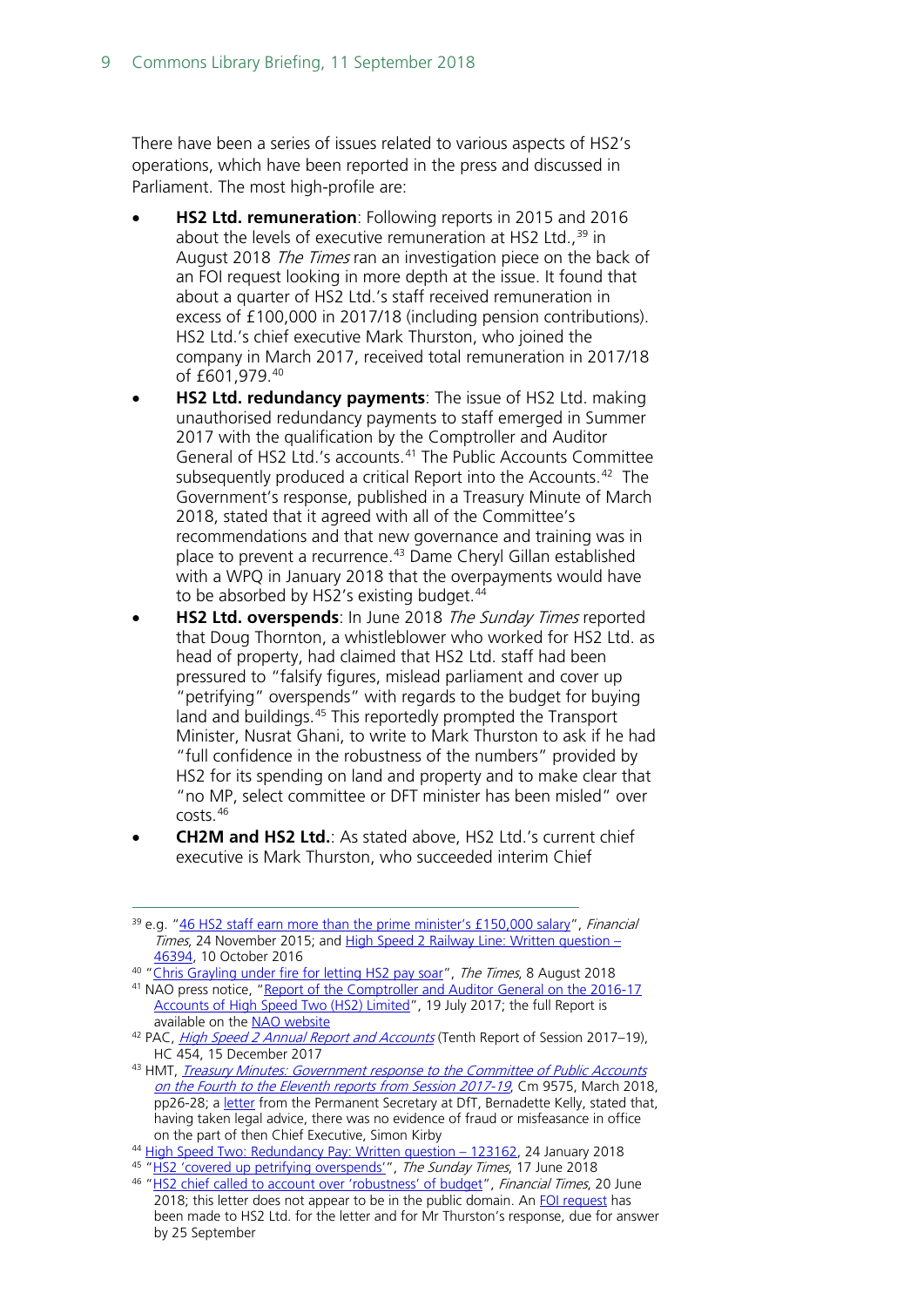Executive Roy Hill in March 2017.<sup>[47](#page-9-0)</sup> Both Mr Thurston and Mr Hill worked for the US engineering company [CH2M,](https://www.ch2m.com/what-we-do) which raised questions about conflicts of interest given the company's involvement in the HS2 project.<sup>[48](#page-9-1)</sup> CH2M has also received millions of pounds from the taxpayer in its capacity as development and engineering delivery partner for HS2.<sup>[49](#page-9-2)</sup> When CH2M withdrew from an HS2 contract in March 2017 this provoked further concerns.[50](#page-9-3) In April 2017 the Transport Select Committee questioned the Secretary of State, Chris Grayling, and the then Chairman of HS2, Sir David Higgins, about the relationship between HS2 Ltd. and CH2M.<sup>[51](#page-9-4)</sup>

<span id="page-9-0"></span><sup>47</sup> HS2 Ltd. press notice, ["HS2 announces new CEO"](https://www.gov.uk/government/news/hs2-announces-new-ceo), 26 January 2017

<span id="page-9-1"></span><sup>48</sup> [CH2M Hill: Written question –](http://www.parliament.uk/written-questions-answers-statements/written-question/commons/2017-02-06/63303) 63303, 9 February 2017

<span id="page-9-2"></span><sup>49</sup> ibid.

<span id="page-9-4"></span><span id="page-9-3"></span><sup>&</sup>lt;sup>50</sup> ["HS2 scraps contract over conflict of interest claims"](https://www.ft.com/content/de63f8aa-1481-11e7-80f4-13e067d5072c), Financial Times, 29 March 2017 <sup>51</sup> Transport Select Committee, *[Oral evidence: HS2 -](http://data.parliament.uk/writtenevidence/committeeevidence.svc/evidencedocument/transport-committee/hs2-ch2m-contract/oral/69149.html) CH2M contract*, HC 1140, 19 April

<sup>2017;</sup> it also published associated [written evidence](https://www.parliament.uk/business/committees/committees-a-z/commons-select/transport-committee/inquiries/parliament-2015/hs2-ch2m-contract-16-17/publications/)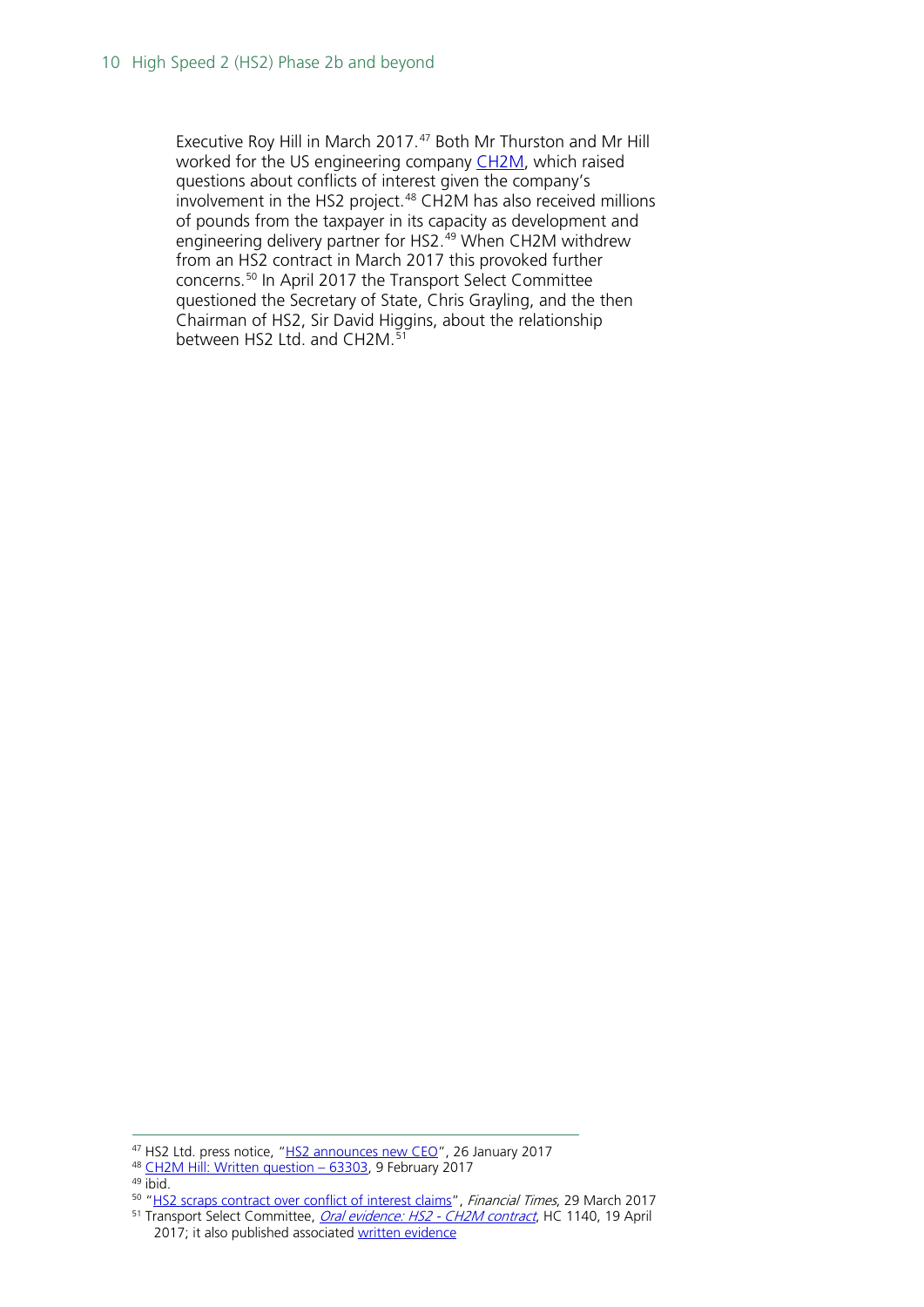## <span id="page-10-0"></span>2. Costs

### <span id="page-10-1"></span>2.1 Spending to date (financial year end 2018)

On 16 March 2018 the Minister stated that spending to 2016/17 on HS2 (since 2009) was  $£2.3$  billion.<sup>[52](#page-10-3)</sup>

The June 2018 HS2 Business Plan stated that spend in 2017/18 was about  $f1.8$  billion.<sup>[53](#page-10-4)</sup>

#### **Assuming no overlap between the two figures (which it is not possible to assume with certainty) this would equate to total spend to date of about £4.1 billion.**

The same Business Plan shows anticipated future spending of £12 billion out to 2020/21:

- £3.06 billion in 2018/19;
- £4.2 billion in 2019/20; and
- £4.82 billion in 2020/21.[54](#page-10-5)

In the 2013 Queen's Speech the Government announced a 'paving bill' to authorise further spending on preparation for the HS2 project. The Bill was given Royal Assent on 21 November 2013 and became the *High* [Speed Rail \(Preparation\) Act 2013](http://www.legislation.gov.uk/ukpga/2013/31/contents/enacted). It came into force on the same day.<sup>[55](#page-10-6)</sup> Consequently, every year the Secretary of State for Transport has to lay before Parliament a report detailing HS2-related expenditure by HS2 Ltd. and the DfT. They tend to be laid before Parliament every October.

Because construction has yet to begin, most HS2 spending to date has been on compensating property owners. Other spending includes consultancy and legal fees.<sup>[56](#page-10-7)</sup>

### <span id="page-10-2"></span>2.2 Infrastructure

At the time of the 2010 election both the Conservatives and Labour were estimating that a scheme from London to the North of England via the West Midlands (in whatever configuration) would cost £20 billion (of which £15.7 billion would come from the taxpayer) and £30 billion respectively.[57](#page-10-8) By January 2012, with the broad route of the proposed scheme in place, the estimate had increased to £32.6 billion. [58](#page-10-9) In June 2013 the Coalition Government announced a significant increase in the overall projected cost of HS2 to £42.6 billion.<sup>[59](#page-10-10)</sup>

<span id="page-10-3"></span> <sup>52</sup> [High Speed 2 Railway Line: Written question –](https://www.parliament.uk/written-questions-answers-statements/written-question/commons/2018-03-08/131760) 131760, 16 March 2018

<span id="page-10-4"></span><sup>53</sup> HS2 Ltd., [Corporate Plan 2018 –](https://s3-eu-west-2.amazonaws.com/1042421-static-assets-production/wp-content/uploads/2018/06/15160731/HS2_Corporate-Plan_2018-to-2021.pdf#page=48) 2021, 19 June 2018, p46

<sup>54</sup> Ibid., pp46-7 [nominal prices]

<span id="page-10-6"></span><span id="page-10-5"></span><sup>&</sup>lt;sup>55</sup> For further information see HC Library briefing pape[r CBP 6624](http://researchbriefings.parliament.uk/ResearchBriefing/Summary/SN06624)

<span id="page-10-7"></span><sup>56</sup> See, e.g. [HC Deb 1 February 2013, c1007W;](http://www.publications.parliament.uk/pa/cm201213/cmhansrd/cm130201/text/130201w0002.htm#13020137000747) and[: HC DEP 2013-0221;](http://data.parliament.uk/DepositedPapers/Files/DEP2013-0221/140746-HS2ConsultantContractsStatus.xls) [HC Deb 10](http://www.publications.parliament.uk/pa/cm201314/cmhansrd/cm140310/text/140310w0002.htm#14031035000107)  [March 2014, cc61-3W;](http://www.publications.parliament.uk/pa/cm201314/cmhansrd/cm140310/text/140310w0002.htm#14031035000107) [High Speed Two: Legal Costs: Written question –](http://www.parliament.uk/written-questions-answers-statements/written-question/commons/2016-09-02/44231) 44231, 7 September 2016; and CH2M Hill: Written question - 63303, 9 February 2017

<span id="page-10-8"></span><sup>&</sup>lt;sup>57</sup> op. cit., *[Conservative rail review: getting the best for passengers](http://web.archive.org/web/20100311205140/http:/www.conservatives.com/Policy/Where_we_stand/Transport.aspx)*, p11; and: *High* [Speed Rail](http://webarchive.nationalarchives.gov.uk/20100407011027/http:/www.dft.gov.uk/pgr/rail/pi/highspeedrail/commandpaper/pdf/cmdpaper.pdf), p141

<span id="page-10-9"></span><sup>&</sup>lt;sup>58</sup> DfT, *Economic Case for HS2: Updated appraisal of transport user benefits and wider* economic benefits - [A report to Government by HS2 Ltd](http://webarchive.nationalarchives.gov.uk/20150210021848/https:/www.gov.uk/government/uploads/system/uploads/attachment_data/file/3650/hs2-economic-case-appraisal-update.pdf), January 2012, pp33-34

<span id="page-10-10"></span><sup>59</sup> [HC Deb 26 June 2013, c343](http://www.publications.parliament.uk/pa/cm201314/cmhansrd/cm130626/debtext/130626-0002.htm#13062665000001)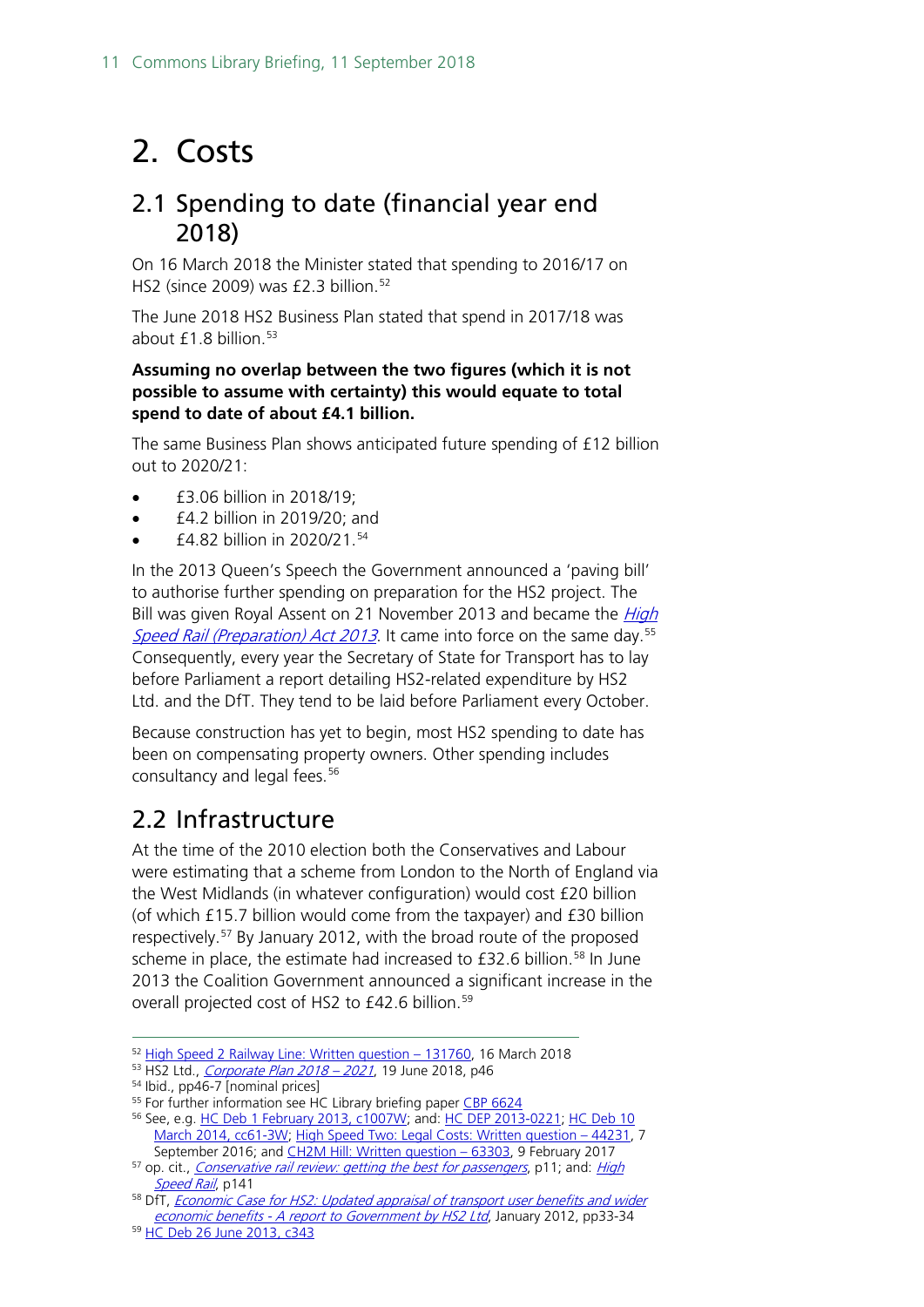In November 2015 the Government updated the HS2 cost figures to 2015 prices, putting the total cost of the project, including rolling stock, at £55.7 billion (£50.1 billion in 2011 prices). The Government said that this did not represent a budget increase, but an adjustment for inflation.[60](#page-11-1) The **funding for Phase 2a, as set out in the Explanatory Notes to the HS2 Phase 2a Bill is £3.48 billion** (see section 5, below). $61$ 

This follows a number of reports over recent years indicating that the final cost of HS2 may be much higher than currently projected by HS2 Ltd. and the Government. One of those most frequently cited on this is infrastructure consultant Michael Byng, who created the method used by Network Rail to cost its projects. He has estimated that the costs of HS2 are likely to be almost double the existing figure. The Government does not agree with this assessment.<sup>[62](#page-11-3)</sup> In addition, there were reports in July 2018 of a 'secret' report by Paul Mansell, one of a number of reviewers used by the Infrastructure Projects Authority (IPA – see below), which stated that HS2 was "highly likely" to go as much as 60% over budget and cost "more than £80bn".<sup>[63](#page-11-4)</sup>

There was a debate on these various claims in the House of Lords on 24 July on a starred question by Lord Berkeley. The minister, Baroness Sugg, said that HS2 "does not recognise or agree with either the analysis or the figure it contains".<sup>[64](#page-11-5)</sup>

### <span id="page-11-0"></span>2.3 Trains

The funding envelope for the rolling stock to serve the whole HS2 route, in 2015 prices with contingency, is  $E7$  billion.<sup>[65](#page-11-6)</sup> This reflects the 'central estimate' cost in 2011 prices of £6.93 billion (revised down from the previous estimate of £7.5 billion largely due to changes in risk assumptions). The lower figure was used in the October 2013 revised economic case, though the Department stated that "it is also appropriate to retain the higher figure as a long-term fiscal provision, providing a higher level of certainty".<sup>[66](#page-11-7)</sup>

There will be two types of rolling stock: captive (used on HS2 only) and classic compatible (able to run off the HSR track onto the conventional railway). The revised costs refer only to 200 metre units (trains); the 260 metre units, which were previously envisaged to run on the full Y network once Phase 2 was open, were discarded in 2012.<sup>[67](#page-11-8)</sup> In 2014 the Government said that the estimated cost:

… is likely to exceed current private sector financing market capacity. The largest individual Rolling Stock Company (RoSCo)

<span id="page-11-1"></span><sup>&</sup>lt;sup>60</sup> [High Speed 2 Railway Line: Written question -](http://www.parliament.uk/written-questions-answers-statements/written-question/lords/2015-11-23/HL3816) HL3816, 4 December 2015

<span id="page-11-2"></span><sup>61</sup> [Bill 006 EN 2017-19,](http://publications.parliament.uk/pa/bills/cbill/2017-2019/0006/en/18006en.pdf) para 482

<span id="page-11-3"></span><sup>&</sup>lt;sup>62</sup> ["Labour peer suggests HS2 costs double what public is told"](https://www.transport-network.co.uk/Labour-peer-suggests-HS2-costs-double-what-public-is-told/14910), Transport Network, 19 March 2018

<span id="page-11-5"></span><span id="page-11-4"></span><sup>&</sup>lt;sup>63</sup> ["HS2 budget 'will balloon to £80bn', says secret report"](https://www.thetimes.co.uk/article/hs2-budget-will-balloon-to-80bn-says-secret-report-r9qtwpbpl), The Times, 22 July 2018

<sup>64</sup> [HL Deb 24 July 2018, cc1593-5](https://hansard.parliament.uk/lords/2018-07-24/debates/E3E39C89-52F7-4C21-B8B4-CEBBF518F007/HS2BudgetAndCosts)

<span id="page-11-6"></span><sup>&</sup>lt;sup>65</sup> [High Speed 2 Railway Line: Written question -](http://www.parliament.uk/written-questions-answers-statements/written-question/lords/2016-12-15/HL4189) HL4189, 21 December 2016

<span id="page-11-7"></span><sup>&</sup>lt;sup>66</sup> op. cit., *[The Economic Case for HS2](http://webarchive.nationalarchives.gov.uk/20140605111005/http:/assets.hs2.org.uk/sites/default/files/inserts/S%26A%201_Economic%20case_0.pdf)*, pp74-5; and *[HS2: Outline Business Case -](http://webarchive.nationalarchives.gov.uk/20150207135346/https:/www.gov.uk/government/uploads/system/uploads/attachment_data/file/286797/financial-case-hs2.pdf)* [Section 4: Financial Case](http://webarchive.nationalarchives.gov.uk/20150207135346/https:/www.gov.uk/government/uploads/system/uploads/attachment_data/file/286797/financial-case-hs2.pdf), paras 19-20

<span id="page-11-8"></span> $67$  HS2 Ltd. for the DfT, *[HS2 cost and risk model report](http://webarchive.nationalarchives.gov.uk/20150208230440/https:/www.gov.uk/government/uploads/system/uploads/attachment_data/file/69741/hs2-cost-and-risk-model-report.pdf)*, March 2012, pp15-17; and: ibid., para 16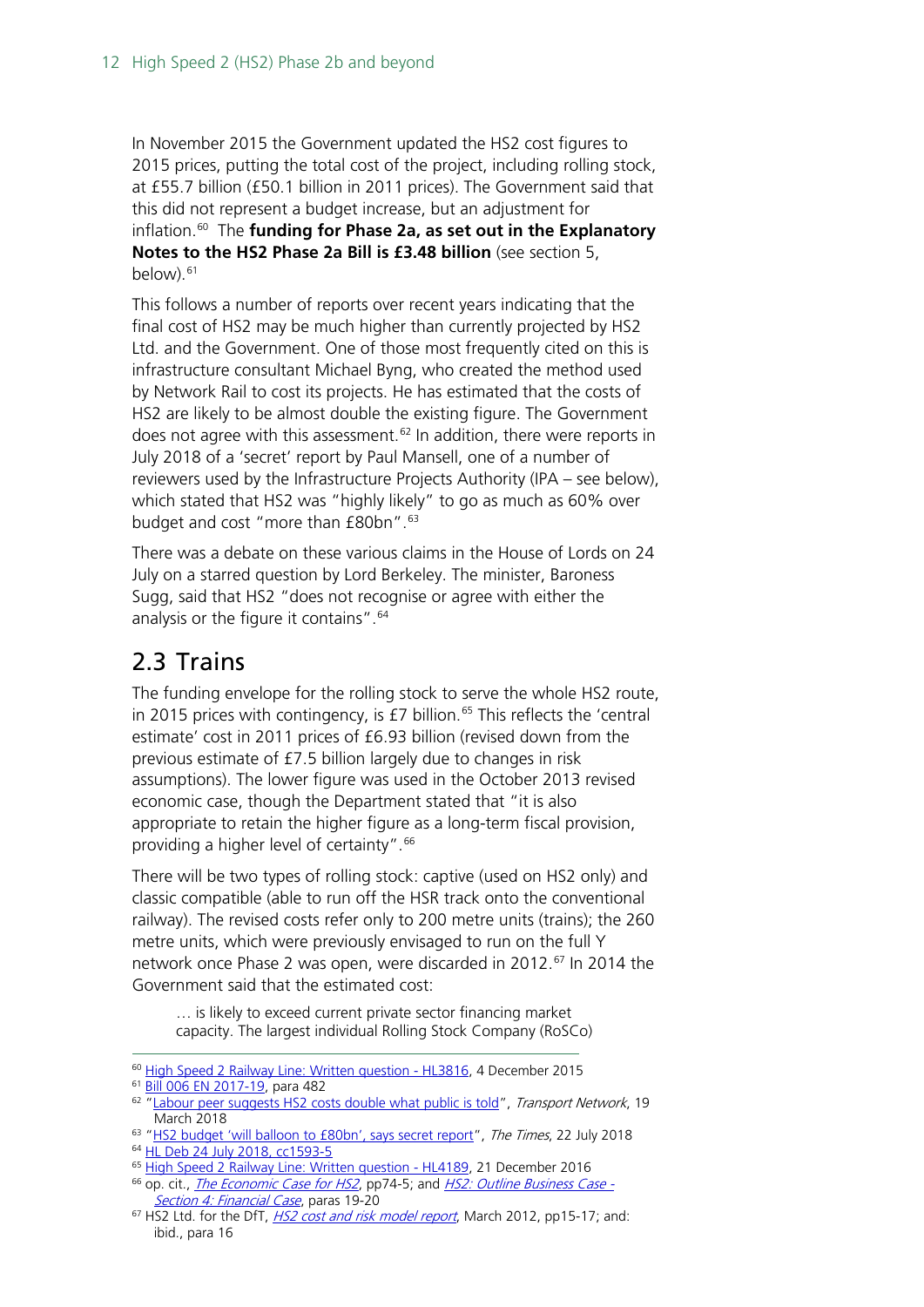financings have been less than £1bn, and the largest since 2008 has been around £300m. The £2.4bn IEP [InterCity Express Programme] financing was delivered through a structured Public Private Partnership (PPP) arrangement but included around £1bn [from the] Japanese Export Credit Agency. However, there may be potential to establish a government funded rolling stock company which could seek co-investors in due course.<sup>[68](#page-12-1)</sup>

### <span id="page-12-0"></span>2.4 Value for money

As the anticipated costs of HS2 increased, the Benefit-Cost Ratio (BCR) fell. However, further projected cost savings and changes to appraisal methodology increased the BCR.<sup>[69](#page-12-2)</sup>

| <b>Estimate to:</b> | February 2011 <sup>70</sup> | October 2013 <sup>71</sup>   | November 201672          | July 201773              |
|---------------------|-----------------------------|------------------------------|--------------------------|--------------------------|
| <b>BCR</b>          |                             |                              |                          |                          |
| Phase 1             | 1.6                         | 1.4                          | n/c                      | n/c                      |
| (with WEIs)         | (2.0)                       | (1.7)                        |                          |                          |
| Phase 2             | -                           | $\overline{\phantom{a}}$     | 2.5                      | $\overline{\phantom{a}}$ |
| (with WEIs)         |                             |                              | (3.1)                    |                          |
| Phase 2a            |                             |                              | $\overline{\phantom{0}}$ | 1.6                      |
| (with WEIs)         |                             |                              |                          | (1.9)                    |
| Phase 2b            |                             | $\qquad \qquad \blacksquare$ | $\overline{\phantom{a}}$ | 2.1                      |
| (with WEIs)         |                             |                              |                          | (2.6)                    |
| Full Y network      | 2.2                         | 1.8                          | 2.1                      | 1.9                      |
| (with WEIs)         | (2.6)                       | (2.2)                        | (2.7)                    | (2.3)                    |

According to the Government's guidance on value for money assessments:

- a BCR of 1.4 (Phase 1 without WEIs) would represent 'low' value for money;
- 1.9 (Full Y network without WEIs) would represent 'medium' vfm; and
- 2.6 (Phase 2b with WEIs) would represent 'high' vfm.[74](#page-12-7)

<span id="page-12-2"></span><span id="page-12-1"></span><sup>68</sup> op. cit., *[HS2: Outline Business Case -](http://webarchive.nationalarchives.gov.uk/20150207135346/https:/www.gov.uk/government/uploads/system/uploads/attachment_data/file/286797/financial-case-hs2.pdf) Section 4: Financial Case*, para 95

 $69$  BCR is essentially the net monetised benefit divided by the net cost to Government <sup>70</sup> HS2 Ltd., *[Economic case for HS2: The Y network and London-West Midlands](http://webarchive.nationalarchives.gov.uk/20110720163056/http:/highspeedrail.dft.gov.uk/sites/highspeedrail.dft.gov.uk/files/hs2-economic-case.pdf)*,

<span id="page-12-3"></span>February 2011, p12&p43 <sup>71</sup> op. cit., *[The Economic Case for HS2](http://web.archive.org/web/20140430014418/http:/assets.hs2.org.uk/sites/default/files/inserts/S%26A%201_Economic%20case_0.pdf)*, p85; and DfT, *[High Speed Two: East and West:](http://webarchive.nationalarchives.gov.uk/20160811030455/https:/www.gov.uk/government/uploads/system/uploads/attachment_data/file/480712/hs2-east-and-west.pdf)* 

<span id="page-12-4"></span>[The next steps to Crewe and beyond](http://webarchive.nationalarchives.gov.uk/20160811030455/https:/www.gov.uk/government/uploads/system/uploads/attachment_data/file/480712/hs2-east-and-west.pdf), Cm 9157, 30 November 2015, para 2.50, p46

<span id="page-12-5"></span><sup>&</sup>lt;sup>72</sup> DfT, *[High Speed Two Phase 2b: Strategic Outline Business Case -](https://www.gov.uk/government/uploads/system/uploads/attachment_data/file/568369/hs2-phase-2b-sobc-economic-case.pdf) Economic Case*, 15 November 2016, p15

<span id="page-12-6"></span><sup>&</sup>lt;sup>73</sup> DfT, *[High Speed Two: Phase Two Economic Case](https://www.gov.uk/government/uploads/system/uploads/attachment_data/file/634196/high-speed-two-phase-two-economic-case.pdf)*, 17 July 2017, pp13, 16 & 26

<span id="page-12-7"></span><sup>&</sup>lt;sup>74</sup> DfT, *[Value for Money Assessments](http://webarchive.nationalarchives.gov.uk/20160811030455/https:/www.gov.uk/government/uploads/system/uploads/attachment_data/file/255126/value-for-money-external.pdf)* [archived 11 August 2016]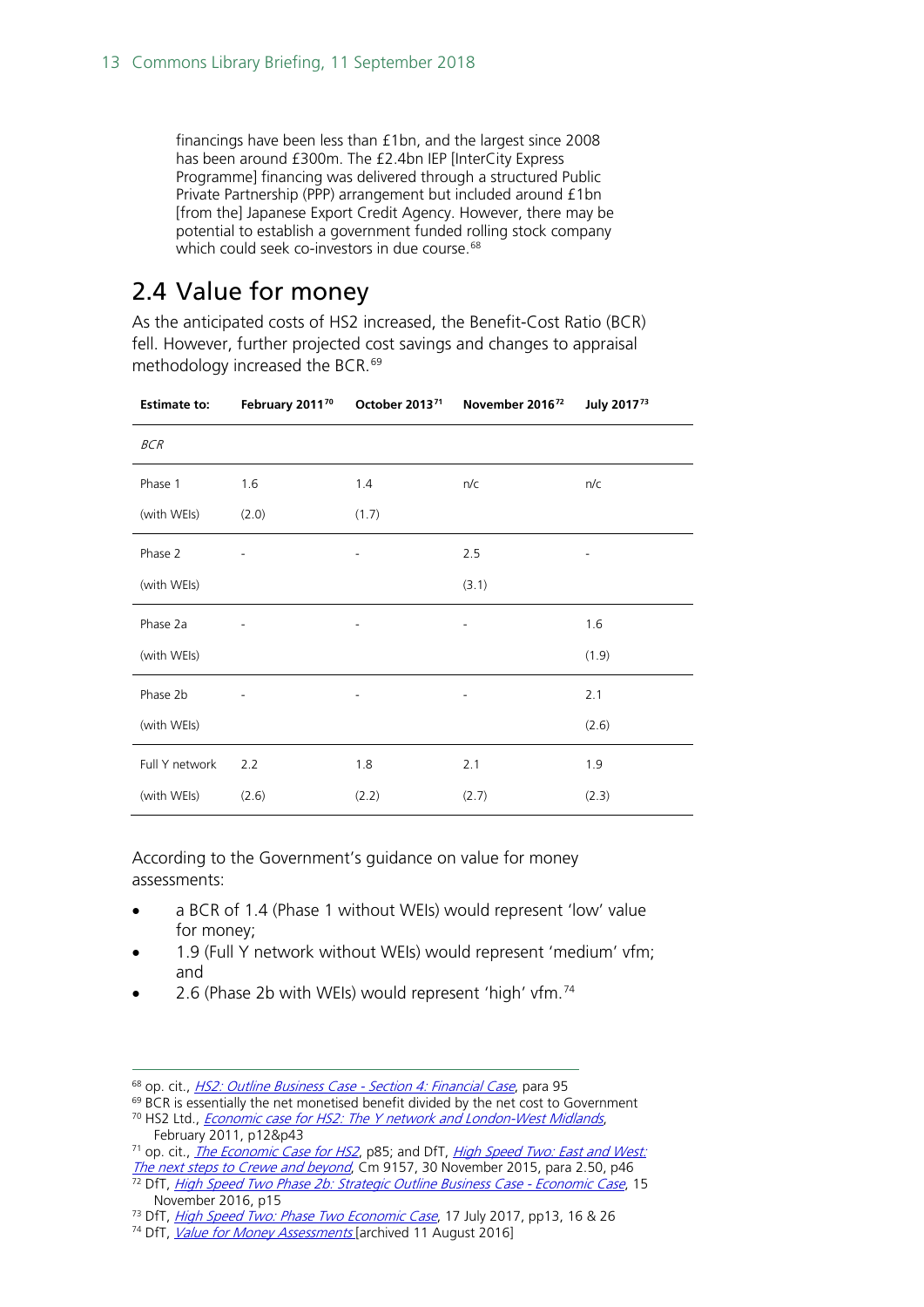The Government's October 2013 HS2 strategy paper gave the following reasons as to why the BCR had decreased:

The changes to the benefit-cost ratio compared to August 2012 are driven by the following factors. Upward influences on the benefit-cost ratio are associated with improvements in services through use of released capacity, including to towns such as Preston, York and Milton Keynes, and better evidence on travel patterns which mean we are now forecasting more business travellers on key routes served by HS2. These are offset by downward pressures on the benefit-cost ratio from factors such as increases in costs and the reduction in the value of business travel time savings.<sup>[75](#page-13-0)</sup>

In effect, the factors that buoyed up the BCR were improvements in services through use of released capacity, and more business travellers using key routes served by HS2.<sup>[76](#page-13-1)</sup>

The updated November 2016 financial case for Phase 2b said that the reason the BCR had increased from previous estimates was due to a number of updates to improve the modelling and appraisal framework.[77](#page-13-2) The July 2017 economic case said that changes to the BCR since the November forecast had come about due to a wide range of issues such as model updates, assumptions about conventional rail, changes to the Phase 2b route alignment and changes to appraisal.<sup>[78](#page-13-3)</sup>

In September 2013 the Government published a report by KPMG, which estimated that investment in HS2 could potentially generate £15 billion a year in productivity gains for the British economy in 2037 (2013 prices). This would represent an increase of around 0.8 per cent in the total level of GDP in 2037.<sup>[79](#page-13-4)</sup> The methodology of the report was subsequently criticised and a later FOI request by the BBC resulted in the publication of the names of those areas that KPMG calculated would lose out from HS2.<sup>[80](#page-13-5)</sup>

Another issue which often comes up in discussions of HS2's costs and whether it is value for money, is the 'opportunity cost', i.e. what else the money could be spent on.

In 2016 a group of transport academics and planners published a paper summarising the alternative studies that had been carried out, looking at how to achieve the stated benefits of HS2 for less money, dispersing works across the country.<sup>[81](#page-13-6)</sup> There are others who argue that in light of

<span id="page-13-0"></span> $75$  op. cit., *[The Strategic Case for HS2](http://webarchive.nationalarchives.gov.uk/20150201012457/https:/www.gov.uk/government/publications/hs2-strategic-case)*, para 5.4.16 [page 105]; supplemental documents on the economic and financial cases were published in March 2014, see: DfT,  $H_2$ [strategic case supporting information](http://webarchive.nationalarchives.gov.uk/20150131193152/https:/www.gov.uk/government/publications/hs2-strategic-case-supporting-information), 6 March 2014

<span id="page-13-1"></span><sup>&</sup>lt;sup>76</sup> Mott MacDonald and MVA for HS2 Ltd, *The economic case for HS2: Summary of key* [changes to the Economic Case since August 2012](http://web.archive.org/web/20150225170320/http:/assets.hs2.org.uk/sites/default/files/inserts/S%26A%207_Summary%20of%20key%20changes%20since%20August%202012.pdf), October 2013

<span id="page-13-2"></span><sup>&</sup>lt;sup>77</sup> op cit., *[High Speed Two Phase 2b: Strategic Outline Business Case -](https://www.gov.uk/government/uploads/system/uploads/attachment_data/file/568369/hs2-phase-2b-sobc-economic-case.pdf) Economic Case*, p5, for more detail see chapter 3

<span id="page-13-3"></span><sup>&</sup>lt;sup>78</sup> op cit., *[High Speed Two: Phase Two Economic Case](https://www.gov.uk/government/uploads/system/uploads/attachment_data/file/634196/high-speed-two-phase-two-economic-case.pdf)*, pp9-10

<span id="page-13-4"></span><sup>&</sup>lt;sup>79</sup> KPMG for HS2 Ltd., *[HS2 Regional Economic Impacts](http://web.archive.org/web/20140429192250/http:/assets.hs2.org.uk/sites/default/files/inserts/HS2%20Regional%20Economic%20Impacts.pdf)*, Ref: HS2/074, September 2013, p13

<span id="page-13-5"></span><sup>80</sup> for criticism, see: Robert Peston: ["What KPMG ignored when arguing for HS2"](http://www.bbc.co.uk/news/business-24047047), BBC News, 11 September 2013; and: Prof. Henry Overman: ["The Regional Economic](http://spatial-economics.blogspot.co.uk/2013/09/the-regional-economic-impacts-of-hs2.html)  [Impacts of HS2"](http://spatial-economics.blogspot.co.uk/2013/09/the-regional-economic-impacts-of-hs2.html), LSE SERC blog, 13 September 2013; and for the FOI outcome, see: ["HS2 'losers' revealed as report shows potential impact"](http://www.bbc.co.uk/news/uk-24589652), BBC News, 19 October 2013

<span id="page-13-6"></span> $81$  May, Tyler et al., *[HS2 and the railway network : the case for a review](https://www.its.leeds.ac.uk/fileadmin/documents/HS2_-_the_case_for_a_review.pdf)*, May 2016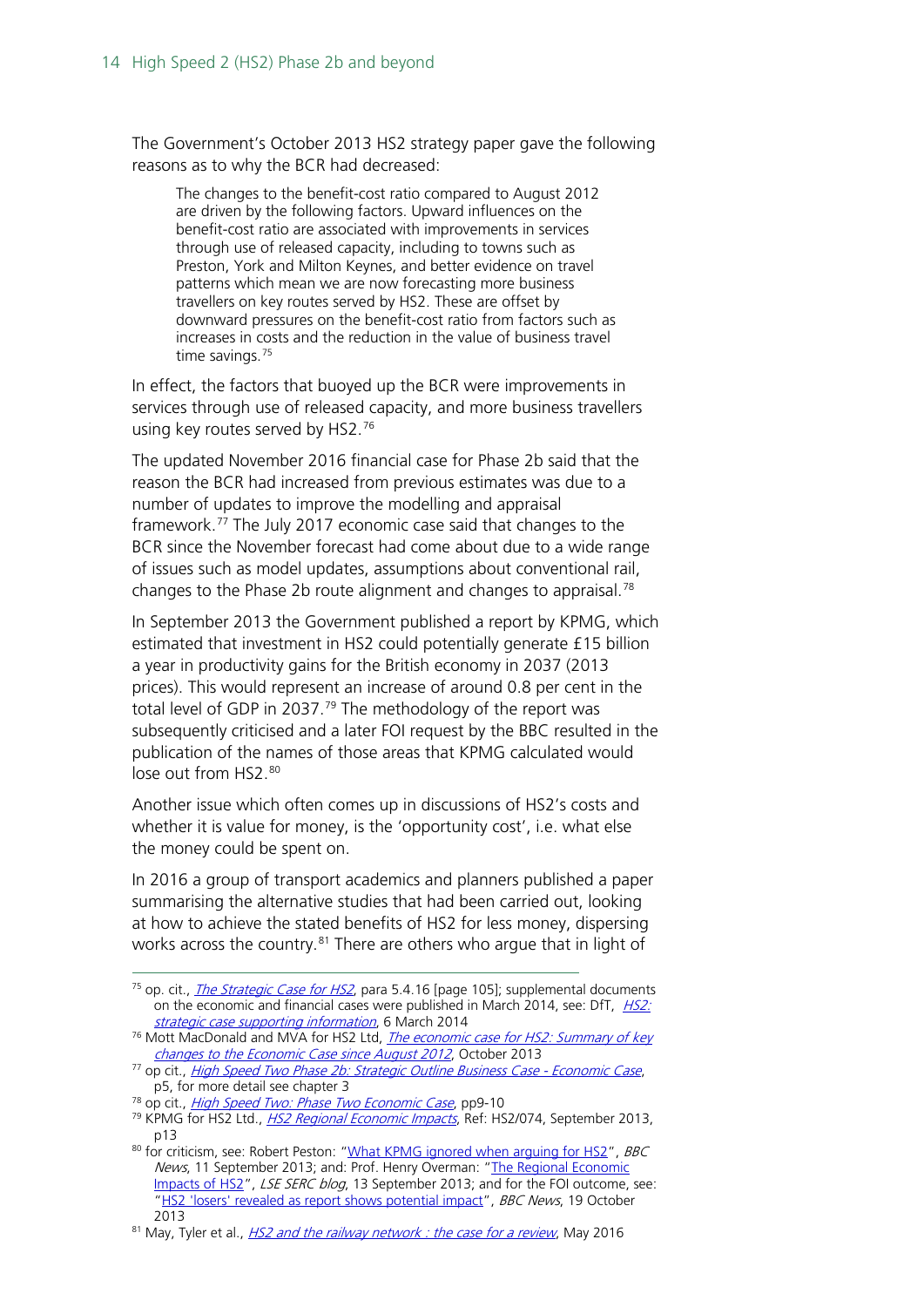long term under investment in public transport in the North and recently cancelled or downgraded transport schemes in the region, that the case for the North needing HS2 is not proven and that the money would be better spent on swifter and more extensive transport upgrades across the region.<sup>[82](#page-14-1)</sup> Supporters of HS2 argue that the Government is planning to invest in rail and roads across the North, so it is not a case of having to lose one to fund the other.<sup>[83](#page-14-2)</sup>

Others argue that HS2 funding could be used to support housing or the NHS. Most recently *The Times'* Economics Editor, Philip Aldrick pointed to the 'symmetry' of a 3% increase in NHS spending for five or perhaps ten years costing about £4.7 billion more a year and the fact that from 2019, the Government "has set aside almost precisely the same amount for HS2,  $£4.8$  billion annually".  $84$ 

### <span id="page-14-0"></span>2.5 HS2 growth strategies

As well as bringing benefits to transport users, the government believes that high speed rail will bring benefits to the wider economy (Wider Economic Impacts or WEIs – see the bracketed figures in the table in section 2.4, above). Such benefits are to be achieved through: improved linkages between businesses (agglomeration impacts);<sup>[85](#page-14-4)</sup> benefits to consumers of higher output (imperfect competition);<sup>[86](#page-14-5)</sup> and to a much lesser extent, benefits to commuters (labour market impacts).<sup>[87](#page-14-6)</sup> Most of the HS2 WEIs come from an enlarged labour market and greater commuting capacity.

One of the concerns about the WEIs is that they cannot be achieved by building HS2 alone and that they depend on further spending in local areas, not accounted for in the HS2 budget. The Chair of the National Infrastructure Commission, Sir John Armitt, seemed to support this argument. An August 2018 article in the Sunday Telegraph by Sir John set out his view that an extra £43 billion should be spent to "make the

<span id="page-14-1"></span> <sup>82</sup> e.g. ["Andrew Vine: Scrap the waste of money that is HS2 and fix the North's rail](https://www.yorkshirepost.co.uk/news/opinion/andrew-vine-scrap-the-waste-of-money-that-is-hs2-and-fix-the-north-s-rail-services-1-9321566)  [services"](https://www.yorkshirepost.co.uk/news/opinion/andrew-vine-scrap-the-waste-of-money-that-is-hs2-and-fix-the-north-s-rail-services-1-9321566), Yorkshire Post, 28 August 2018

<span id="page-14-2"></span><sup>83</sup> See, e.g. DfT press notice, "Northern transport investment to help create thousands of [jobs"](https://www.gov.uk/government/news/northern-transport-investment-to-help-create-thousands-of-jobs), 25 June 2018

<span id="page-14-3"></span> $84$  ["We can stop NHS going off the rails, but who would dare make the call?"](https://www.thetimes.co.uk/article/we-can-stop-nhs-going-off-the-rails-but-who-would-dare-make-the-call-050f393v5), The Times, 26 May 2018

<span id="page-14-4"></span><sup>&</sup>lt;sup>85</sup> the government believe that HS2 will bring agglomeration impacts by shortening the journey time between cities, effectively bringing firms and markets closer together. This should enable firms to derive benefits from being closer together such as: enhanced knowledge sharing; staff specialisation; and enhanced competition between suppliers. The benefits to such firms support the wider economy of the area.

<span id="page-14-5"></span><sup>86</sup> where firms are located in markets of imperfect competition they retain some control over the price they charge. In such markets the value placed on additional production (the price) exceeds production costs. If better transport means that firms increase production, both the firm and consumer will be better off.

<span id="page-14-6"></span><sup>&</sup>lt;sup>87</sup> transport improvements can lower the cost and time associated with travelling to work. This can increase a person's willingness to work in a similar way to an increase in wage might. In addition to this some benefit is captured in the moving of jobs to more productive areas.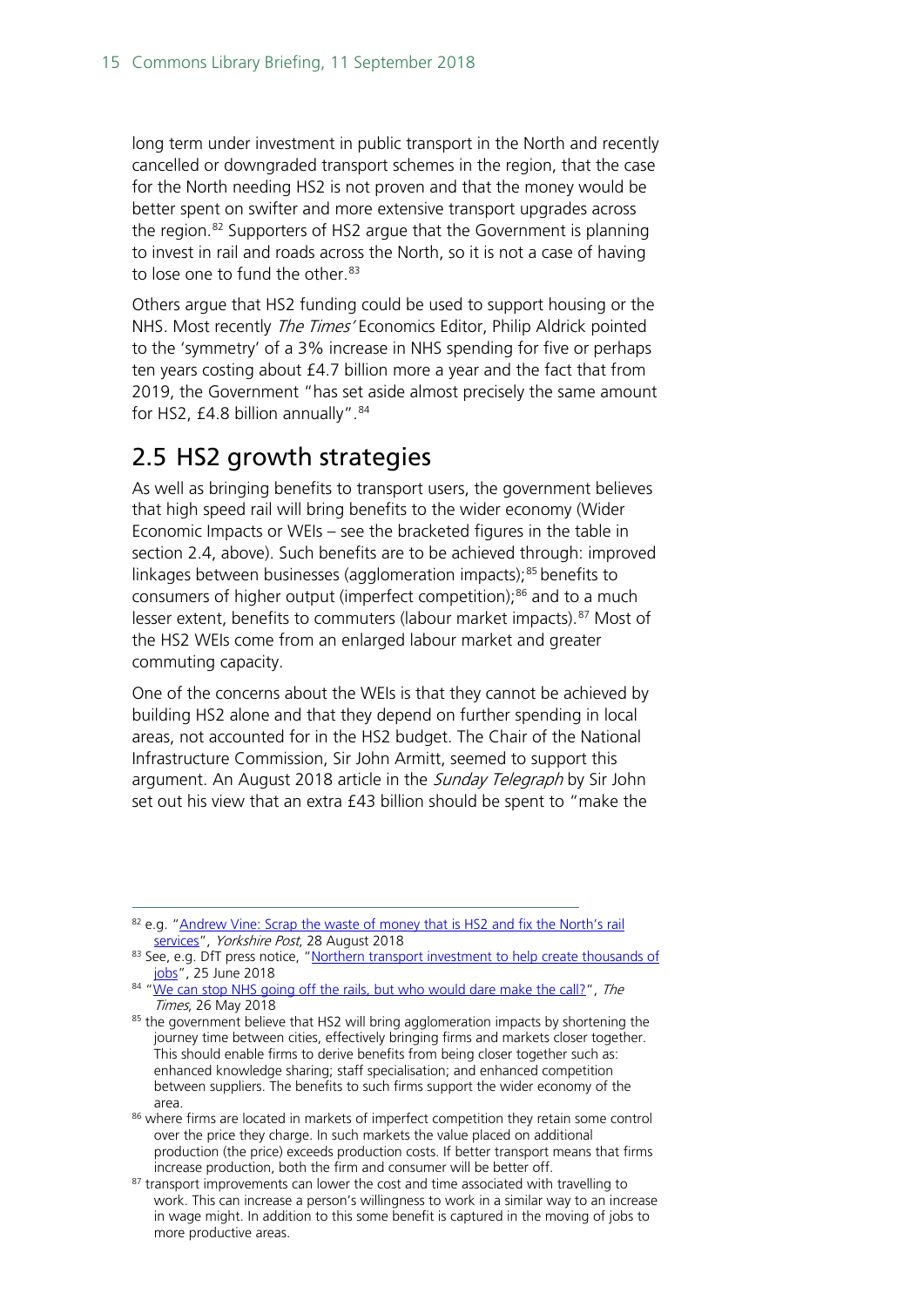most of the HS2 project" and that this spending was needed to prevent "inadequate public transport links" beyond the new line. $88$ 

In a June 2016 report the NAO highlighted the fact that the £55.7 billion funding package does not cover funding for all the activity needed to deliver the promised growth and regeneration benefits:

The funding covers the cost of building the railway and buying new trains and maintenance depots in order to deliver the capacity and connectivity benefits assessed in the economic case for High Speed 2. Local authorities, in partnership with others such as Local Enterprise Partnerships, are responsible for driving regeneration and local growth benefits, and there is a risk that these wider benefits will not materialise if funding cannot be secured.[89](#page-15-1)

The Public Accounts Committee highlighted this issue in its September 2016 follow-up report and recommended that the Government "seek assurances from the relevant local authorities that they have plans in place to identify sources of funding and financing, to secure the local regeneration and growth benefits [of HS2]". $90$  In its response to the Committee, published in December 2016, the Government said that this work was ongoing as part of local authorities' HS2 growth strategies and that it expected to see these in place by March 2018. $91$ 

In November 2017 the Government published a new HS2 policy paper, HS2: Getting the best out of Britain, which set out the regional strengths of highly skilled manufacturing clusters, universities and research centres, and cutting-edge technology entrepreneurs. It warned that more needed to be done to draw them together and "realise their full potential to the economy".  $92$ 

Greater Manchester, the East and West Midlands and Leeds have published their HS2 growth strategies.<sup>[93](#page-15-5)</sup> Only one of these strategies contains costings: the West Midlands strategy estimates the total cost of its local growth plans for HS2 at  $£3.3$  billion.<sup>[94](#page-15-6)</sup> In the north, these growth strategies are designed to link up to the transport strategy being development by Transport for the North (see section 5.2, below).

<span id="page-15-0"></span><sup>&</sup>lt;sup>88</sup> Reported in: "We should spend billions more to make most of HS2'", The Times, 6 August 2018

<span id="page-15-1"></span><sup>&</sup>lt;sup>89</sup> NAO, [Progress with preparations for High Speed 2](https://www.nao.org.uk/wp-content/uploads/2016/06/Progress-with-preparations-for-High-Speed-2.pdf), HC 235, 28 June 2016, p8, see also pp39-40

<span id="page-15-2"></span><sup>90</sup> PAC, *[Progress with preparations for High Speed 2](https://www.publications.parliament.uk/pa/cm201617/cmselect/cmpubacc/486/486.pdf)* (Fourteenth Report of Session 2016–17), HC 486, 14 September 2016, p6, recc. 5

<span id="page-15-3"></span><sup>91</sup> HMT, *Treasury Minutes: Government responses to the Committee of Public Accounts* on the Thirty Ninth report from Session 2015-16; the Fourteenth to the Twenty First [reports from Session 2016-17; and progress on Government Cash Management](https://assets.publishing.service.gov.uk/government/uploads/system/uploads/attachment_data/file/577907/57980_Cm_9389_Treasury_Minute_Accessible.pdf#page=7), Cm 9389, December 2016, pp6-7

<span id="page-15-4"></span><sup>92</sup> DfT, [HS2: Getting the best out of Britain](https://assets.publishing.service.gov.uk/government/uploads/system/uploads/attachment_data/file/664904/hs2_getting_the_best_out_of_britain_2017.pdf), 30 November 2017, p3

<span id="page-15-5"></span><sup>93</sup> TfGM press notice, "High-speed rail provides launch pad for growth in Greater [Manchester and the North"](https://www.tfgm.com/press-release/hs2-npr-growth-strategy), 16 March 2018; D2N2 press notice, "Thousands of jobs [and almost £4billion for economy detailed in HS2 Strategy"](http://www.d2n2lep.org/news/thousands-of-jobs-and-almost-4billion-for-economy-detailed-in-hs2-strategy), 3 October 2017; WMCA, [Midlands HS2 Growth](https://gbslep.co.uk/resources/reports/midlands-hs2-growth-strategy) Strategy, July 2015; and WYCA, Leeds City Region **[HS2 Growth Strategy](https://www.westyorks-ca.gov.uk/transport/leeds-city-region-hs2-growth-strategy/), January 2018** 

<span id="page-15-6"></span><sup>94</sup> Ibid., [Midlands HS2 Growth Strategy](https://gbslep.co.uk/wp-content/uploads/2017/06/HS2-GS-FINAL.pdf#page=27), p27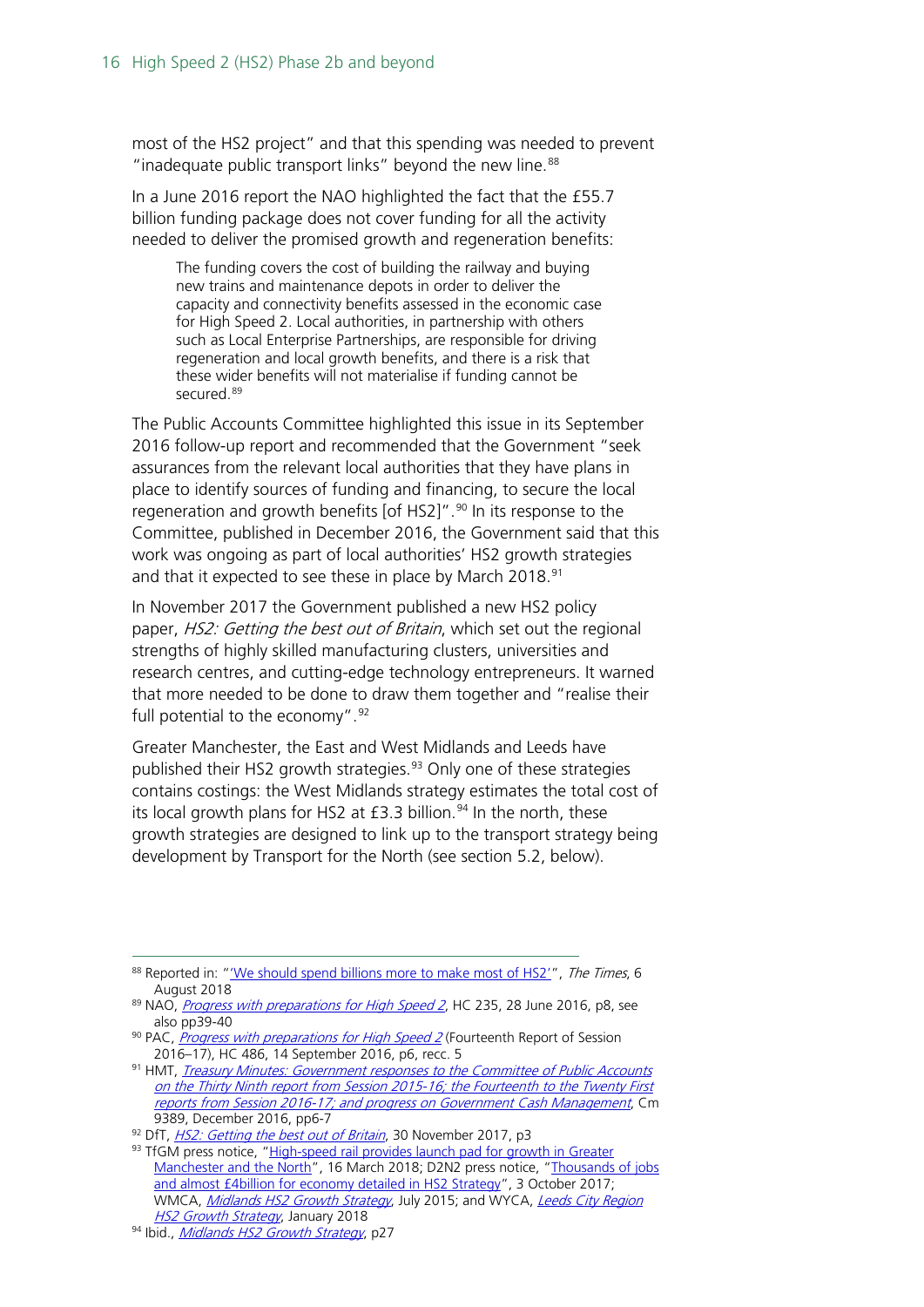### <span id="page-16-0"></span>2.6 Comment

The cost of HS2 has been one of the key bones of contention between supporters and opponents of the scheme.<sup>[95](#page-16-1)</sup>

One of the reasons it has taken on such importance is that the cost will largely fall on the taxpayer. Governments have consistently argued that 'some' funding could come from the private sector and from the EU: "… further contributions will be sought from certain businesses and developers directly benefitting from the project".<sup>[96](#page-16-2)</sup> However, the Coalition Government acknowledged that "third party contributions could only ever deliver a small percentage of the core costs for HS2".<sup>[97](#page-16-3)</sup>

That said, once the line is operational it is likely that the Government of the day will seek to recoup some of the construction costs by letting out a contract to operate the line. Such a contract is currently in place on HS1.[98](#page-16-4) While the Department has "not decided at this stage" whether to let a similar concession for HS2,<sup>[99](#page-16-5)</sup> "there is likely to be significant market capacity for an HS2 concession". The value of such a concession:

… will be determined largely by the level and certainty of access charge revenues, but the potential scale may be such that the delivery of finance may be best sought by letting two or even three separate concessions. An operating concession would mean government would still need to meet the up front capital costs of the project, and would also bear post construction defect risk. However, risk transfer could be structured to focus on those elements where the private sector can enhance efficiency (e.g. operating costs).[100](#page-16-6)

More generally, successive Governments have maintained that HS2 is a good investment for the country, that it would stimulate growth (particularly in the regions) and have an overall positive impact on jobs and business.[101](#page-16-7) Those opposed to HS2 disagree. They assert that it will not deliver jobs and growth; it is not value for money; it is not needed for capacity; and it blights homes.<sup>[102](#page-16-8)</sup>

There have been a number of Parliamentary reports looking at the costs and benefits of HS2 since the firm plans for Phase 1 were published in 2011.

The Commons **Treasury Select Committee**: published a report in October 2013 on the 2013 Spending Round and stated that the Treasury should not allow HS2 to proceed "until it is sure the costbenefit analysis for HS2 has been updated to address fully the concerns

<span id="page-16-1"></span><sup>&</sup>lt;sup>95</sup> There have been a number of Parliamentary debates on the costs of HS2, see for example Second Reading of Christopher Chope's HS2 Funding Referendum Bill on [23 January 2015](http://www.publications.parliament.uk/pa/cm201415/cmhansrd/cm150123/debtext/150123-0002.htm)

<span id="page-16-2"></span><sup>96</sup> [Bill 132 2013-14 -](http://www.publications.parliament.uk/pa/bills/cbill/2013-2014/0132/en/14132en.pdf) EN, para 505

<span id="page-16-3"></span><sup>97</sup> op. cit., *[HS2: Outline Business Case -](http://webarchive.nationalarchives.gov.uk/20150207135346/https:/www.gov.uk/government/uploads/system/uploads/attachment_data/file/286797/financial-case-hs2.pdf) Section 4: Financial Case*, para 62

<span id="page-16-5"></span><span id="page-16-4"></span><sup>98</sup> for details see section 3 of HC Library briefing pape[r SN267](http://www.parliament.uk/briefing-papers/SN00267/railways-channel-tunnel-rail-link-hs1)

<sup>99</sup> op. cit., *[The Strategic Case for HS2](http://webarchive.nationalarchives.gov.uk/20150201012457/https:/www.gov.uk/government/publications/hs2-strategic-case)*, para 105, p37

<span id="page-16-6"></span><sup>&</sup>lt;sup>100</sup> op. cit., *[HS2: Outline Business Case -](http://webarchive.nationalarchives.gov.uk/20150207135346/https:/www.gov.uk/government/uploads/system/uploads/attachment_data/file/286797/financial-case-hs2.pdf) Section 4: Financial Case*, para 94

<span id="page-16-7"></span><sup>&</sup>lt;sup>101</sup> e.g. op. cit., *[High speed rail: investing in Britain's future –](http://webarchive.nationalarchives.gov.uk/20140324045638/https:/www.gov.uk/government/uploads/system/uploads/attachment_data/file/69738/hs2-phase-two-command-paper.pdf) Phase Two: the route to* [Leeds, Manchester and Beyond](http://webarchive.nationalarchives.gov.uk/20140324045638/https:/www.gov.uk/government/uploads/system/uploads/attachment_data/file/69738/hs2-phase-two-command-paper.pdf), p5

<span id="page-16-8"></span><sup>102</sup> e.g. HS2AA press notice, ["HS2AA responds to announcement of route for phase two](http://www.hs2actionalliance.org/press-release/hs2aa-responds-to-announcement-of-route-for-phase-two-of-hs2/)  [of HS2"](http://www.hs2actionalliance.org/press-release/hs2aa-responds-to-announcement-of-route-for-phase-two-of-hs2/), 28 January 2013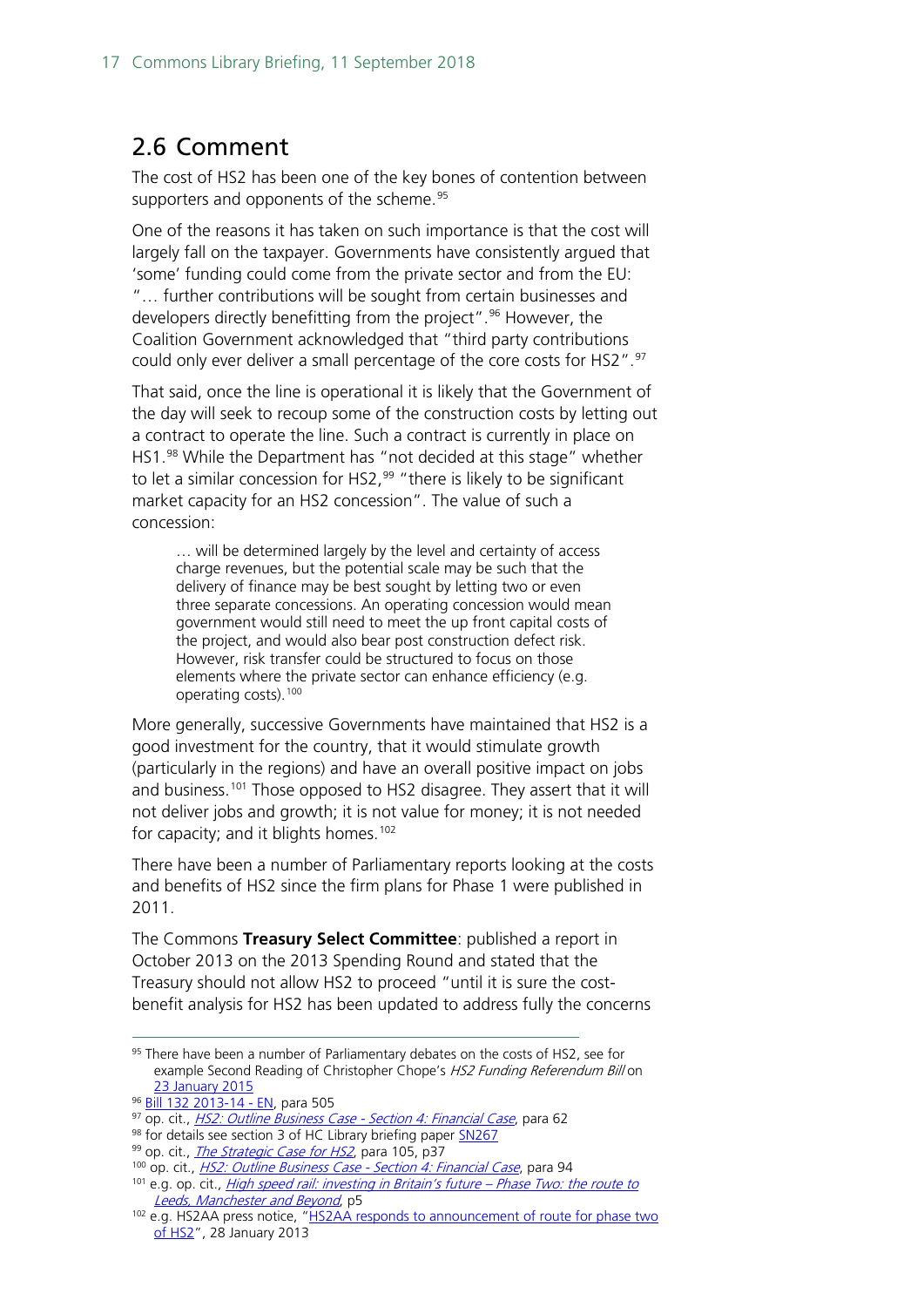raised by the National Audit Office" (see below); that the Treasury should publicly quantify the benefits for HS2 "not captured by the existing economic appraisal"; and that prior to any decision by the Treasury to proceed with HS2, it "should publish its own comprehensive economic case supporting its decision".<sup>[103](#page-17-0)</sup> The Government responded to the report in December 2013, pointing to the recently published Strategic Case and updated Economic Case for HS2 as a response to the Committee's concerns.[104](#page-17-1) The then Chairman of the Committee, Andrew (now Lord) Tyrie, wrote to the Transport Secretary on subsequent occasions, continuing to flag up concerns with the economic case.<sup>[105](#page-17-2)</sup> The current chair, Nicky Morgan, does not [appear](https://www.parliament.uk/business/committees/committees-a-z/commons-select/treasury-committee/publications/?type=37&session=29&sort=false&inquiry=all) to have written on this issue.

In addition to the report described in section 2.5, above, the **Public Accounts Committee**: published two reports in May 2013 and January 2015 on the back of reports by the National Audit Office (NAO). The 2013 report on preparations for HS2 estimated that there was a £3.3 billion funding gap over four years (2017-18 to 2020-21) which the Government had yet to decide how to fill. It criticised the Department for Transport for making decisions "based on fragile numbers, out-ofdate data and assumptions which do not reflect real life" and having a large contingency that appeared "to be compensating for weak cost information".[106](#page-17-3) The 2015 report on major rail infrastructure programmes set out the Committee's concern that 'generous contingency funds' could be used to hide cost overruns, and sought the Government's assurance that this would not happen.<sup>[107](#page-17-4)</sup>

The Lords **Economic Affairs Committee**: published a report in March 2015 posing a series of questions to the Government, and querying the cost-benefit analysis, particularly the values of non-work travel time savings that contribute significantly to the anticipated net benefits of the scheme.<sup>[108](#page-17-5)</sup> The Government responded to the report in July 2015, generally dismissing the Committee's concerns and asserting that "the case for HS2 is clear and robust" and "our appraisal techniques are world class".<sup>[109](#page-17-6)</sup> There followed an exchange of letters between the

<span id="page-17-0"></span><sup>&</sup>lt;sup>103</sup> Treasury Committee, *[Spending Round 2013](http://www.publications.parliament.uk/pa/cm201314/cmselect/cmtreasy/575/575.pdf)* (third report of session 2013-14), HC 575, September 2013, para 67

<span id="page-17-1"></span><sup>104</sup> [Spending Round 2013: Government Response to the Committee's Third Report of](http://www.publications.parliament.uk/pa/cm201314/cmselect/cmtreasy/932/932.pdf)  [Session 2013–14](http://www.publications.parliament.uk/pa/cm201314/cmselect/cmtreasy/932/932.pdf) (Third Special Report of session 2013–14), HC 932, December 2013, p11

<span id="page-17-2"></span><sup>&</sup>lt;sup>105</sup> [Letter from Committee Chair to Transport Secretary](http://www.parliament.uk/documents/commons-committees/treasury/Correspondence/Chairman-to-Transport-Secretary-Airport-Expansion-and-HS2-15092016.pdf), 14 September 2016 and Letter [to Chris Grayling MP, Secretary of State for Transport on the economic case for HS2](http://www.parliament.uk/documents/commons-committees/treasury/Correspondence/Treasury-Committee-Chair-to-Transport-Secretary-04-01-17.pdf), 4 January 2017

<span id="page-17-3"></span><sup>&</sup>lt;sup>106</sup> PAC, *[High Speed 2: A review of early programme preparation](http://www.publications.parliament.uk/pa/cm201314/cmselect/cmpubacc/478/478.pdf)* (twenty-second report of session 2013-14), HC 478, 9 September 2013, p5 (based on NAO, *High Speed 2:* [A review of early programme preparation](http://www.nao.org.uk/wp-content/uploads/2013/05/Full-Report.pdf) (session 2013-14), HC 124, 16 May 2013)

<span id="page-17-4"></span><sup>&</sup>lt;sup>107</sup> PAC, [Lessons from major rail infrastructure programmes](http://www.publications.parliament.uk/pa/cm201415/cmselect/cmpubacc/709/709.pdf) (twenty-eighth report of session 2014–15), HC 709, 12 January 2015, p5 (based on NAO, *Lessons from major* [rail infrastructure programmes](http://www.nao.org.uk/wp-content/uploads/2014/10/Lessons-from-major-rail-infrastructure-programmes.pdf) (session 2014-15), HC 267, 29 October 2014)

<span id="page-17-5"></span><sup>&</sup>lt;sup>108</sup> Lords EAC, *[The Economics of High Speed 2](http://www.publications.parliament.uk/pa/ld201415/ldselect/ldeconaf/134/134.pdf)* (first report of session 2014-15), HL Paper 134, 25 March 2015

<span id="page-17-6"></span><sup>&</sup>lt;sup>109</sup> House of Lords Economic Affairs Committee: The Economics of HS2 Government [Response](http://www.parliament.uk/documents/lords-committees/economic-affairs/Economic-case-for-HS2/House%20of%20Lords%20Econimic%20Affairs%20Committee%20The%20Economics%20of%20HS2%20-Government%20Response.pdf), July 2015, p4 & p27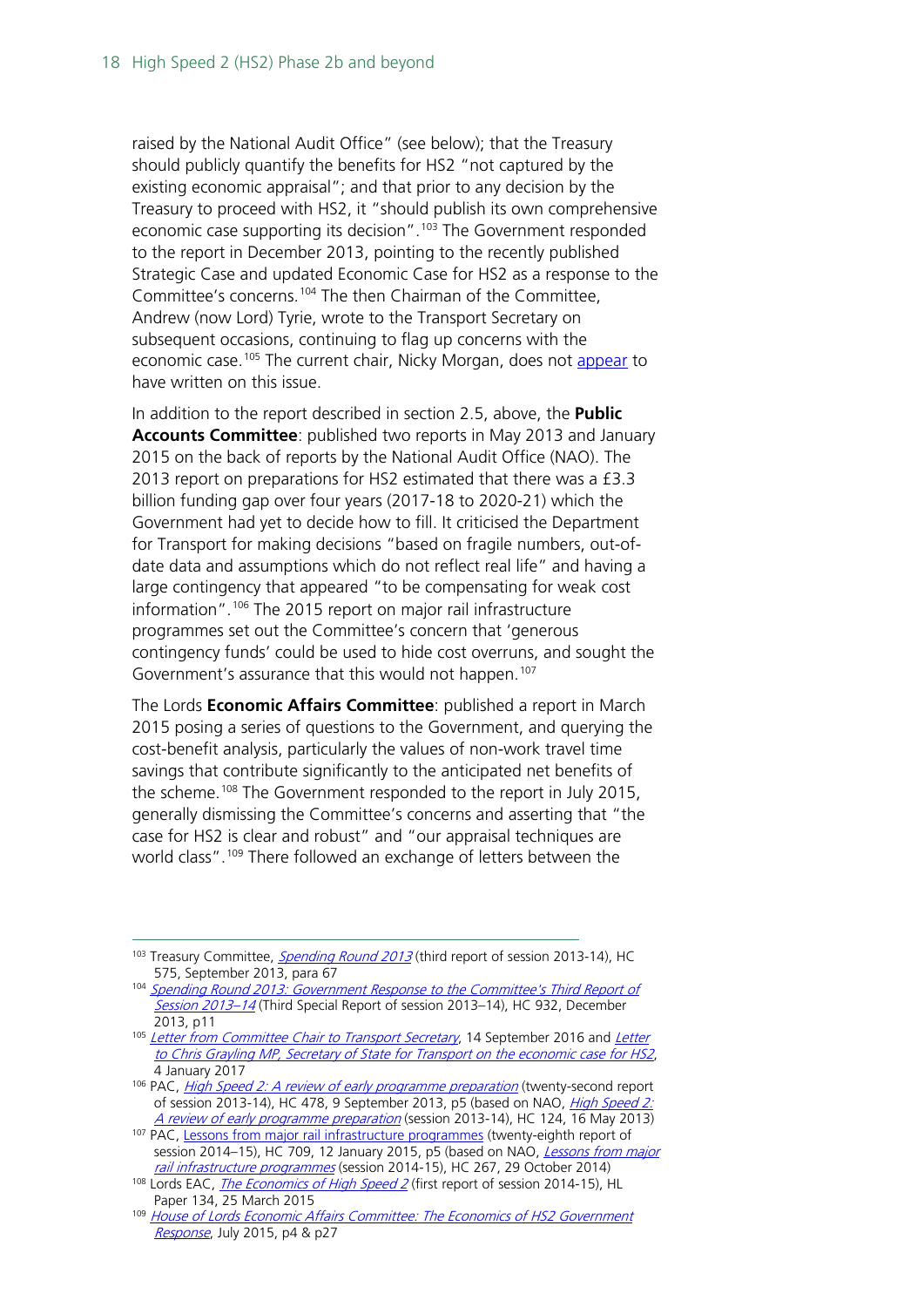Committee and the Government on what the Chairman considered to be unanswered questions in the report.<sup>[110](#page-18-0)</sup>

The Government's **Infrastructure and Projects Authority (IPA)**  publishes annual reports with accompanying portfolio data, detailing the rating it has given to a number of transport projects.<sup>[111](#page-18-1)</sup> HS2 has had an 'amber/red' rating, denoting that "successful delivery of the project is in doubt, with major risks or issues apparent in a number of key areas" and that "urgent action is needed to ensure these are addressed, and whether resolution is feasible" since 2013.<sup>[112](#page-18-2)</sup>

<span id="page-18-0"></span><sup>&</sup>lt;sup>110</sup> see: *[Economics of HS2: correspondence with Ministers](http://www.parliament.uk/business/committees/committees-a-z/lords-select/economic-affairs-committee/inquiries/parliament-2010/economic-case-for-hs2/?type=41#pnlPublicationFilter)* [accessed 14 February 2017]

<span id="page-18-1"></span><sup>&</sup>lt;sup>111</sup> formerly the Major Projects Authority (MPA), which was combined with Infrastructure UK on 1 January 2016 to form the IPA, see: IPA, *About us* [accessed 6 September 2018]

<span id="page-18-2"></span><sup>&</sup>lt;sup>112</sup> Cabinet Office, *[The Major Projects Authority Annual Report](http://webarchive.nationalarchives.gov.uk/20150319085249/https:/engage.cabinetoffice.gov.uk/major-projects-authority/chapter-2-the-major-projects-authority-remit/)*, 24 May 2013, chapter 2; all the data is available on the [IPA website](https://www.gov.uk/government/collections/major-projects-data) [accessed 6 September 2018]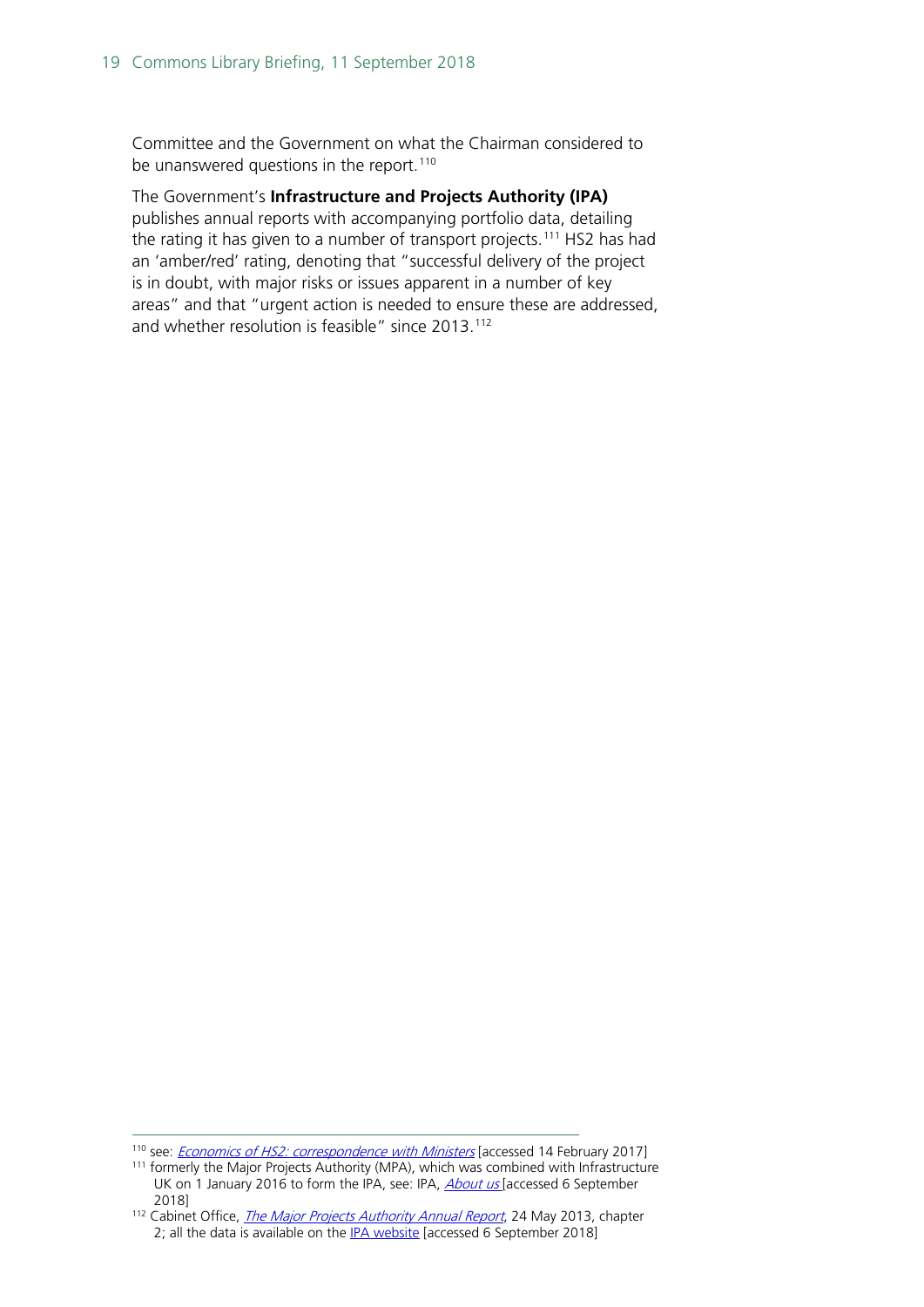## <span id="page-19-0"></span>3. Compensation

**There is a guide to the available compensation schemes on the [Gov.uk website,](https://www.gov.uk/claim-compensation-if-affected-by-hs2/overview) [113](#page-19-2) with information on eligibility and how to apply. In summary they are as follows:**

- In a safeguarded area: [Express Purchase Scheme](https://www.gov.uk/claim-compensation-if-affected-by-hs2/express-purchase-scheme) and [Need to Sell](https://www.gov.uk/claim-compensation-if-affected-by-hs2/need-to-sell-scheme)  [Scheme](https://www.gov.uk/claim-compensation-if-affected-by-hs2/need-to-sell-scheme)
- In a rural support zone: [Cash Offer or Voluntary Purchase Scheme](https://www.gov.uk/claim-compensation-if-affected-by-hs2/cash-offer-or-voluntary-purchase-scheme) and [Need to Sell Scheme](https://www.gov.uk/claim-compensation-if-affected-by-hs2/need-to-sell-scheme)
- In a homeowner payment zone: [Homeowner Payment Scheme](https://www.gov.uk/claim-compensation-if-affected-by-hs2/homeowner-payment-scheme) (Phase 1 only) and [Need to Sell Scheme](https://www.gov.uk/claim-compensation-if-affected-by-hs2/need-to-sell-scheme)
- Outside the zones: [Need to Sell Scheme](https://www.gov.uk/claim-compensation-if-affected-by-hs2/need-to-sell-scheme)
- Rent Back: It is possible to apply to rent and continue living in the [property](https://www.gov.uk/claim-compensation-if-affected-by-hs2/rent-back-scheme) if it is sold to the government under one of these schemes.

For Phase 2a the relevant [property scheme maps](https://www.gov.uk/government/publications/hs2-phase-2a-property-scheme-maps-west-midlands-to-crewe) showing compensation zones are available on the HS2 Ltd. website.

### <span id="page-19-1"></span>3.1 Overview

Petitioners to the HS2 Phase 1 Bill Committee and Members of Parliament were concerned about the adequacy of the proposed compensation arrangements for those affected by the HS2 line since they were first announced in 2012. Those concerns continue, particularly as the compensation settlement for Phase 1 are the model for Phase 2.[114](#page-19-3) In his 30 November 2015 statement, the Secretary of State said:

The Government are committed to assisting people along the HS2 route from the west midlands to Crewe [… I therefore propose] to implement the same long-term property assistance schemes for phase 2a as we have for phase 1. As with phase 1, the Government propose to go above and beyond what is required by law, including discretionary measures to help more people. HS2 will deliver economic growth for this country, not just in the immediate future but for the long term, and that is why we continue to commit to this essential project.<sup>[115](#page-19-4)</sup>

A consultation on compensation for Phase 2a was launched at the same time. It was based on the existing package available to owner-occupiers affected by the Phase 1 route. In addition to receiving the unblighted value of their home, eligible owner-occupiers can expect to receive a home loss payment of 10% of the value of their home (up to £53,000) and reasonable moving costs.<sup>[116](#page-19-5)</sup> The Government published the

Further information on the development of the HS2 compensation schemes can be found in HC Library briefing paper [CBP](http://researchbriefings.parliament.uk/ResearchBriefing/Summary/SN00316)  [316](http://researchbriefings.parliament.uk/ResearchBriefing/Summary/SN00316) on Phase 1 of HS2.

<span id="page-19-2"></span><sup>&</sup>lt;sup>113</sup> DfT, *[Claim compensation if your property is affected by HS2](https://www.gov.uk/claim-compensation-if-affected-by-hs2/overview)* [accessed 6 September 2018]

<span id="page-19-3"></span><sup>&</sup>lt;sup>114</sup> plaintiffs were successful in a legal case challenging the first consultation on the compensation scheme; the Government decided not to appeal and reran the consultation in line with the judge's finding, see: DfT, *HS2 judicial review the* [challenges explained](http://webarchive.nationalarchives.gov.uk/20150201095859/https:/www.gov.uk/government/publications/hs2-judicial-review-the-challenges-explained), 15 March 2013, and DfT press notice, "High court rejects legal [challenges to HS2 in landmark victory for the government"](http://webarchive.nationalarchives.gov.uk/20140321094456/https:/www.gov.uk/government/news/high-court-rejects-legal-challenges-to-hs2-in-landmark-victory-for-the-government), 15 March 2013

<span id="page-19-4"></span><sup>115</sup> [HC Deb 30 November 2015, c23](http://www.publications.parliament.uk/pa/cm201516/cmhansrd/cm151130/debtext/151130-0001.htm#1511303000003)

<span id="page-19-5"></span><sup>&</sup>lt;sup>116</sup> DfT press notice, "Property consultation launched as HS2 route from West Midlands [to Crewe confirmed"](http://webarchive.nationalarchives.gov.uk/20151217135247/https:/www.gov.uk/government/news/property-consultation-launched-as-hs2-route-from-west-midlands-to-crewe-confirmed), 30 November 2015; and HS2 Phase Two: West Midlands to [Crewe Property Consultation 2015](http://webarchive.nationalarchives.gov.uk/20151217135247/https:/www.gov.uk/government/consultations/hs2-phase-two-west-midlands-to-crewe-property-consultation-2015), 30 November 2015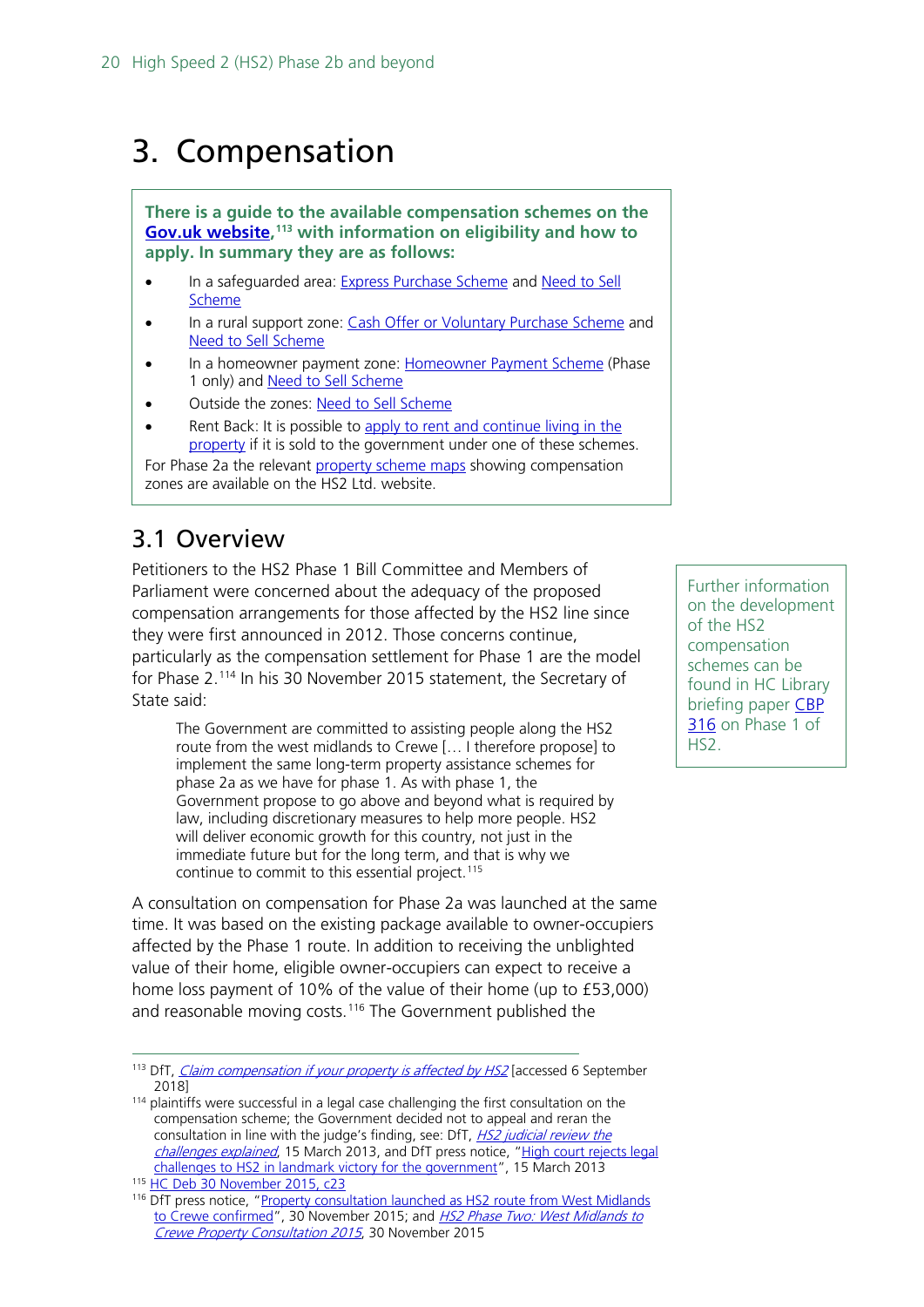outcome to the consultation in May 2016, announcing that it had decided to implement the package of compensation and assistance schemes for owner-occupiers along the Phase 2a route that had previously been applied to Phase 1.<sup>[117](#page-20-1)</sup>

### <span id="page-20-0"></span>3.2 HS2 residents & communities

The [HS2 Residents' Charter](https://www.gov.uk/government/publications/hs2-residents-charter) came into being on 16 January 2015. It is intended to "ensure that residents are treated in a fair, clear, competent and reasonable manner".<sup>[118](#page-20-2)</sup>

To date, the Residents' Commissioner, Deborah Fazan, has published [nine reports,](https://www.gov.uk/government/collections/hs2-ltd-residents-commissioner) the most recent dated 8 June 2018. In terms of the operation of the various compensation schemes the report said that as at 30 April 2018:

- 825 properties had been acquired by HS2 Ltd. under different property schemes;
- 635 blight notices in the Express Purchase Zone had been accepted, and a further 15 were being assessed. Over 400 applications from Phase 2b had been received (although no construction work in this phase is expected to begin before 2023);
- 431 Rural Support Zone applications had been received, of which 325 had been accepted and 89 were being assessed. The majority of applications (305) came from Phase 2b;
- 631 Need to Sell scheme applications had been received, of which 234 had been accepted and a further 74 were waiting for a decision. The acceptance rate for Phase 2b remained low at about 31%, particularly when compared with acceptance rates on applications from Phase 1 and 2a, which averaged 56%;
- 739 applications to the Phase 1 Homeowner Payment scheme had been received, of which 654 had been accepted and a further 32 were in progress. Over 615 applicants had received payments.<sup>[119](#page-20-3)</sup>

In November 2015 the Parliamentary and Health Services Ombudsman (PHSO) found serious failings in HS2 Ltd.'s engagement with a community in Staffordshire. In its report it stated that:

We found that overall HS2 Ltd's actions fell below the reasonable standards we would expect, so much so that they constituted maladministration … We have found that by failing to engage with the residents or their proposals reasonably, HS2 Ltd unnecessarily prolonged the uncertainty that the residents were experiencing.<sup>[120](#page-20-4)</sup>

HS2 Ltd. subsequently apologised, made a number of payments to those affected totalling £10,500, and made some improvements to how it interacts with the public. It also commissioned Ian Bynoe to publish an

<span id="page-20-1"></span> <sup>117</sup> DfT, [Decision Document HS2 Phase Two: West Midlands to Crewe Property](http://webarchive.nationalarchives.gov.uk/20160806222957/https:/www.gov.uk/government/publications/hs2-phase-two-west-midlands-to-crewe-property-consultation-2015-government-decision)  [Consultation 2015](http://webarchive.nationalarchives.gov.uk/20160806222957/https:/www.gov.uk/government/publications/hs2-phase-two-west-midlands-to-crewe-property-consultation-2015-government-decision), Cm 9286, 26 May 2016, p3

<span id="page-20-2"></span><sup>118</sup> Commons HS2 Bill Phase 1 Committee, "High Speed Rail Bill Select Committee: [Statement by the Promoter and by the Chair"](http://www.parliament.uk/business/committees/committees-a-z/commons-select/high-speed-rail-london-west-midlands-bill-select-committee-commons/news/chairs-statement-19-jan/), 20 January 2015

<span id="page-20-3"></span><sup>119</sup> HS2 Ltd., [HS2 Residents' Commissioner Report 9 –](https://assets.publishing.service.gov.uk/government/uploads/system/uploads/attachment_data/file/714810/CS977_Residents__Commissioner_report_9.pdf) May 2018, 8 June 2018

<span id="page-20-4"></span><sup>&</sup>lt;sup>120</sup> PHSO, [Report on an investigation into complaints about High Speed Two Limited](https://www.ombudsman.org.uk/sites/default/files/Report_on_an_investigation_into_complaints_about_High_Speed_Two_Limited_report.pdf), HC 620, 26 November 2015, p3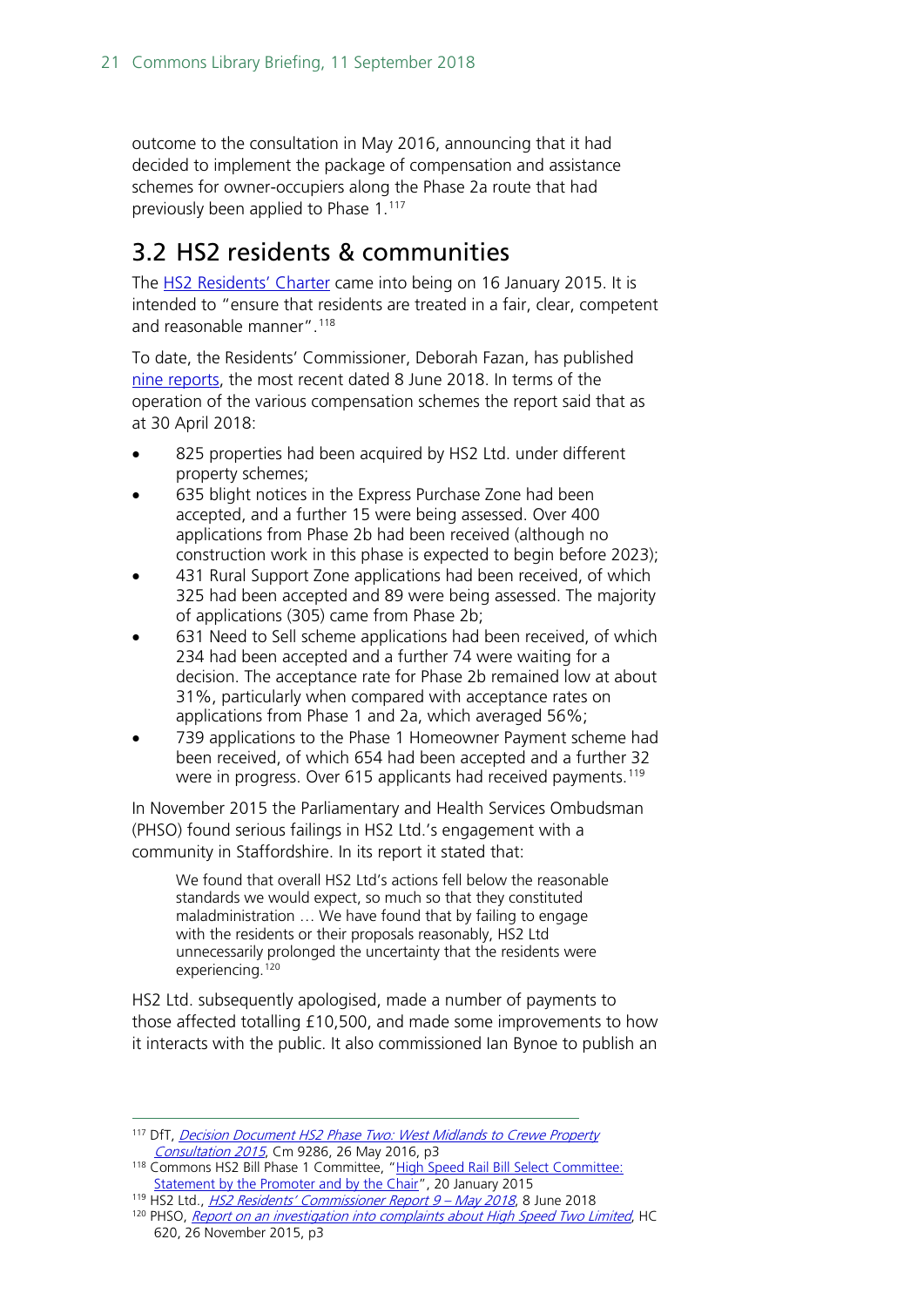independent report into its complaints handling and community engagement. This was published in April 2016.<sup>[121](#page-21-0)</sup>

The Public Administration and Constitutional Affairs Committee followed up the PHSO's report with its own in March 2016. PACAC concluded that on the basis of a "large body of evidence" it had received, it was "unconvinced that the necessary fundamental changes have taken place". The Committee urged "those in senior positions to recognise that this is a matter of primary importance".[122](#page-21-1)

In September 2017 HS2 Ltd. published its Community Engagement Strategy, which set out its approach to community engagement with those who live or work within the communities along the HS2 route.<sup>[123](#page-21-2)</sup>

<span id="page-21-0"></span><sup>&</sup>lt;sup>121</sup> HS2 Ltd., *[Report on HS2 Ltd's complaints handling and community engagement](http://webarchive.nationalarchives.gov.uk/20170513231624/https:/www.gov.uk/government/publications/ian-bynoe-report-on-hs2-ltds-complaints-handling-and-community-engagement)*, 21 April 2016

<span id="page-21-1"></span><sup>&</sup>lt;sup>122</sup> PACAC, *Follow up to PHSO Report of an investigation into a complaint about HS2* [Ltd](http://www.publications.parliament.uk/pa/cm201516/cmselect/cmpubadm/793/793.pdf) (sixth report of session 2015–16), HC 793, 23 March 2016, p3

<span id="page-21-2"></span><sup>&</sup>lt;sup>123</sup> HS2 Ltd., *[HS2 Ltd's Community](https://www.gov.uk/government/publications/hs2-ltds-community-engagement-strategy) Engagement Strategy*, 28 September 2017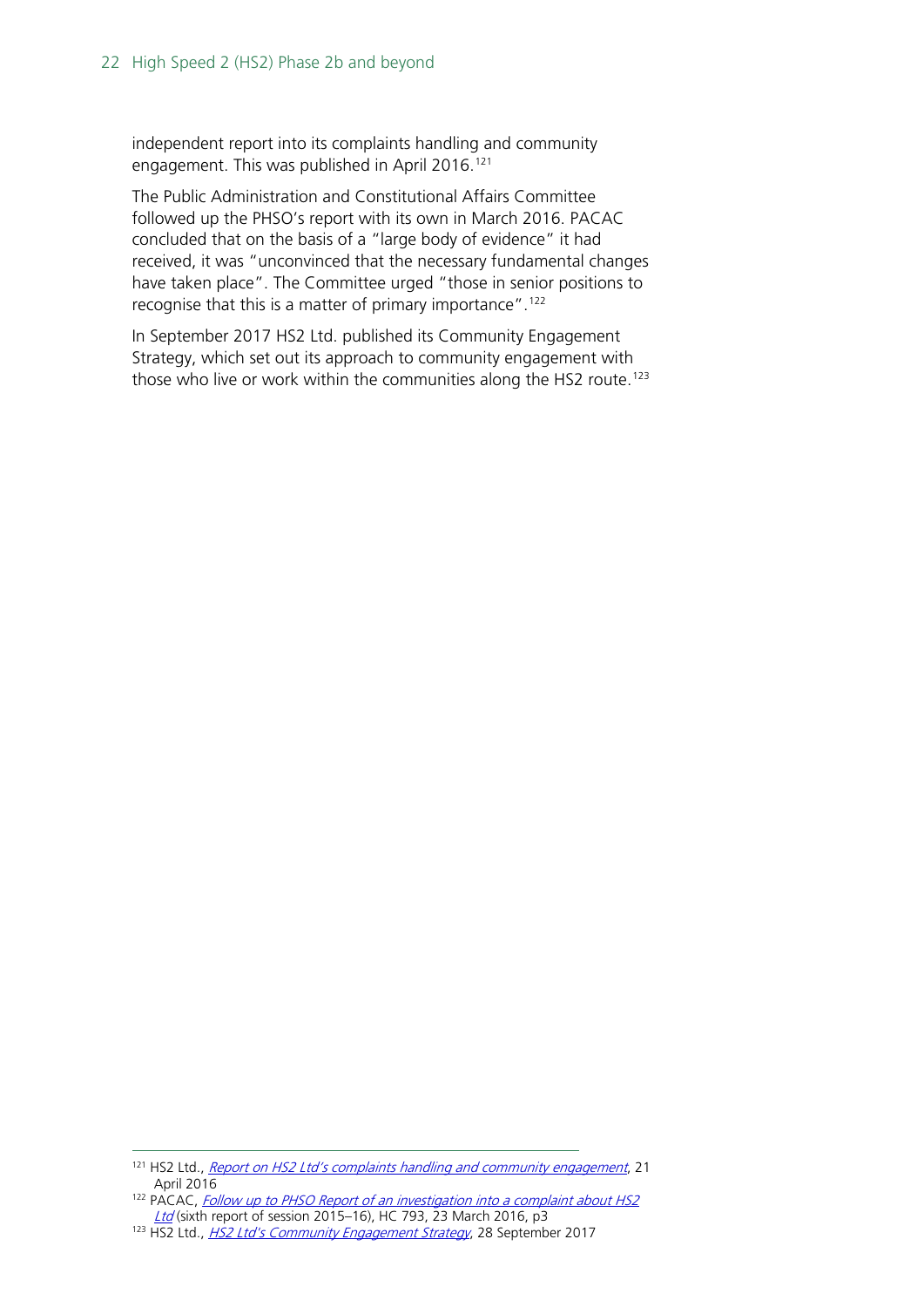## <span id="page-22-0"></span>4. Route development for Phase 2b

### <span id="page-22-1"></span>4.1 Initial proposals, 2010-13

The plans for Phase 2 generally have changed since 2010: it was initially supposed in the January 2012 command paper that Phase 2 would include a direct link between HS1 and HS2, allowing direct travel between the Continent and the north of England without the need to change in London, and that 'route options' should be developed for a spur to Heathrow Airport.<sup>[124](#page-22-2)</sup> In January 2013 the Government announced a 'pause' on work for a Heathrow spur, pending the outcome of the Davies Commission review of airport hub capacity.[125](#page-22-3) Provision for the HS1-HS2 direct link was included in the Phase 1 Bill; in March 2014 the Government announced its intention to remove it from the Bill on the basis that it should not proceed.<sup>[126](#page-22-4)</sup>

In January 2013 the Government published a command paper setting out in some detail its proposals for Phase 2 from Birmingham north to Manchester (via Crewe) and Leeds (via the East Midlands and Sheffield).<sup>[127](#page-22-5)</sup> The proposed route interchanges/terminals were as follows:

- **Manchester city centre** alongside the existing Manchester Piccadilly main line station;
- **Manchester Airport**, alongside the M56, between Warburton Green and Davenport Green "subject to agreement of a suitable funding package";
- **East Midlands at Toton** (East Midlands Hub), located between Nottingham and Derby, 1.2 miles from the M1 and close to the A52;
- South Yorkshire at **Sheffield Meadowhall**, to the east of Sheffield city centre, adjacent to the M1;
- **Leeds** at New Lane, in Leeds city centre to the south of the River Aire and with close links to the existing Leeds City station; and
- **connections** to the West Coast Main Line, just to the south of the existing **Crewe** station and to the south of **Wigan**, near Golborne; and to the East Coast Main Line near **Church Fenton** approximately 9 miles to the south west of York.<sup>[128](#page-22-6)</sup>

In July 2013 the Government published a consultation document on Phase 2. It explained the Government's case for Phase 2 and set out the proposed route from the West Midlands to Manchester and Leeds with

<span id="page-22-2"></span><sup>124</sup> DfT, High Speed Rail: Investing in Britain's Future - Decisions and Next Steps, Cm 8347, January 2012, p37

<span id="page-22-3"></span><sup>&</sup>lt;sup>125</sup> DfT, *[High speed rail: investing in Britain's future –](http://webarchive.nationalarchives.gov.uk/20140207122226/https:/www.gov.uk/government/uploads/system/uploads/attachment_data/file/69738/hs2-phase-two-command-paper.pdf) Phase Two: the route to Leeds*, [Manchester and Beyond](http://webarchive.nationalarchives.gov.uk/20140207122226/https:/www.gov.uk/government/uploads/system/uploads/attachment_data/file/69738/hs2-phase-two-command-paper.pdf), Cm 8508, January 2013, p71

<span id="page-22-4"></span><sup>126</sup> HC Deb 17 [March 2014, cc53-54WS](http://www.publications.parliament.uk/pa/cm201314/cmhansrd/cm140317/wmstext/140317m0001.htm#1403171000005)

<span id="page-22-5"></span> $127$  op. cit., [High speed rail: investing in Britain's future –](http://webarchive.nationalarchives.gov.uk/20140207122226/https:/www.gov.uk/government/uploads/system/uploads/attachment_data/file/69738/hs2-phase-two-command-paper.pdf) Phase Two: the route to Leeds, [Manchester and Beyond](http://webarchive.nationalarchives.gov.uk/20140207122226/https:/www.gov.uk/government/uploads/system/uploads/attachment_data/file/69738/hs2-phase-two-command-paper.pdf), p9

<span id="page-22-6"></span><sup>128</sup> ibid., pp36-37&47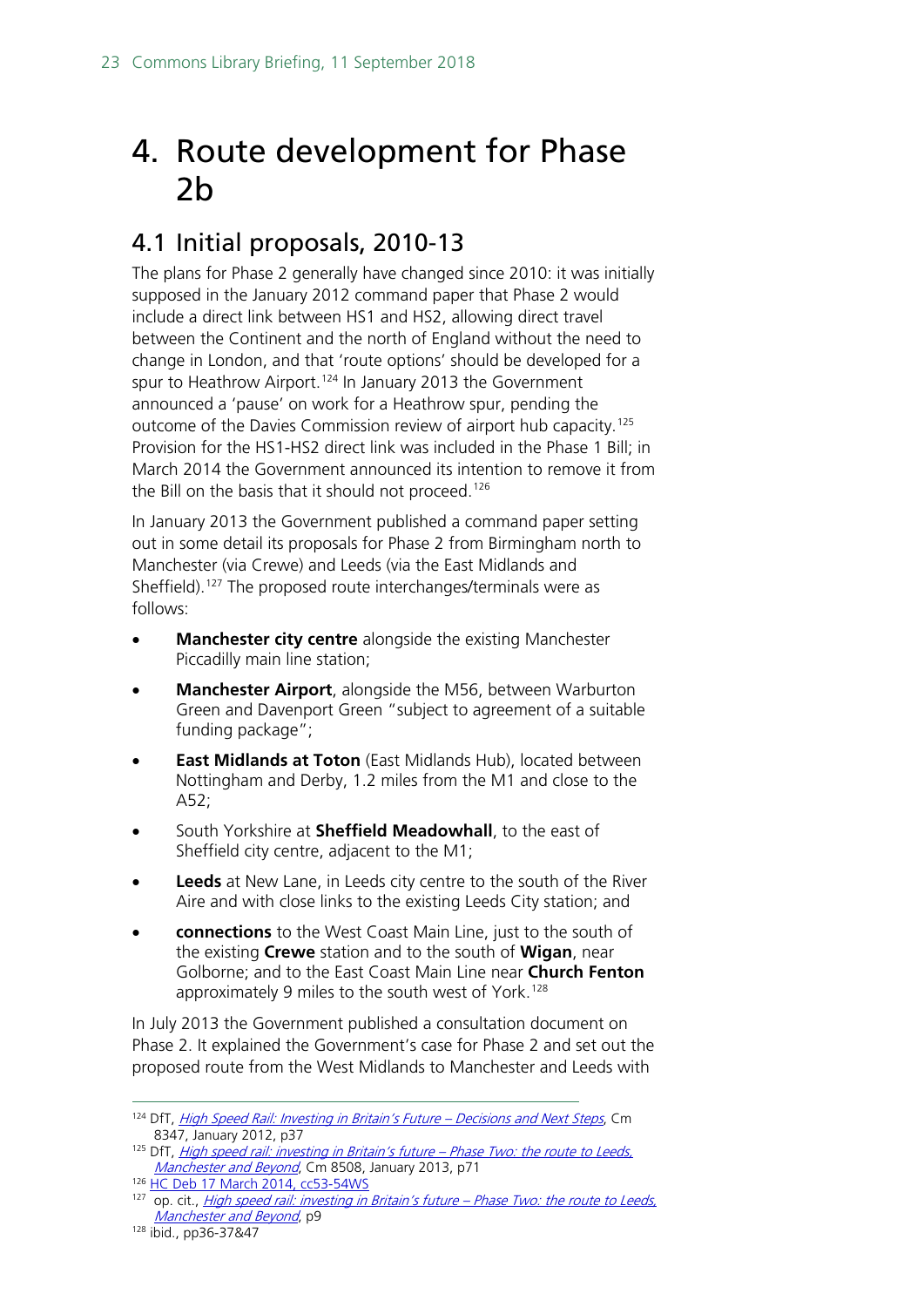stations at Manchester Airport, Manchester City Centre, in the East Midlands close to Derby and Nottingham, Sheffield and Leeds; the connections to the existing railway at Crewe, south of Wigan and south of York to allow the trains to serve further destinations; and the supporting infrastructure required (e.g. depots). It sought views on whether there should be any additional stations on either leg; explained the sustainability impacts of the proposed route; looked at ideas on how to use the rail capacity freed up on the conventional rail network; and looked at how to integrate HS2 with other utilities, like water or electricity, alongside the line. The consultation closed in January 2014.[129](#page-23-1)

Alongside the consultation document, the Government published a sustainability statement. The non-technical summary stated that Phase 2 "would have no direct impacts on AONBs, Registered Battlefields, Grade I and Grade II structures, Registered Parks and Gardens and Natura 2000 sites".[130](#page-23-2)

### <span id="page-23-0"></span>4.2 Higgins Report and beyond, 2014-16

In October 2014 the then Chairman of HS2 Ltd., Sir David Higgins, published his second report on developing Phase 2. His central proposals were as follows:

- There should be an investigation into the possibility of running classic compatible services to **Stoke-on-Trent, Macclesfield and Stockport**. [131](#page-23-3)
- **Leeds Station** should be fundamentally reviewed by HS2 Ltd., Network Rail and Leeds City Council, as by the time Phase 2 is complete, the existing station will need to be remodelled.<sup>132</sup>
- The route approach to Manchester should be via **Manchester Airport**, but "whether the airport station is built at the same time as the HS2 approach to Manchester is a matter for Ministers and Greater Manchester to agree in the future".<sup>[133](#page-23-5)</sup>
- The route between **Warrington and Manchester** to the existing West Coast Main Line (WCML) via the **Golborne link** and the construction of a depot in an environmentally sensitive part of the route require further, urgent work as "a link to the [WCML] will be necessary sooner rather than later as part of the wider consideration of how to improve services to Scotland".[134](#page-23-6)
- The proposal for a new station at **Toton**, located between Derby and Nottingham, should be reviewed with a view to investigating alternative station sites to the west of Toton "which can provide

<span id="page-23-1"></span><sup>&</sup>lt;sup>129</sup> DfT, [High Speed Rail: investing in Britain's future -](http://webarchive.nationalarchives.gov.uk/20140323065239/https:/www.gov.uk/government/publications/high-speed-rail-investing-in-britains-future-phase-two-the-route-to-leeds-manchester-and-beyond-summary) Consultation on the route from [the West Midlands to Manchester, Leeds and beyond](http://webarchive.nationalarchives.gov.uk/20140323065239/https:/www.gov.uk/government/publications/high-speed-rail-investing-in-britains-future-phase-two-the-route-to-leeds-manchester-and-beyond-summary), July 2013

<span id="page-23-2"></span><sup>130</sup> Temple-ERM for HS2 Ltd, *High Speed Rail: Consultation on the route from the West* [Midlands to Manchester, Leeds and beyond -](http://webarchive.nationalarchives.gov.uk/20140323065239/https:/www.gov.uk/government/publications/hs2-phase-two-initial-preferred-scheme-sustainability-summary) Sustainability Statement, Non-technical [summary](http://webarchive.nationalarchives.gov.uk/20140323065239/https:/www.gov.uk/government/publications/hs2-phase-two-initial-preferred-scheme-sustainability-summary), July 2013, p28

<span id="page-23-3"></span> $131$  op. cit., [Rebalancing Britain: from HS2 towards a national transport strategy](http://web.archive.org/web/20150123103844/http:/assets.hs2.org.uk/sites/default/files/Rebalancing%20Britain.pdf), p8

<span id="page-23-4"></span><sup>132</sup> ibid., pp8&32-33

<span id="page-23-5"></span><sup>133</sup> ibid., p29

<span id="page-23-6"></span><sup>134</sup> ibid., p29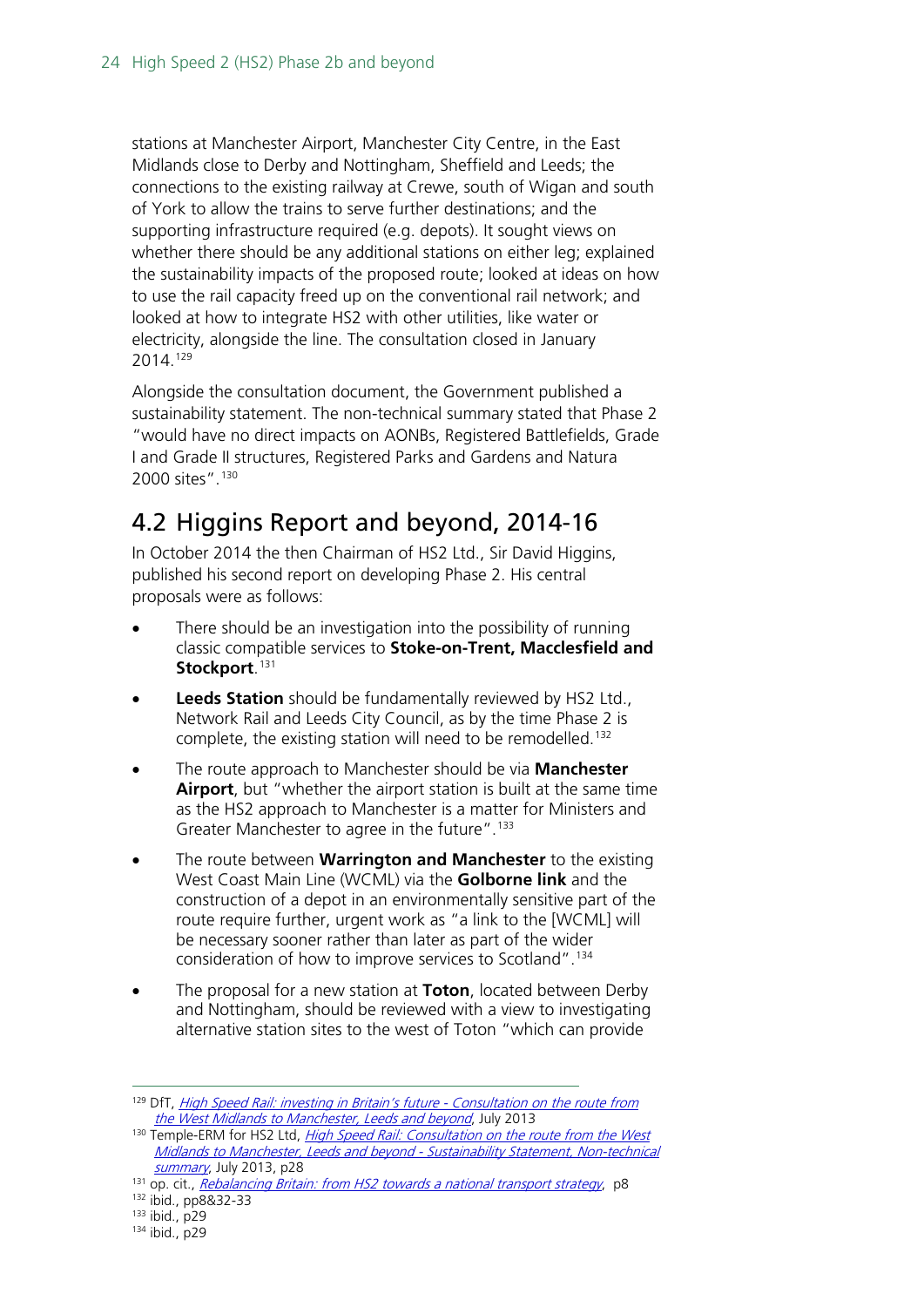much better road and rail connections via the M1 and Midland Main Line respectively".<sup>[135](#page-24-1)</sup>

• On the two opposing schemes for a **Sheffield station/South Yorkshire hub** – at the old Sheffield Victoria Station to the north east of the city centre and at the existing station, Sheffield Meadowhall, in the east of the city – there is "insufficient evidence to recommend altering the current proposal at this stage, so I remain of the view that Sheffield Meadowhall is the right answer for the South Yorkshire hub".<sup>[136](#page-24-2)</sup>

Liverpool launched a campaign for Phase 2b to be extended ['20 Miles](http://www.20milesmore.com/)  [More'](http://www.20milesmore.com/) to the city and has said that it would be able to repay £2 billion of the estimated £3 billion cost for the extension on the basis of increased business rates and income from devolved local employers' National Insurance Contributions.<sup>[137](#page-24-3)</sup>

#### <span id="page-24-0"></span>Initial problems with Leeds & Sheffield stations

Two of the most contentious issues are the locations of the Sheffield and Leeds stations on the eastern branch of the Phase 2 route.

In February 2015 the Government asked Sir David to look at the options for HS2 into Leeds city centre following concerns that the originally proposed new station at New Lane was a quarter of a mile from the existing Leeds station.<sup>[138](#page-24-4)</sup> Sir David published his conclusions in November 2015, recommending his so-called 'option 2', i.e. extending the existing Leeds Station to the south, with HS2 platforms reaching directly into the existing station, creating a common concourse between services<sup>[139](#page-24-5)</sup>

Following the announcement in November 2015 of the changes to Leeds station, Sheffield City Council chiefs renewed their calls for its high speed station to be located in the city centre rather than at Meadowhall.<sup>[140](#page-24-6)</sup> In its November 2015 command paper the Government said that its preference remained for Meadowhall but that it recognised:

… the arguments put forward for a city centre station in Sheffield and we continue to explore them. We are committed to ensuring that HS2 delivers the largest possible benefits and continue to work with local partners to ensure that Sheffield city centre will benefit from HS2. [141](#page-24-7)

<span id="page-24-1"></span> <sup>135</sup> ibid., p30

<span id="page-24-3"></span><span id="page-24-2"></span><sup>136</sup> ibid., p32

<sup>&</sup>lt;sup>137</sup> ["Liverpool offers £2bn to be included in HS2 network"](http://www.theguardian.com/uk-news/2016/feb/23/liverpool-offers-2bn-hs2-network), The Guardian, 23 February 2016

<span id="page-24-4"></span><sup>&</sup>lt;sup>138</sup> ["Higgins to look at other sites for Leeds HS2 station"](http://www.railtechnologymagazine.com/Rail-News/david-higgins-to-look-at-redevelopment-options-for-leeds-station), Rail Technology Magazine, 6 February 2015

<span id="page-24-5"></span><sup>139</sup> HS2 Ltd., The Yorkshire Hub: An interim report on the redevelopment of Leeds [station](http://webarchive.nationalarchives.gov.uk/20170521000956/https:/www.gov.uk/government/uploads/system/uploads/attachment_data/file/480396/Higgins_-_The_Yorkshire_Hub.pdf), 30 November 2015, pp14-15

<span id="page-24-6"></span><sup>&</sup>lt;sup>140</sup> ["Call to 'see sense' over Sheffield HS2 station after Leeds decision"](http://www.thestar.co.uk/news/call-to-see-sense-over-sheffield-hs2-station-after-leeds-decision-1-7599123?), The Star, 30 November 2015

<span id="page-24-7"></span><sup>&</sup>lt;sup>141</sup> op. cit., *High Speed Two: East and West: The next steps to Crewe and bevond*, para 8.18, p86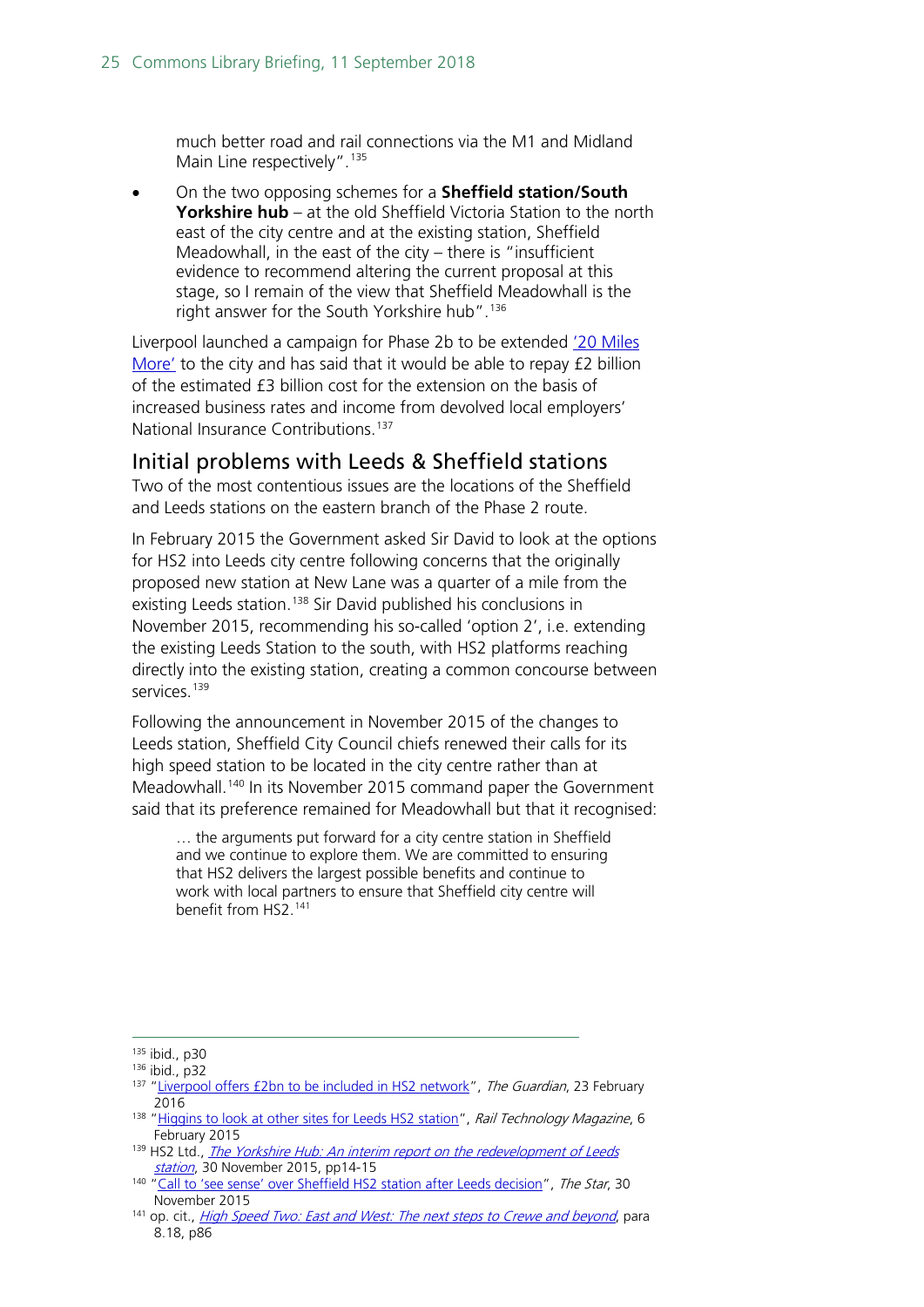There were reports in March 2016 that disagreements over the location of the Sheffield station were a contributory factor to delays with Phase 2b. [142](#page-25-1)

In July 2016 Sir David published a further report analysing the various options for Sheffield and South Yorkshire. He recommended that the Government proceed with his suggested plan to physically separate the service to South Yorkshire from that to the route further North. He argued that this could "be achieved by what is termed a classic compatible service – a dedicated link taking high speed trains off the main line and running up to two trains per hour into Sheffield on existing lines whilst the main HS2 line continues to carry trains serving Leeds and further North". It would also allow a re-appraisal of the main HS2 route to the East, running it initially parallel to the M18 to avoid not only the complexities associated with the Meadowhall viaduct but the legacy of mining in the area and allowing for fewer potential watercourse diversions.<sup>[143](#page-25-2)</sup>

### <span id="page-25-0"></span>4.3 Announcement of preferred route, November 2016

An announcement on the full Phase 2 route was much delayed: it was originally expected towards the end of 2014.<sup>[144](#page-25-3)</sup>

In the event, the Government announced its preferred route from Crewe to Manchester and the West Midlands to Leeds on 15 November 2016:

On the western leg, HS2 will:

- continue north from Crewe to Manchester Airport
- continue from Manchester Airport on to Manchester city centre, where a new HS2 station will be built next to Manchester Piccadilly

There will also be a connection to Liverpool and to the existing West Coast main line allowing HS2 services to continue north, serving stations to Glasgow and Edinburgh.

On the eastern leg, HS2 will:

- continue from the West Midlands to Toton in the East Midlands, where a new HS2 station will be built to serve Nottingham, Derby and the wider region
- continue north from the East Midlands to South Yorkshire
- in line with Sir David Higgins' recommendation, we propose HS2 should serve Sheffield with a connection to the existing station with the main route be moved further east and we will be consulting before a final decision is made next year

<span id="page-25-1"></span><sup>&</sup>lt;sup>142</sup> "HS2 station row threatens Osborne's northern powerhouse", Sunday Times, 6 March 2016

<span id="page-25-2"></span><sup>&</sup>lt;sup>143</sup> HS2 Ltd., *[Sheffield and South Yorkshire Report 2016](http://webarchive.nationalarchives.gov.uk/20160806221938/https:/www.gov.uk/government/publications/hs2-sheffield-and-south-yorkshire-report-2016)*, 7 July 2016

<span id="page-25-3"></span><sup>&</sup>lt;sup>144</sup> op. cit., *[High Speed Rail: investing in Britain's future -](http://web.archive.org/web/20150303122256/http:/assets.hs2.org.uk/sites/default/files/consulation_library/pdf/130716%20Consultation%20Document.pdf) Consultation on the route from* [the West Midlands to Manchester, Leeds and beyond](http://web.archive.org/web/20150303122256/http:/assets.hs2.org.uk/sites/default/files/consulation_library/pdf/130716%20Consultation%20Document.pdf), para 5.3.1, p42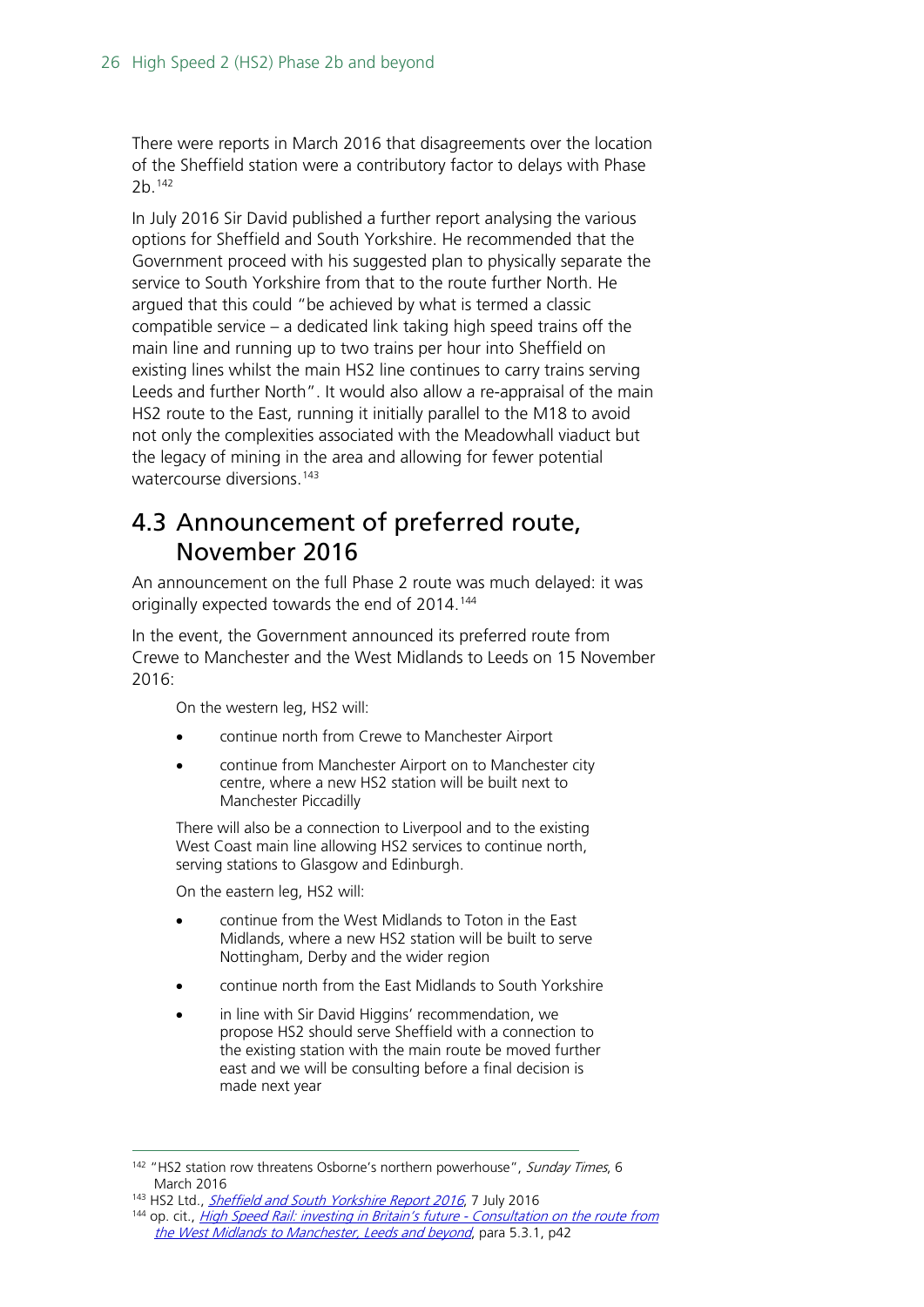from South Yorkshire, HS2 will continue to Leeds where a new HS2station will be built in Leeds city centre, adjacent to the existing station

HS2 will also have a connection onto the East Coast Main Line, allowing HS2 to serve York, Newcastle and other places in the north-east. [145](#page-26-0)

On the thorny question of the alignment around **Sheffield**, the command paper indicated that the Secretary of State was "minded to accept" Sir David Higgins' July 2016 recommendations of a 9.4km southern spur at Stonebroom off the HS2 mainline, enabling HS2 trains to run into Sheffield city centre along the existing rail network; and that the main north-south alignment should follow a more easterly alignment over some 70km between Derbyshire and West Yorkshire as its preferred option.<sup>[146](#page-26-1)</sup> It sought views on this option (instead of the original Meadowhall option) in a design refinement consultation (see below).

With regards to **Liverpool**, journey times to London are expected to be cut by more than 45 minutes after Phase 2a opens in 2027. More widely, Transport for the North (TfN) has examined two options that make use of HS2 to connect Manchester and Liverpool. Both options involve construction of a new line to Liverpool, and a junction onto the HS2 route. Under these options it would be possible to deliver a 30 minute journey between Manchester and Liverpool, connecting the cities via Manchester Airport.<sup>[147](#page-26-2)</sup>

Responses to the announcement were mixed, with some arguing that "the Government have finally come clean in admitting 'freeing up capacity' means for many cities 'losing the trains you already have'",<sup>[148](#page-26-3)</sup> others that "the Government must set out an integration plan to show exactly how HS2 will enable extra freight and passenger trains on the existing network and how the new high speed services and stations will link with the rest of the transport network".<sup>[149](#page-26-4)</sup>

In July 2018 the Government announced that the East Midlands HS2 Partnership would receive up to £1.8 million of funding to maximise the benefits of the new HS2 station at **Toton**, specifically by funding the development of proposals for public transport connections to the Toton hub. [150](#page-26-5)

Information on how the scheme would tie up with **Northern Powerhouse Rail** and routes to **Scotland** are examined in sections 5 and 6 below.

<span id="page-26-0"></span><sup>&</sup>lt;sup>145</sup> DfT press notice, "HS2 route to the East Midlands, Leeds and Manchester set out by [the government"](http://webarchive.nationalarchives.gov.uk/20170608105719/https:/www.gov.uk/government/news/hs2-route-to-the-east-midlands-leeds-and-manchester-set-out-by-the-government), 15 November 2016

<span id="page-26-1"></span><sup>146</sup> op cit., *High Speed Two: From Crewe to Manchester, the West Midlands to Leeds* [and beyond](http://webarchive.nationalarchives.gov.uk/20170521023815/https:/www.gov.uk/government/uploads/system/uploads/attachment_data/file/568208/high-speed-two-crewe-manchester-west-midlands-leeds-web-version.pdf), p15

<span id="page-26-2"></span><sup>147</sup> ibid., p65; Liverpool's Long Term Rail Strategy, published in April 2018, [lists schemes](http://liverpoolcityregion-ca.gov.uk/uploadedfiles/documents/LCRCA_RAIL_STRATEGY_MAY18.pdf#page=21) which are currently in progress to the benefit of Liverpool and those which it would like to see taken forward over the next 10+ years. There is also a section looking at [Liverpool's current connectivity,](http://liverpoolcityregion-ca.gov.uk/uploadedfiles/documents/LCRCA_RAIL_STRATEGY_MAY18.pdf#page=12) challenges and how it can be enhanced by HS2

<span id="page-26-3"></span><sup>&</sup>lt;sup>148</sup> Stop HS2 press notice, "**Government announce cuts to existing services along with** [HS2 Phase 2b route"](http://stophs2.org/news/16353-phase-2b-announced), 15 November 2016

<span id="page-26-4"></span><sup>149</sup> Campaign for Better Transport press notice, "Campaigners call for HS2 integration [plan as preferred route for second phase is announced"](http://www.bettertransport.org.uk/media/15-november-2016-HS2-preferred-route-announcement), 15 November 2016

<span id="page-26-5"></span><sup>&</sup>lt;sup>150</sup> DfT press notice, "Up to £1.8 million to maximise [benefits of HS2 for East Midlands"](https://www.gov.uk/government/news/up-to-18-million-to-maximise-benefits-of-hs2-for-east-midlands), 11 July 2018; it is not clear whether this is funded from the HS2 budget or from elsewhere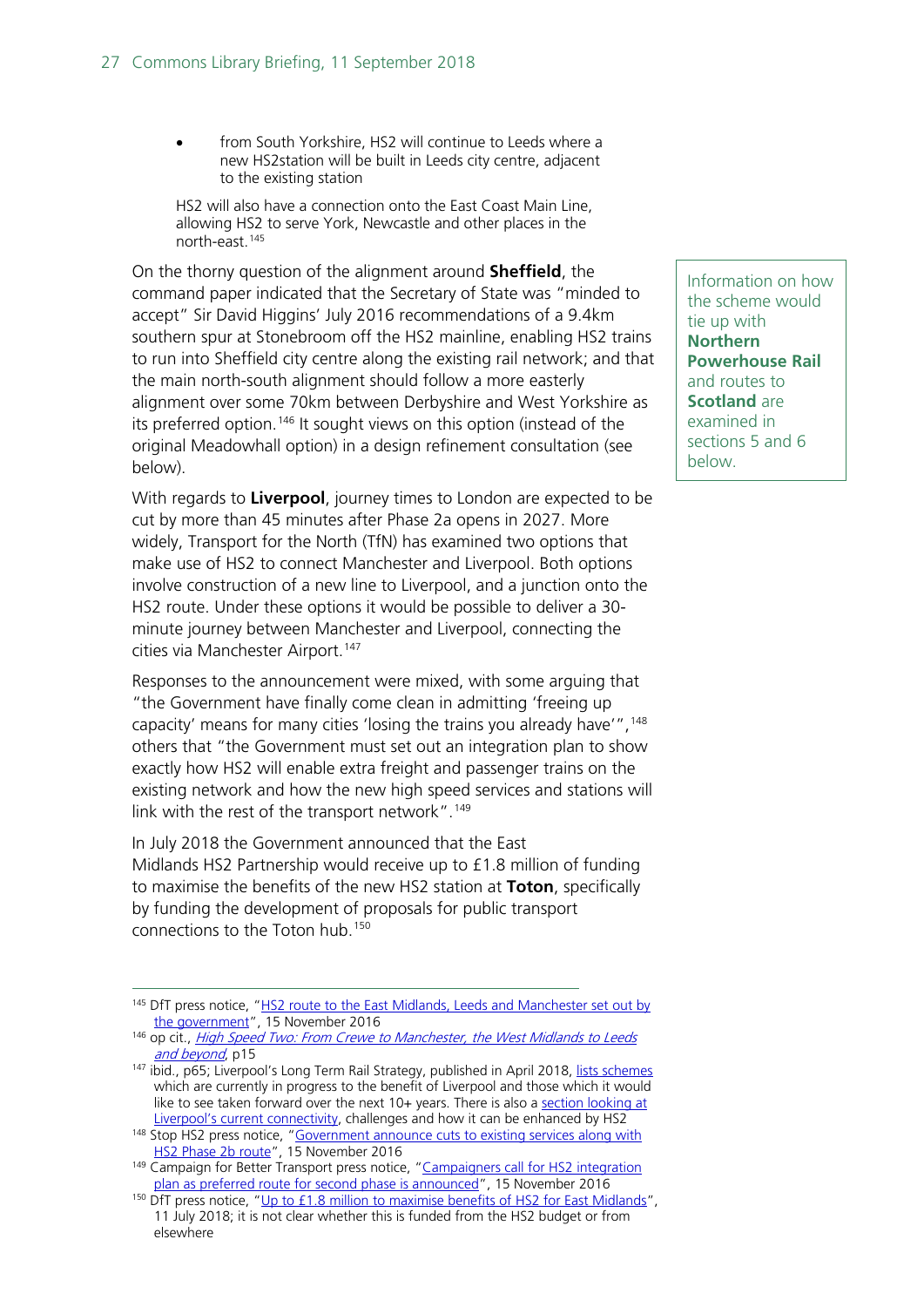### <span id="page-27-0"></span>4.4 Design refinements, 2016-17

Alongside the announcement of the preferred route in November 2016 the Government issued a consultation on a number of design refinements, on both the western and eastern legs. These were:

On the western leg:

- to move the previously proposed rolling stock depot at Golborne to a site north of Crewe
- to move the approach to Manchester Piccadilly up to 370 metres eastwards with the northern tunnel portal in Ardwick, to avoid direct impacts on residential properties and a school at West Gorton
- to move the route in the Middlewich Northwich area in Cheshire up to 800 metres westwards

On the eastern leg:

- to move the route to the east of Measham in Leicestershire. avoiding the most significant impacts on local manufacturing businesses and development sites
- to go around instead of tunnel under East Midlands Airport
- to amend the alignment of the preferred route as it passes through Long Eaton to reduce severance in the local community and reduce impacts on the highway network and existing rail infrastructure
- to move the alignment of the route from Derbyshire to West Yorkshire to reflect a change in the proposals for serving the Sheffield city region, as recommended by Sir David Higgins in his report Sheffield and South Yorkshire published in July 2016<sup>[151](#page-27-1)</sup>

The Secretary of State for Transport, Chris Grayling, announced his decisions on 17 July 2017:

After carefully considering the responses to the consultation, I have decided to confirm the following changes to the route. The western leg rolling stock depot will move from a site near Golborne to a site north of Crewe. That site will be included in the full environmental assessment being undertaken for the whole route and I will look carefully at that assessment.

A 26 km section of the route in the Middlewich and Pickmere area of Cheshire will change and be raised as it passes through the Cheshire salt plains, to avoid brining and gas storage infrastructure. The approach to Manchester Piccadilly station will be adjusted to improve operational efficiency and reduce impacts on residential areas and a primary school. The route near East Midlands airport will now closely follow the eastern side of the A42. This avoids tunnelling under the airport and reduces the impacts on some communities. At Long Eaton, after much consultation with the local community, the route will pass through the town on a high viaduct.

<span id="page-27-1"></span><sup>&</sup>lt;sup>151</sup> DfT, HS2 Crewe to Manchester, West Midlands to Leeds: Route Refinement [Consultation 2016](http://webarchive.nationalarchives.gov.uk/20170608104444/https:/www.gov.uk/government/consultations/hs2-crewe-to-manchester-west-midlands-to-leeds-route-refinement-consultation-2016), 15 November 2016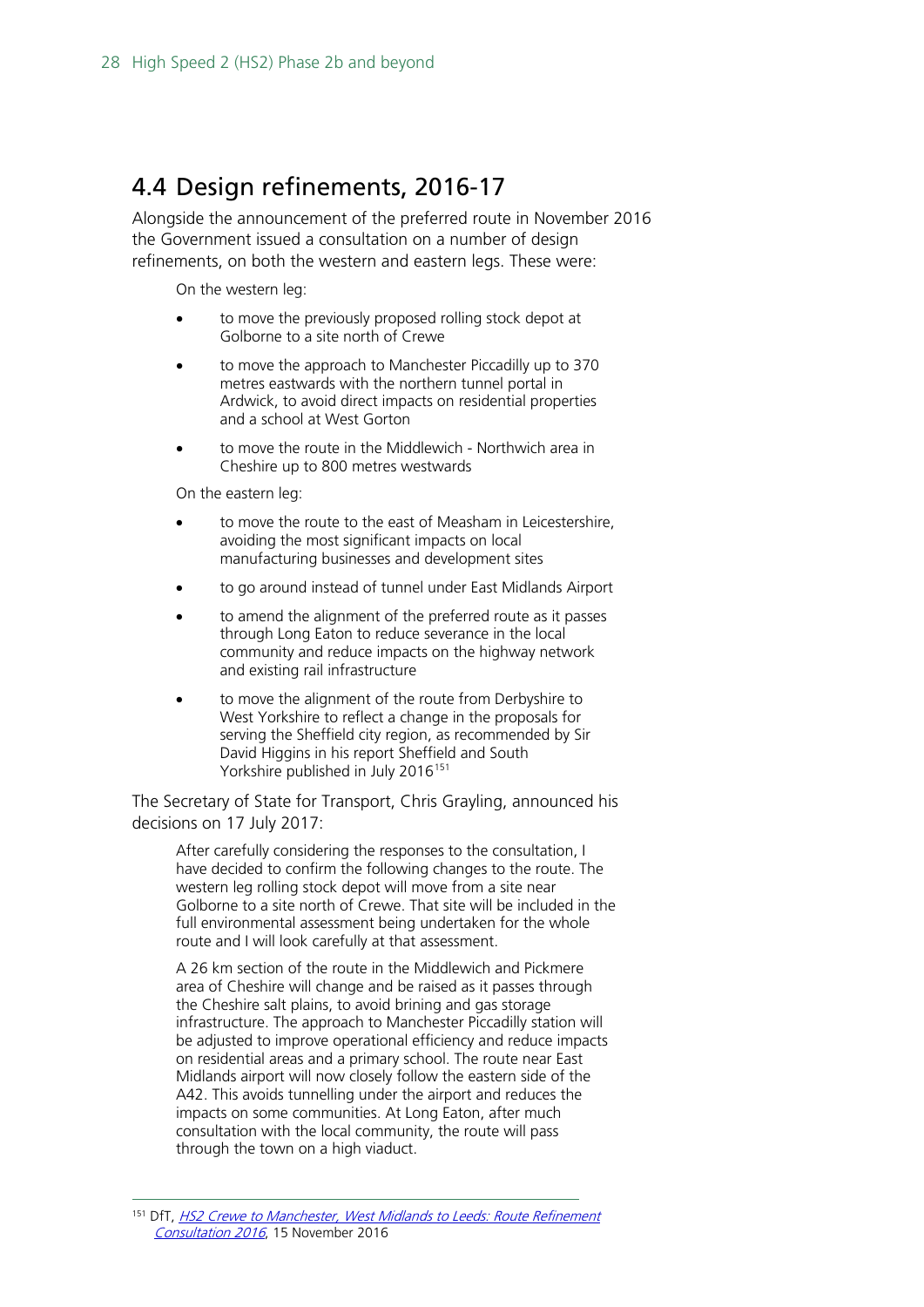The route in South Yorkshire will be the route we consulted on in 2016, which in part follows the M1 and M18, and serves Sheffield city centre via a spur from the HS2 line. I am also asking HS2 Ltd to take forward the provision of a northern junction back on to HS2, giving a city centre to city centre connection between Leeds and Sheffield in less than 30 minutes. That is very important for the development of Northern Powerhouse Rail. We will also continue to work on a possible parkway station.

Finally, I have decided not to proceed with the proposed change of route to the east of Measham. Instead, I am confirming a modified version of the 2013 preferred route to the west of Measham. In Measham itself, the route is moved approximately 80 metres and the viaduct extended to mitigate commercial property impacts. I have heard the concerns raised by local communities about the proposed eastern leg rolling stock depot at Crofton. HS2 Ltd believes it has found a better option, on which I am now consulting, which is east of Leeds in the Aire valley, adjacent to the M1 on a brownfield site.<sup>[152](#page-28-1)</sup>

#### <span id="page-28-0"></span>Eastern leg rolling stock depot

As indicated by Mr Grayling, above, there have been concerns raised by local communities about the proposed eastern leg rolling stock depot at Crofton. HS2 Ltd. consequently developed a different option, east of Leeds in the Aire valley, adjacent to the M1 on a brownfield site.

HS2 Ltd. issued a consultation on this new site in July 2017. It stated:

The Secretary of State is minded to relocate the Eastern Leg RSD to a site east of Leeds in the Aire Valley, adjacent to the M1 and the A63 corridor …

The site is brownfield land, previously used for industrial purposes. There are good connections to the local highway network, and the site has planning consent for a large area of commercial development.

This site provides operational benefits when compared to the previously proposed site at New Crofton, and there is potential to further improve the site's operational suitability without increasing costs or impacts. The site also has the potential to provide an operational cost saving due to its proximity to Leeds as this will reduce the distance empty trains need to run from the station to the depot.

The site would be connected to the Leeds spur corridor using a flat junction and two approach tracks.

It is possible additional maintenance sidings will be needed and work continues to assess this.<sup>[153](#page-28-2)</sup>

The consultation closed in October 2017. In July 2018 the Government confirmed its intention to move the depot site to the Aire Valley. [154](#page-28-3)

<span id="page-28-1"></span><sup>&</sup>lt;sup>152</sup> [HC Deb 17 July 2017, cc662-3;](https://hansard.parliament.uk/commons/2017-07-17/debates/CEC91F1D-27F4-4B85-B17B-8F7C3429DABC/HS2Update) see also: DfT, *High Speed Two Phase 2b: Crewe to* [Manchester & West Midlands to Leeds Route Refinement Consultation 2016, a](https://www.gov.uk/government/uploads/system/uploads/attachment_data/file/629018/HST10_RR2016_SummaryReport_140717.pdf)  [summary of consultation responses](https://www.gov.uk/government/uploads/system/uploads/attachment_data/file/629018/HST10_RR2016_SummaryReport_140717.pdf), 17 July 2017

<span id="page-28-2"></span><sup>153</sup> HS2 Ltd., High Speed Two Phase 2b Crewe to Manchester West Midlands to Leeds: [Eastern Leg Rolling Stock Depot Consultation document](https://www.gov.uk/government/consultations/hs2-phase-2b-eastern-leg-rolling-stock-depot), 17 July 2017, pp8-9

<span id="page-28-3"></span><sup>&</sup>lt;sup>154</sup> DfT press notice, ["Leeds confirmed as site of HS2 eastern leg rolling stock depot"](https://www.gov.uk/government/news/leeds-confirmed-as-site-of-hs2-eastern-leg-rolling-stock-depot), 4 July 2018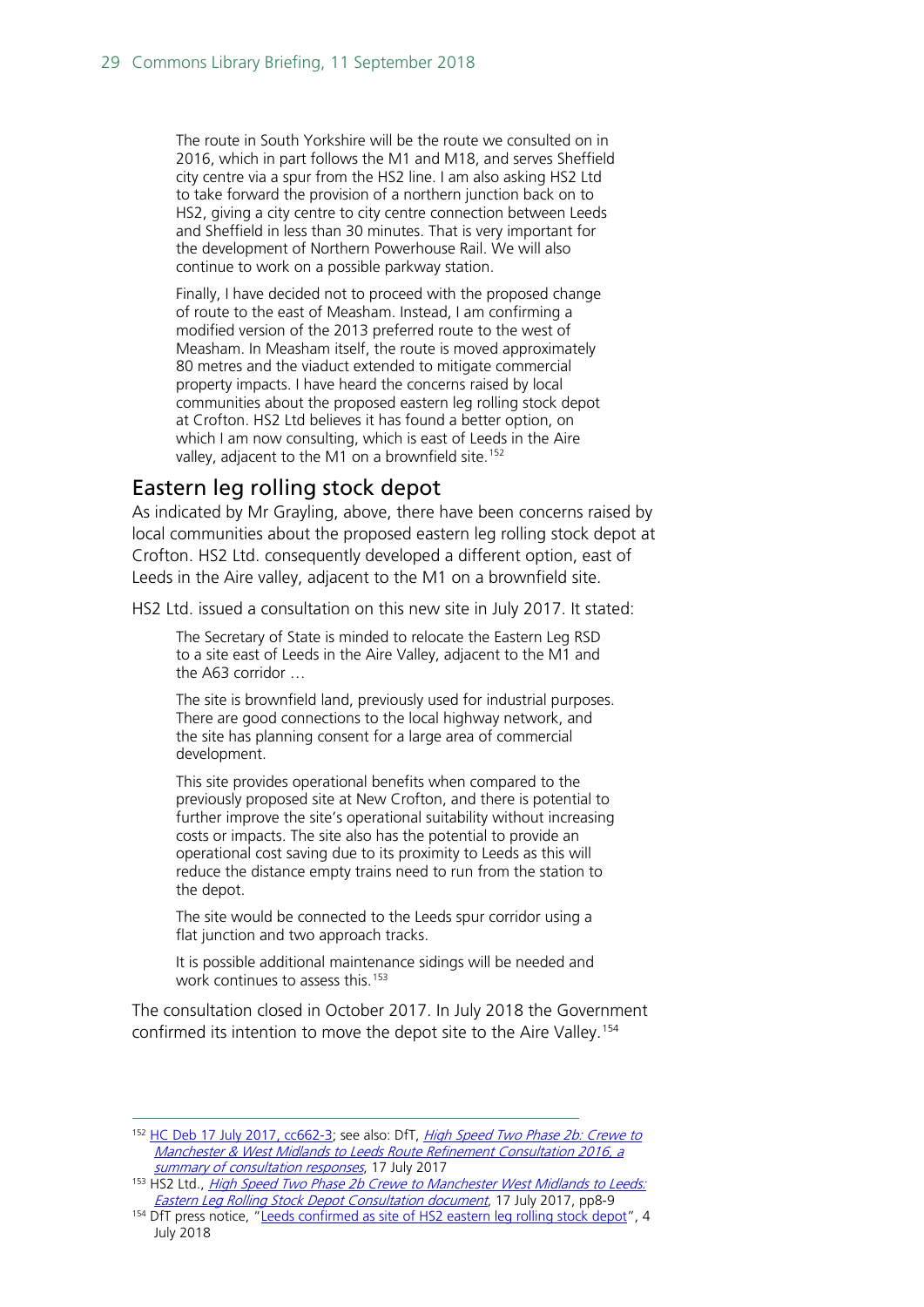### <span id="page-29-0"></span>4.5 Next steps – hybrid bill

We had expected the hybrid bill for Phase 2b to be published by the end of 2019.[155](#page-29-1) In preparation, HS2 Ltd. published a consultation on the technical scope and methodology to be used in the environmental and equality impact assessments.<sup>[156](#page-29-2)</sup>

However, at the beginning of September 2018 it was announced that the Bill would now likely to be delayed to the end of 2020 to enable its design to be properly integrated with Northern Powerhouse Rail (see section 5, below). The Times reported:

… the legislation needed to pave the way for the second section of HS2 to serve northern England has been put on hold for a year. The bill enabling the line to be built to Manchester and Leeds will now be tabled in 2020.

The government insisted that the delay was needed to ensure that HS2 was linked into a proposed upgrade of the main east-west railway line across the Pennines, which is still on the drawing board […] The Department for Transport confirmed that the hybrid bill was being paused to take account of "northern powerhouse rail", the east-west network linking Liverpool, Manchester, Leeds, Sheffield and Newcastle.

"To maximise the huge potential of HS2, it is important to take full account of the emerging vision for the other transformative project of northern powerhouse rail," a spokesman said.<sup>[157](#page-29-3)</sup>

The following day it was announced that Paul Griffiths, managing director of Phase 2 at HS2 Ltd., is leaving his position at the end of 2018.[158](#page-29-4)

<span id="page-29-2"></span><span id="page-29-1"></span> <sup>155</sup> [HC Deb 17 July 2017, c663](https://hansard.parliament.uk/commons/2017-07-17/debates/CEC91F1D-27F4-4B85-B17B-8F7C3429DABC/HS2Update)

<sup>&</sup>lt;sup>156</sup> HS2 Ltd., HS2 Phase 2b draft Environmental Impact Assessment Scope and [Methodology Report](https://www.gov.uk/government/consultations/hs2-phase-2b-draft-environmental-impact-assessment-scope-and-methodology-report) and [HS2 Phase 2b draft Equality Impact Assessment Scope and](https://www.gov.uk/government/consultations/hs2-phase-2b-draft-equality-impact-assessment-scope-and-methodology-report)  [Methodology Report](https://www.gov.uk/government/consultations/hs2-phase-2b-draft-equality-impact-assessment-scope-and-methodology-report), 17 July 2017; both closed in September 2017, the Government has yet to issue a response

<span id="page-29-3"></span><sup>&</sup>lt;sup>157</sup> ["HS2 legislation pushed back a year as](https://www.thetimes.co.uk/article/hs2-pushed-back-a-year-as-doubts-grow-gfcm0wb2d) doubts grow over £56bn project", The Times, 3 September

<span id="page-29-4"></span><sup>&</sup>lt;sup>158</sup> "HS2 boss quits as northern section delayed for a *year", The Times*, 4 September 2018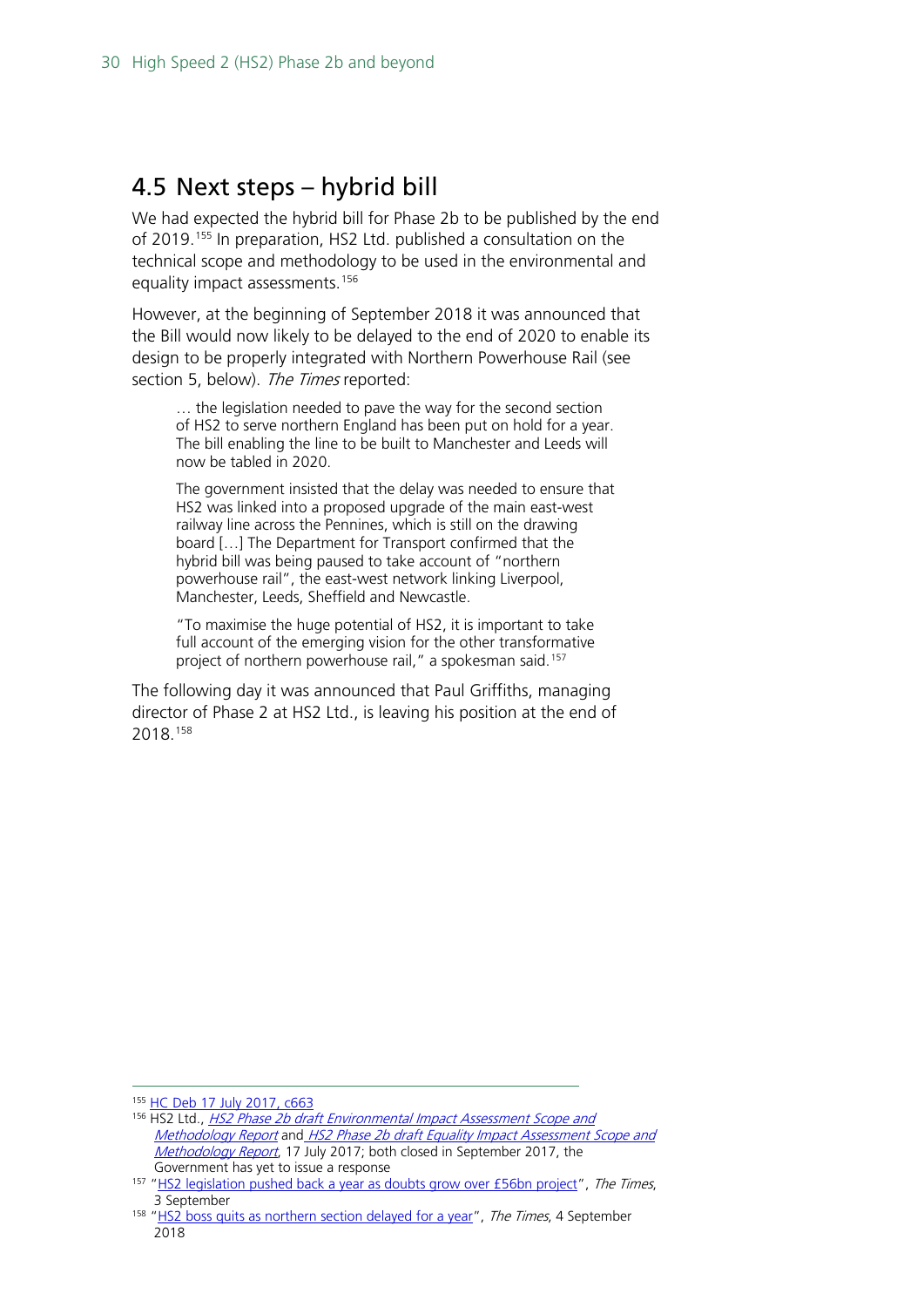## <span id="page-30-0"></span>5. Northern Powerhouse Rail (NPR)

### <span id="page-30-1"></span>5.1 Terminology

Over the past four or five years there have been a flurry of proposals to upgrade the rail network across the North of England. Different names have been attached to these proposals, which began to coalesce around the idea of the 'Northern Powerhouse'.

Initially there was talk of 'High Speed 3' (HS3) – a plan to build a new 'high speed rail' connection across the Pennines, from Manchester to Leeds. Gradually this morphed into a wider concept of 'Northern Powerhouse Rail' (NPR), extending beyond the initial idea of HS3. In terms of what this means in practice, in December 2015 the then Transport Minister in the Lords, Lord Ahmad of Wimbledon, explained:

The Northern Powerhouse Rail network develops the HS3 concept to offer a vision for radically improved journey times and service frequencies between the major cities of the North, building on the substantial rail improvements to which the government is already committed.[159](#page-30-2)

NPR now goes beyond the single trans-Pennine line originally designated HS3 and is generally used to refer to the wider programme of strategic rail projects across the North. Therefore when the Government, Transport for the North (TfN) and others talk of integration between HS2 and NPR they are not only talking about closing that trans-Pennine link between the HS2 termini in Leeds and Manchester but about other linkages across the north.

The idea of the trans-Pennine rail upgrade is now sometimes referred to as 'Crossrail for the North' (XR4N). In August 2017 a group of Northern leaders wrote to the Prime Minister, equating NPR and XR4N, though this has not appeared in any official reports by, for example, TfN (see below).<sup>[160](#page-30-3)</sup>

<span id="page-30-3"></span><span id="page-30-2"></span> <sup>159</sup> [WPQ HL4692, 21 December 2015](http://www.parliament.uk/written-questions-answers-statements/written-question/lords/2015-12-17/HL4692)

<sup>&</sup>lt;sup>160</sup> ["YP Letters: Plea to Theresa May for 'Crossrail in the North'"](https://www.yorkshirepost.co.uk/news/opinion/yp-letters-plea-to-theresa-may-for-crossrail-in-the-north-1-8714369), Yorkshire Post, 22 August 2017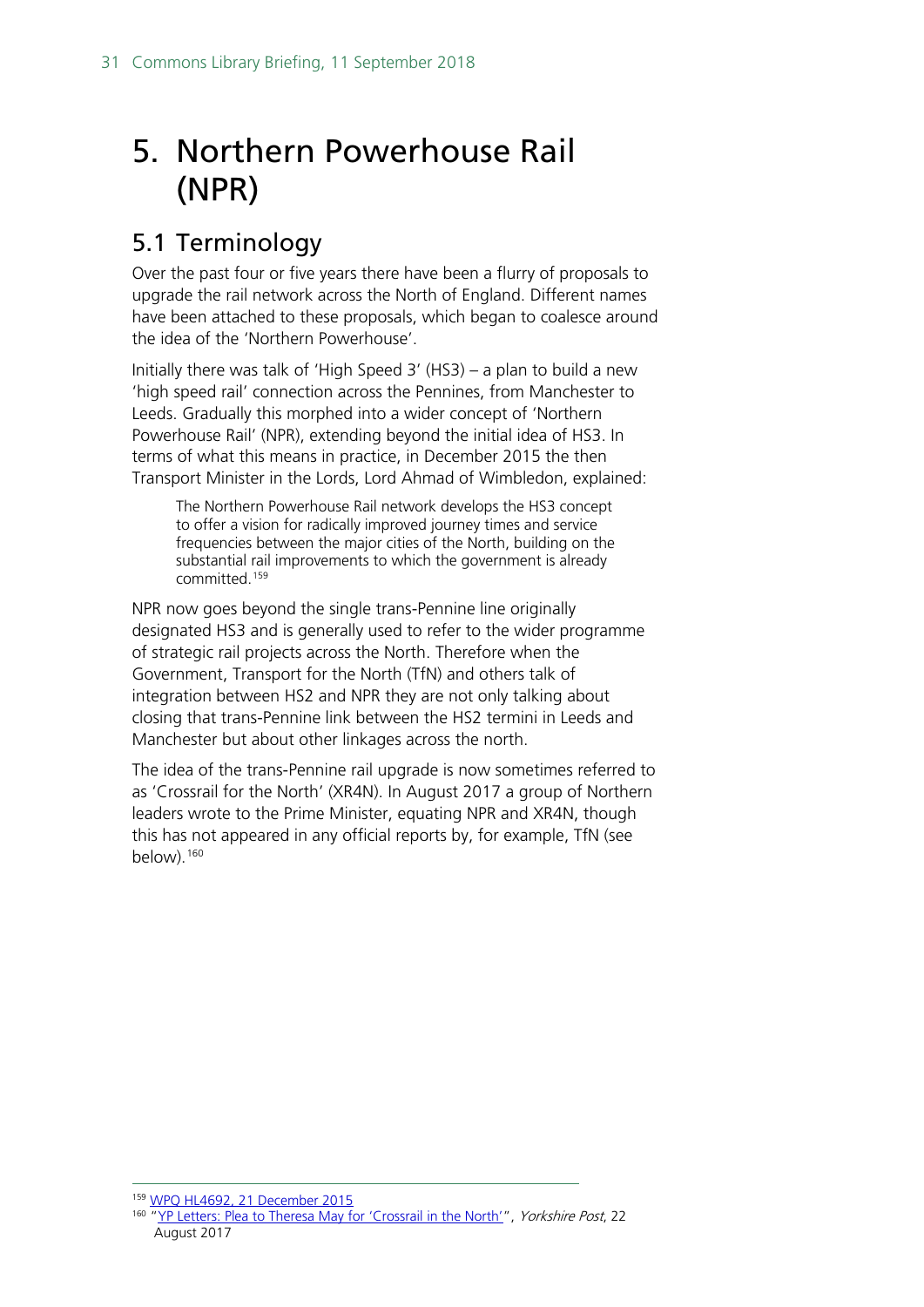#### **What is 'high speed' rail?**

While there is no internationally agreed definition of what constitutes a high speed railway, policymakers have now generally fallen into line with the definition set out in the European Union's 1996 Directive dealing with highspeed rail. This defined 'high speed line' in the following way:

High-speed lines shall comprise:

- specially built high-speed lines equipped for speeds generally equal to or greater than 250 km/h [155 mph],

- specially upgraded high-speed lines equipped for speeds of the order of 200 km/h [124 mph],

- specially upgraded high-speed lines which have special features as a result of topographical, relief or town-planning constraints, on which the speed must be adapted to each case.<sup>[161](#page-31-1)</sup>

This causes confusion in the debate about the trans-Penning upgrade, as a 125 mph conventional rail line is technically a high speed line, but the prevailing debate about HS2 means that to most people 'high speed' means the speeds of 200 mph+ being proposed for that route.

### <span id="page-31-0"></span>5.2 Background, 2010-14

A trans-Pennine high speed rail link has long been discussed as a desirable part of any 'high speed network' for the UK. In fact it was part of the recommended scheme, called the 'inverse A' alignment, that HS2 Ltd. put to the Labour Government before the 2010 General Election:

The Inverse A configuration is an adaptation of networks which have been examined in other past studies. It is the most comprehensive network able to be supported by the capacity of HS2, relying as it does on one route north from London. We report on the possible need for a second line from London later in this chapter.

The Inverse A aims to maximise benefits to the widest number of people by offering direct London access to each of the conurbations in our remit, as well as Merseyside (via the existing classic line), East Midlands and South Yorkshire. The transpennine link between Manchester and Leeds would carry only east-west flows, with services to and from London travelling either side of the Pennines. This configuration would also unlock potential for a network of high speed inter-regional services.<sup>[162](#page-31-2)</sup>

This would have delivered journey times between Leeds and Manchester and Liverpool of approximately 25 minutes.<sup>[163](#page-31-3)</sup> It put the cost of the trans-Pennine element at between £3.8 billion and £4.6 billion, depending on whether the line went to the east or west of Manchester, with a total length of between 54 and 69 km.<sup>[164](#page-31-4)</sup>

In its March 2010 command paper the Labour Government rejected the trans-Pennine link as part of its broader support for a 'Y network':

… the Government believes that the link between Manchester and Leeds would be best enhanced through consideration of

<span id="page-31-3"></span><sup>163</sup> ibid., p226

More information on the Northern Powerhouse can be found in HC Library briefing paper [CBP](http://researchbriefings.parliament.uk/ResearchBriefing/Summary/CBP-7676)  [7676.](http://researchbriefings.parliament.uk/ResearchBriefing/Summary/CBP-7676)

<span id="page-31-2"></span><span id="page-31-1"></span><sup>161</sup> [Directive 96/48/EC,](http://eur-lex.europa.eu/LexUriServ/LexUriServ.do?uri=OJ:L:1996:235:0006:0024:EN:PDF) 23 July 1996, Annex I, para 1(b)

<sup>162</sup> HS2 Ltd. for DfT, *[High Speed Rail London to the West Midlands and Beyond:](http://webarchive.nationalarchives.gov.uk/20100505161152/http:/www.dft.gov.uk/pgr/rail/pi/highspeedrail/hs2ltd/hs2report/) A* [Report to Government by High Speed Two Limited](http://webarchive.nationalarchives.gov.uk/20100505161152/http:/www.dft.gov.uk/pgr/rail/pi/highspeedrail/hs2ltd/hs2report/), March 2010, p220, paras 6.1.11-12; for recommendation see p9

<span id="page-31-4"></span><sup>164</sup> ibid., p229, figure 6.1f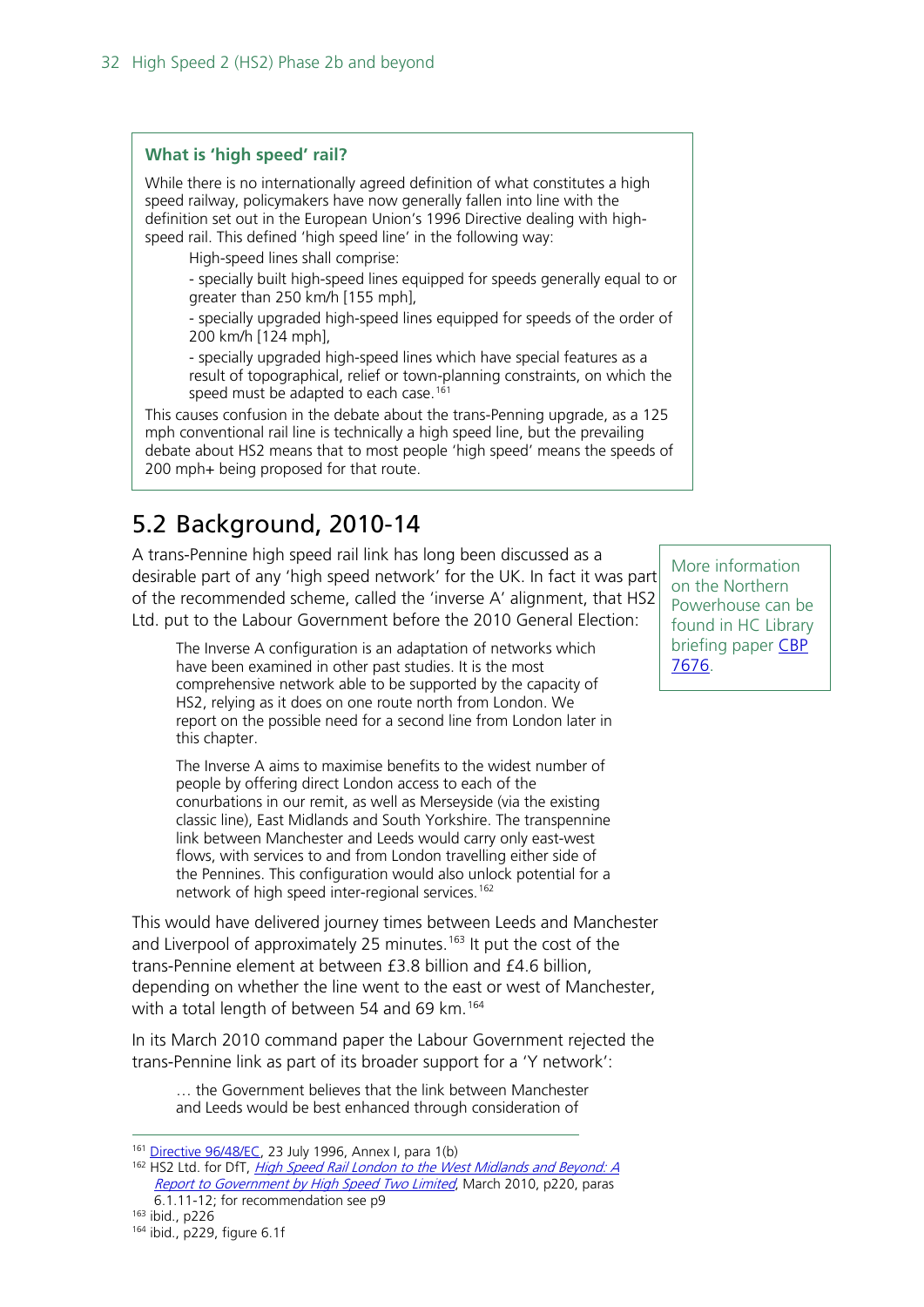options for a conventional upgrade of the existing line rather than through a new high speed line, given the proposals for upgrading the line contained in Network Rail's Northern Hub plan.<sup>[165](#page-32-0)</sup>

It then sat on the backburner somewhat until 2014, when the Government began talking about the concept of a 'Northern Powerhouse'. In a June 2014 speech the Chancellor of the Exchequer, George Osborne, said:

We need an ambitious plan to make the cities and towns here in this northern belt radically more connected from east to west - to create the equivalent of travelling around a single global city. As well as fixing the roads, that means considering a new high speed rail link.

Today I want us to start thinking about whether to build a new high speed rail connection east-west from Manchester to Leeds. Based on the existing rail route, but speeded up with new tunnels and infrastructure.

A third high speed railway for Britain.<sup>[166](#page-32-1)</sup>

The immediate responses to this idea were mixed. Sir Richard Leese, leader of Manchester City Council and a supporter of HS2, told The Guardian that the north could have "both vastly improved services on what he admits are the currently "wretched" northern lines, while looking 20 years ahead to super-high-speed links".<sup>[167](#page-32-2)</sup> Dr Richard Wellings, Head of Transport at the Institute of Economic Affairs and an opponent of HS2, said that the relatively short distances between northern cities "mean that high-speed rail is an expensive and inefficient way of linking them together" and that smaller-scale schemes would deliver higher returns for the taxpayer.<sup>[168](#page-32-3)</sup>

In July 2014 five big city councils in the North of England (Leeds, Liverpool, Manchester, Newcastle and Sheffield) published One North, a report setting out a 'strategic proposition' for transport in the North. This included a recommendation for:

A new 125 mph trans-Pennine route, connected to the HS2 lines and the existing rail network, tunnelled as needed, linking the five city regions together with Manchester Airport and the ports. It will be a facility that will need to be planned for intensive use as a high-reliability all-weather central component in the North's transport system.<sup>[169](#page-32-4)</sup>

Sir David Higgins, the then Chairman of HS2 Ltd., published a report in October 2014 which included consideration of what sort of east-west rail link would benefit the North of England. Sir David reported that Network Rail had undertaken an initial study for his report to look at how journey times and reliability between Manchester and Leeds might be improved:

<span id="page-32-1"></span><span id="page-32-0"></span><sup>&</sup>lt;sup>165</sup> op. cit., *[High Speed Rail](http://webarchive.nationalarchives.gov.uk/20100407011027/http:/www.dft.gov.uk/pgr/rail/pi/highspeedrail/commandpaper/pdf/cmdpaper.pdf)*, para 4.31, p74

<sup>166</sup> HMT, *[Chancellor: 'We need a Northern powerhouse'](http://webarchive.nationalarchives.gov.uk/20150202222943/https:/www.gov.uk/government/speeches/chancellor-we-need-a-northern-powerhouse)*, 23 June 2014

<span id="page-32-2"></span><sup>&</sup>lt;sup>167</sup> "Forget HS3 – [we need to fix the north of England's wretched rail service now"](http://www.theguardian.com/commentisfree/2014/jun/23/hs3-north-england-rail-service-george-osborne), The Guardian, 23 June 2014

<span id="page-32-3"></span><sup>&</sup>lt;sup>168</sup> IEA press notice, ["HS3: A costly vanity project"](http://www.iea.org.uk/in-the-media/press-release/hs3-a-costly-vanity-project), 23 June 2014

<span id="page-32-4"></span><sup>&</sup>lt;sup>169</sup> Northern Councils, *[One North: A Proposition for an Interconnected North](http://web.archive.org/web/20150317200133/http:/www.westyorks-ca.gov.uk/uploadedFiles/Content/News/Articles/One%20North.pdf)*, July 2014, p25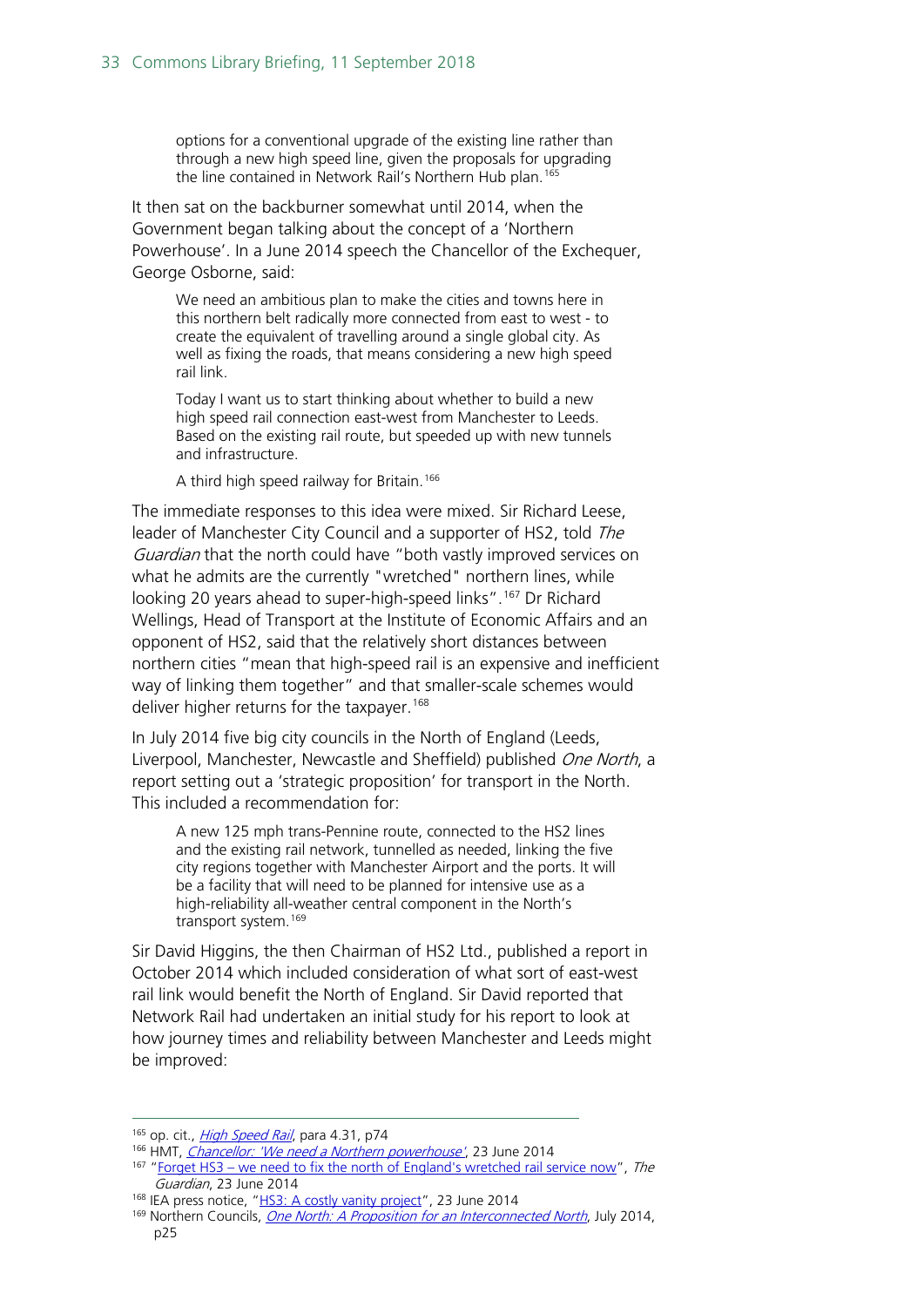It has examined broad options of varying scales of complexity and cost ranging from a new dedicated, high speed track involving the construction of a tunnel underneath the Pennines to an upgrade of the existing line using existing but unused tunnels. They also looked at upgrading the Manchester-Sheffield service in parallel to that to Leeds.

The work demonstrates two things. Firstly, that a much improved service is possible, delivering a journey time of somewhere between 26 to 34 minutes for Leeds to Manchester … Clearly that is transformational and would, undoubtedly, lead to more trade and commuting between the two cities. It is also within reach of the aspiration set out in the One North report for a journey time of 30 minutes, an increase in capacity of up to 8 trains an hour, and a marked improvement in the performance and reliability of the line. This, plus further electrification and upgrades in the meantime, could result in the journey time from Liverpool to Leeds going from around 2 hours to an hour, and cutting half an hour off the time from Manchester to Hull and Newcastle.

The work also, however, illustrated the need for a deeper exercise to bottom out which route between Leeds and Manchester would be best and the cost and value for money of each option. That work now needs to continue in order to turn the aspiration into a practical plan.[170](#page-33-1)

### <span id="page-33-0"></span>5.3 National Infrastructure Commission report, 2016

In March 2016 the National Infrastructure Commission (NIC), then chaired by Lord Adonis, published its third report, called *High Speed* North. Its central recommendation on rail was "kick-starting HS3, integrating it with HS2 and planning for the redevelopment of the North's gateway stations".<sup>[171](#page-33-2)</sup>

The Commission defined HS3/NPR as "a transformed east-west network from Liverpool in the west to Hull and Newcastle in the east".[172](#page-33-3) It said that HS3 should make use of key northern sections of HS2, upgraded existing lines, and sections of new track where necessary "to provide capacity, speed and congestion relief" and "enhanced connectivity and improved journey times between the major cities of the North and to Manchester Airport".<sup>[173](#page-33-4)</sup> This would be achieved by upgrading the TransPennine line between Manchester and Leeds; designing the optimal configuration for the northern phase of the HS2 network; and redeveloping Manchester Piccadilly station.[174](#page-33-5)

The Commission explained that Network Rail had been commissioned and funded to develop a plan for a major upgrade of the TransPennine line from Leeds to Manchester via Huddersfield for delivery by 2022. It said that, building on this, proposals should be developed to integrate it with options for a second phase of major route enhancements, which

<span id="page-33-2"></span><span id="page-33-1"></span><sup>&</sup>lt;sup>170</sup> op. cit.[,](http://web.archive.org/web/20150123103844/http:/assets.hs2.org.uk/sites/default/files/Rebalancing%20Britain.pdf) *Rebalancing Britain: from HS2 towards a national transport strategy*, p34<br><sup>171</sup> NIC press notice, ["Put HS3 at the heart of a High Speed North –](http://webarchive.nationalarchives.gov.uk/20160806010643/https:/www.gov.uk/government/news/put-hs3-at-the-heart-of-a-high-speed-north-adonis) Adonis", 15 March

<sup>2016</sup> <sup>172</sup> NIC, *[High Speed North](http://webarchive.nationalarchives.gov.uk/20160806010643/https:/www.gov.uk/government/uploads/system/uploads/attachment_data/file/507791/High_Speed_North.pdf)*, 15 March 2016, p4

<span id="page-33-4"></span><span id="page-33-3"></span> $173$  ibid.,  $p\overline{8}$ 

<span id="page-33-5"></span><sup>174</sup> ibid., p8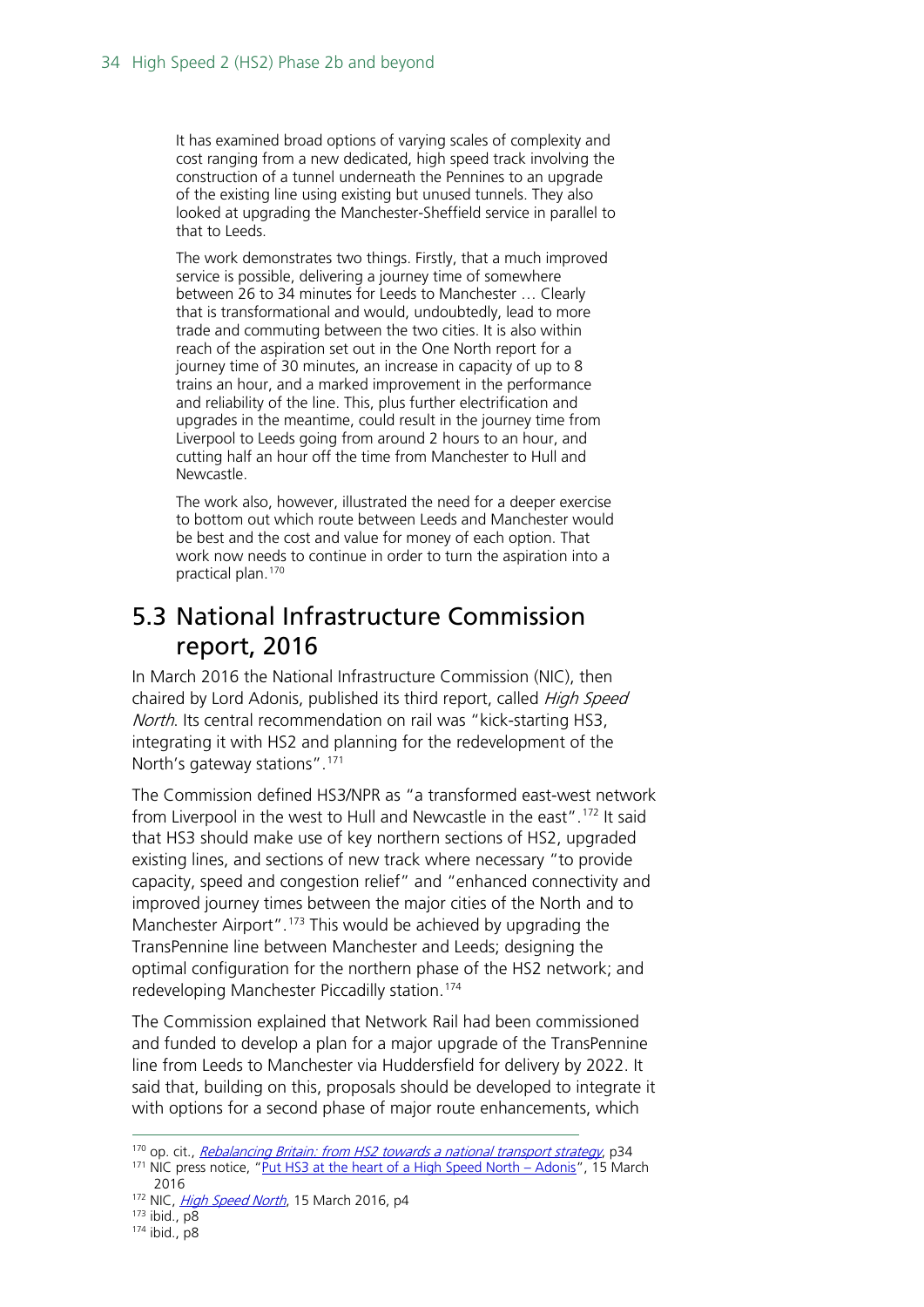should aim to deliver a 30-minute journey time, together with capacity and frequency improvements. Crucially, the Commission said that this second phase "may not require a completely new line but will require sections of major new infrastructure".<sup>[175](#page-34-1)</sup>

Bearing all this in mind, the Commission recommended:

The upgrade of the Leeds to Manchester link should form the first phase of HS3 to be developed in detail. It should comprise a longterm programme with the objective of reducing journey times to 30 minutes, alongside substantial capacity and frequency improvements. The first part of this should be a shorter-term plan, to be developed and implemented by TfN and Network Rail by 2022, to cut the journey time between these cities and to onward destinations by roughly 20% from 49 to 40 minutes, enhance capacity and improve service regularity and frequency.[176](#page-34-2)

In the March 2016 Budget, published the day after the NIC report, the Government accepted the NIC's recommendations and said it was "giving the green light to High Speed 3 between Leeds and Manchester to reduce journey times to around 30 minutes".[177](#page-34-3) To this end, it would provide £60 million to develop plans both for the Leeds-Manchester route by 2017 and to improve transport connections between cities of the North.<sup>[178](#page-34-4)</sup>

### <span id="page-34-0"></span>5.4 Command paper & Government policy, 2016-

As indicated in section 4.3, above, in November 2016 the Government announced its preferred route for Phase 2b of HS2 from Crewe to Manchester and the West Midlands to Leeds. It put a great deal of emphasis on the importance of connecting HS2 to NPR in order to leverage the anticipated local economic impacts of HS2 in the north.

The main NPR benefits highlighted in the command paper were as follows:

- Building a connection north of **Sheffield Midland** would result in Sheffield being served by a 'loop' and create the opportunity to connect Sheffield city centre with Leeds, York and Newcastle. This connection could be the first step in delivering a 'Northern Powerhouse network', with journeys between Sheffield and Leeds of around 25 minutes;
- A new connection for services travelling north from Sheffield could serve **York, Newcastle and Hull** via Leeds station;
- The Government has begun work on a study to examine the potential for a parkway station in Yorkshire, as well as whether HS2 services between Sheffield Midland and London can also serve **Rotherham, Barnsley or Meadowhall**;
- TfN has examined two options that make use of HS2 to connect **Manchester and Liverpool**. Both options involve construction of

<span id="page-34-1"></span> <sup>175</sup> ibid., pp8-9

<span id="page-34-2"></span><sup>176</sup> ibid., p9

<span id="page-34-3"></span><sup>&</sup>lt;sup>177</sup> HMT, *[Budget 2016](http://webarchive.nationalarchives.gov.uk/20160806010643/https:/www.gov.uk/government/uploads/system/uploads/attachment_data/file/508193/HMT_Budget_2016_Web_Accessible.pdf)*, HC 901, 16 March 2016, para 1.232, p62

<span id="page-34-4"></span><sup>178</sup> ibid., para 1.291, p73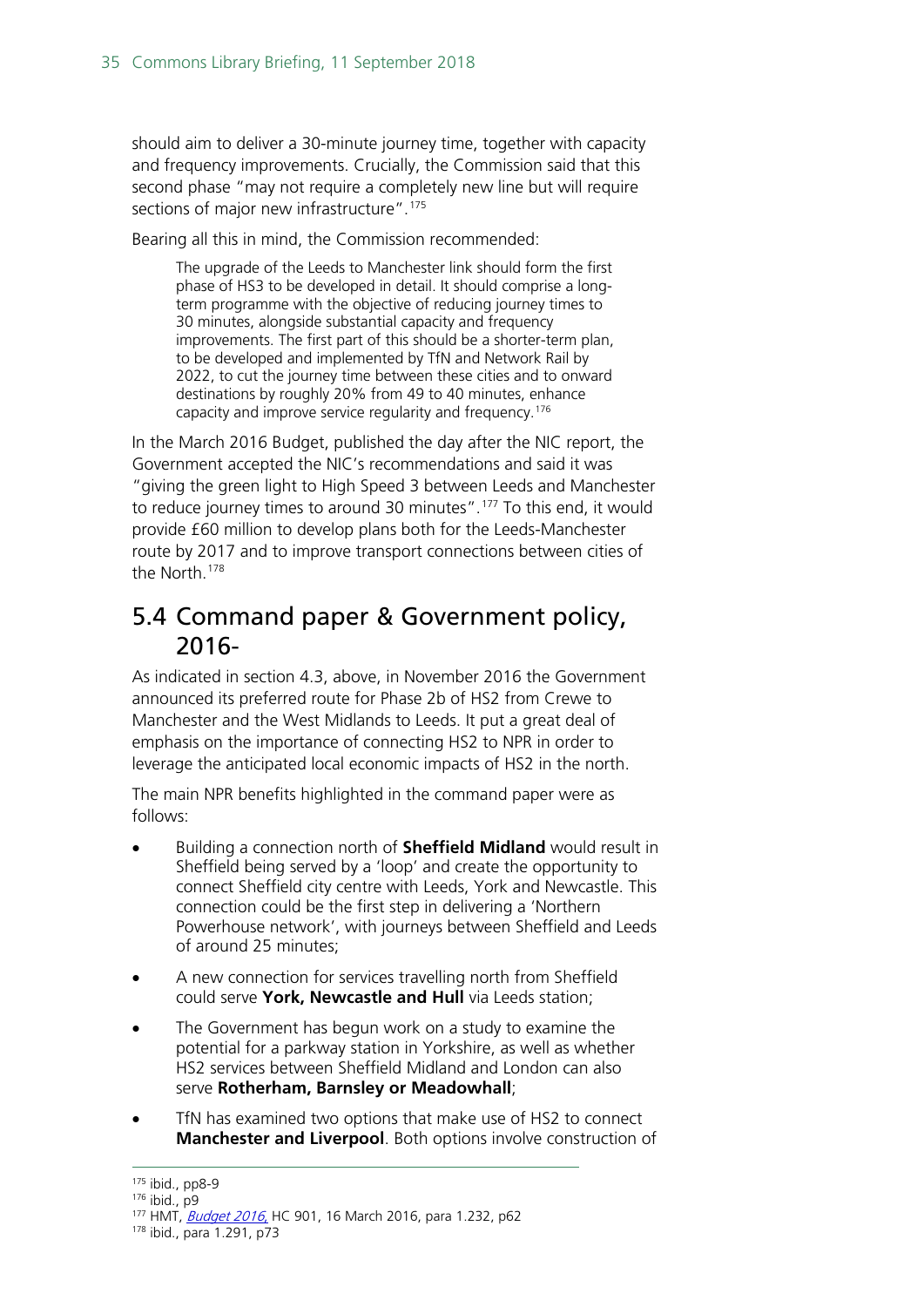a new line to Liverpool, and a junction onto the HS2 route. Under these options it would be possible to deliver NPR's ambitions for a 30 minute journey between Manchester and Liverpool, connecting the cities via Manchester Airport;

- There is strong local aspiration for NPR services into, and through, **Manchester** to serve Manchester Piccadilly so that interchange can be made easily with HS2; and
- Compared to the **Leeds** HS2 station proposed in the 2013 consultation, the current proposal better integrates HS2 into the city centre and the existing rail station, enabling easy interchanges onto current rail services across West Yorkshire and future NPR services. [179](#page-35-1)

The Government indicated willingness to include 'passive provision' for NPR services in the Phase 2b hybrid bill.<sup>[180](#page-35-2)</sup>

In October 2017 the Government announced £300 million in 'extra' funding to:

… go towards ensuring HS2 infrastructure can accommodate future Northern Powerhouse Rail and Midlands Connect services. Future-proofing will make it easier and less disruptive to build Northern Powerhouse Rail in the future. This will enable faster services between the Northern cities of Liverpool and Manchester, Sheffield, Leeds and York, as well as on towards the East Midlands and London. It will also enable services between Liverpool and Leeds to pass via Manchester Piccadilly station.<sup>[181](#page-35-3)</sup>

In July 2018 the Rail Minister, Jo Johnson, summarised the Government's policy on upgrading the existing trans-Pennine rail line:

The government is investing nearly £3bn between 2019 and 2024 in this upgrade, one third of our expected investment in rail enhancements between 2019 and 2024. It will be a rolling programme of enhancements including both major civil engineering and electrification. And we are working with Network Rail and Transport for the North to determine the best way to achieve major improvements for passengers. We will make further decisions later this year.<sup>[182](#page-35-4)</sup>

### <span id="page-35-0"></span>5.5 Strategic Transport Plan for the North, 2014-

In his response to the Higgins report (section 5.2, above) the then Secretary of State for Transport, Sir Patrick McLoughlin, announced his intention to create a new sub-national transport body (STB) called [Transport for the North \(TfN\),](https://transportforthenorth.com/) made up of the main northern city regions, to work together with other authorities and stakeholders and

<span id="page-35-1"></span><sup>&</sup>lt;sup>179</sup> op cit., High Speed Two: From Crewe to Manchester, the West Midlands to Leeds [and beyond](https://www.gov.uk/government/uploads/system/uploads/attachment_data/file/568208/high-speed-two-crewe-manchester-west-midlands-leeds-web-version.pdf), pp65-66

<span id="page-35-2"></span> $180$  ibid., p66

<span id="page-35-3"></span><sup>&</sup>lt;sup>181</sup> HMT press notice, ["Northern transport gets further funding from government"](https://www.gov.uk/government/news/northern-transport-gets-further-funding-from-government), 2 October 2017

<span id="page-35-4"></span><sup>&</sup>lt;sup>182</sup> [Railways: North of England: Written question –](https://www.parliament.uk/written-questions-answers-statements/written-question/commons/2018-07-10/162584) 162584, 18 July 2018; this on the back of long-term concerns about electrification of the route, for more information see HC Library briefing paper [CBP 5907](https://researchbriefings.parliament.uk/ResearchBriefing/Summary/SN05907)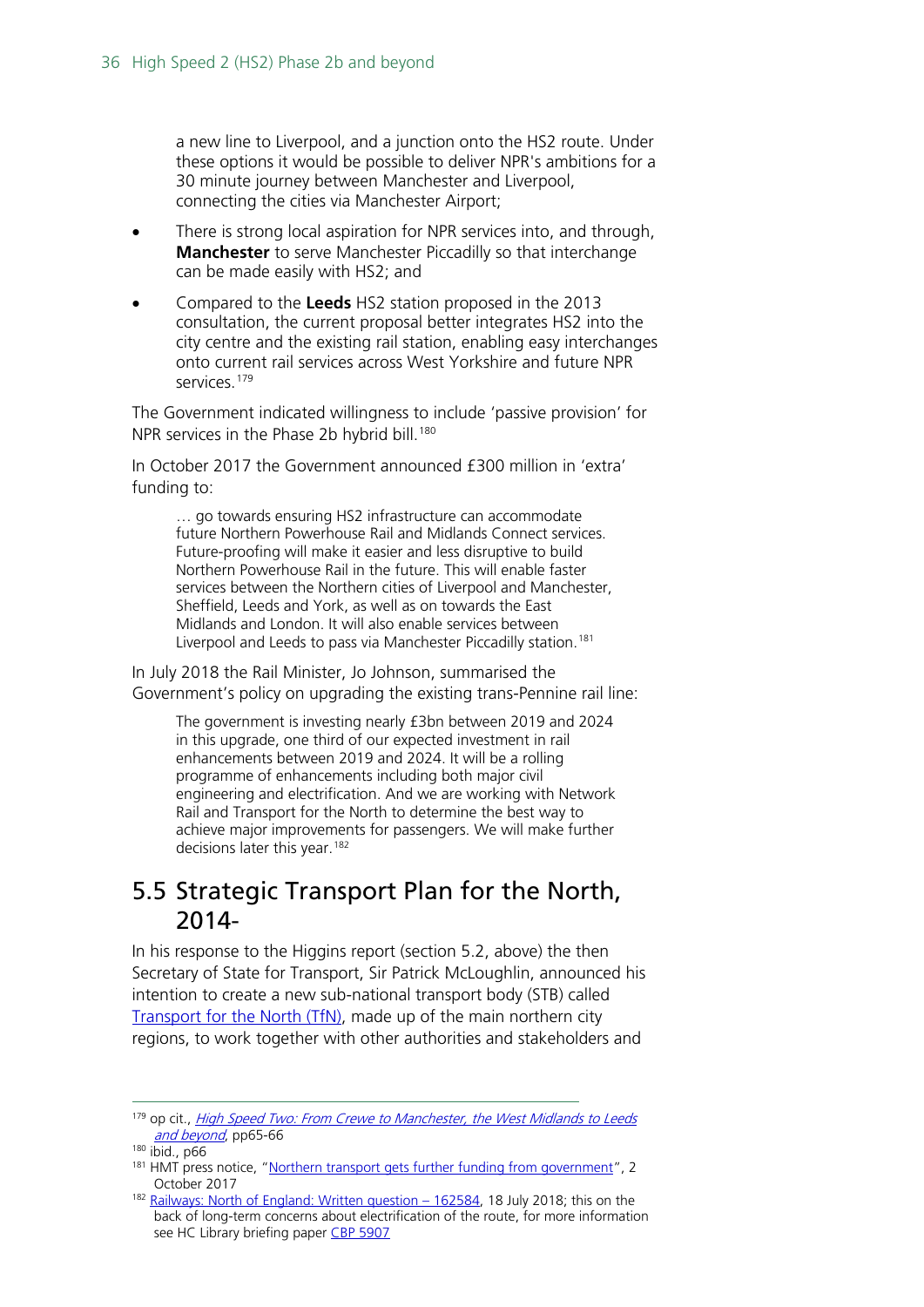"allow the north to speak with one voice on the big decisions, to benefit the region as a whole":

I would like to invite these cities to come together and work with the Government on the options for HS3, alongside a wider transport strategy for the north. I intend that this Government-led strategy will be developed with input from Network Rail, the Highways Agency as well as TfN, and will stretch from Liverpool to Sheffield, Hull and Newcastle.<sup>[183](#page-36-0)</sup>

In the 2015 Budget George Osborne announced that legislation would be introduced to establish TfN as a statutory body.<sup>[184](#page-36-1)</sup> Section 21 of the [Cities and Local Government Devolution Act 2016](http://www.legislation.gov.uk/ukpga/2016/1/enacted) provides for the establishment of STBs to advise on strategic transport decisions and priorities for the local area. TfN became the first STB on 1 April 2018, by virtue of the Sub-national Transport Body (Transport for the North) Regulations 2018 [\(SI 2018/103\)](http://www.legislation.gov.uk/uksi/2018/103/contents/made).<sup>[185](#page-36-2)</sup> TfN is tasked with setting out the requirements of the pan-Northern transport network through this [Strategic Transport Plan](http://www.transportforthenorth.com/wp-content/uploads/TfN-Position-Statement22617.pdf) (STP) for the North.

In March 2015 the Government published a transport strategy for the North, in partnership with TfN. It said that the Government would consider "all options for moving towards the 30 minute journey time ambition [between Manchester and Leeds], including options for tunnelling where necessary to improve speeds [… in] the next rail control period (2019-24)".<sup>[186](#page-36-3)</sup>

In the March 2016 update of the Northern Transport Strategy, TfN said:

… our work to date has indicated that in some cases achieving the vision in full might involve entirely new lines, or in other cases major upgrades to existing routes that are akin to a new line, such as major bypasses and cut-offs. Further work on route options and intermediate stations is being developed as outlined in our November 2015 report. On routes between Leeds and Manchester, and Manchester and Sheffield our work to date has shown that we need to go further than committed investments in the existing railway in order to achieve our vision for faster journeys and more frequent services. We are therefore developing a range of options, including new lines, that look at how we could achieve our longer term transformational vision, as well as accommodate the anticipated growth in freight.<sup>[187](#page-36-4)</sup>

In its June 2017 report on integrated rail, it stated that:

There is a reasonable degree of certainty about the changes in supply that will occur in the short to medium term. In the longer term, HS2 Phases 2a and 2b will involve the provision of new infrastructure in the North, in 2027 and 2033 respectively under current plans. However, while work continues developing the Phase 2a and 2b propositions, only Phase 1 of the scheme (London – Birmingham) is committed at the moment. NPR [Northern Powerhouse Rail] is under development, and will be further refined by TfN over the remainder of 2017. NPR would

<span id="page-36-0"></span><sup>183</sup> [HC Deb 27 October 2014, c8WS](http://www.publications.parliament.uk/pa/cm201415/cmhansrd/cm141027/wmstext/141027m0001.htm#1410273000005)

<span id="page-36-1"></span><sup>184</sup> HMT, [Summer Budget 2015,](https://www.gov.uk/government/uploads/system/uploads/attachment_data/file/443232/50325_Summer_Budget_15_Web_Accessible.pdf) 8 July 2015, para 1.301

<span id="page-36-2"></span><sup>&</sup>lt;sup>185</sup> Debated in Parliament o[n 18 December 2017](https://hansard.parliament.uk/Lords/2017-12-18/debates/585C0387-08F2-49E7-9890-EC13C7C3A049/Sub-NationalTransportBody(TransportForTheNorth)Regulations2017#contribution-2F3AD25F-ABF7-4A0F-9CDD-D38B802688C4) and [10 January 2018](https://hansard.parliament.uk/Commons/2018-01-10/debates/83522b6c-5666-498c-a676-51e214901893/DraftSub-NationalTransportBody(TransportForTheNorth)Regulations2017)

<span id="page-36-3"></span><sup>&</sup>lt;sup>186</sup> DfT/TfN, *The Northern Powerhouse: One Agenda*, One Economy, One North A report [on the Northern Transport Strategy](http://webarchive.nationalarchives.gov.uk/20150517021941/https:/www.gov.uk/government/uploads/system/uploads/attachment_data/file/427339/the-northern-powerhouse-tagged.pdf), 20 March 2015, p21

<span id="page-36-4"></span><sup>&</sup>lt;sup>187</sup> TfN, *[The Northern Transport Strategy: Spring 2016 Report](http://www.transportforthenorth.com/pdfs/The-Northern-Transport-Strategy-Spring-2016-Report.PDF)*, March 2016, p29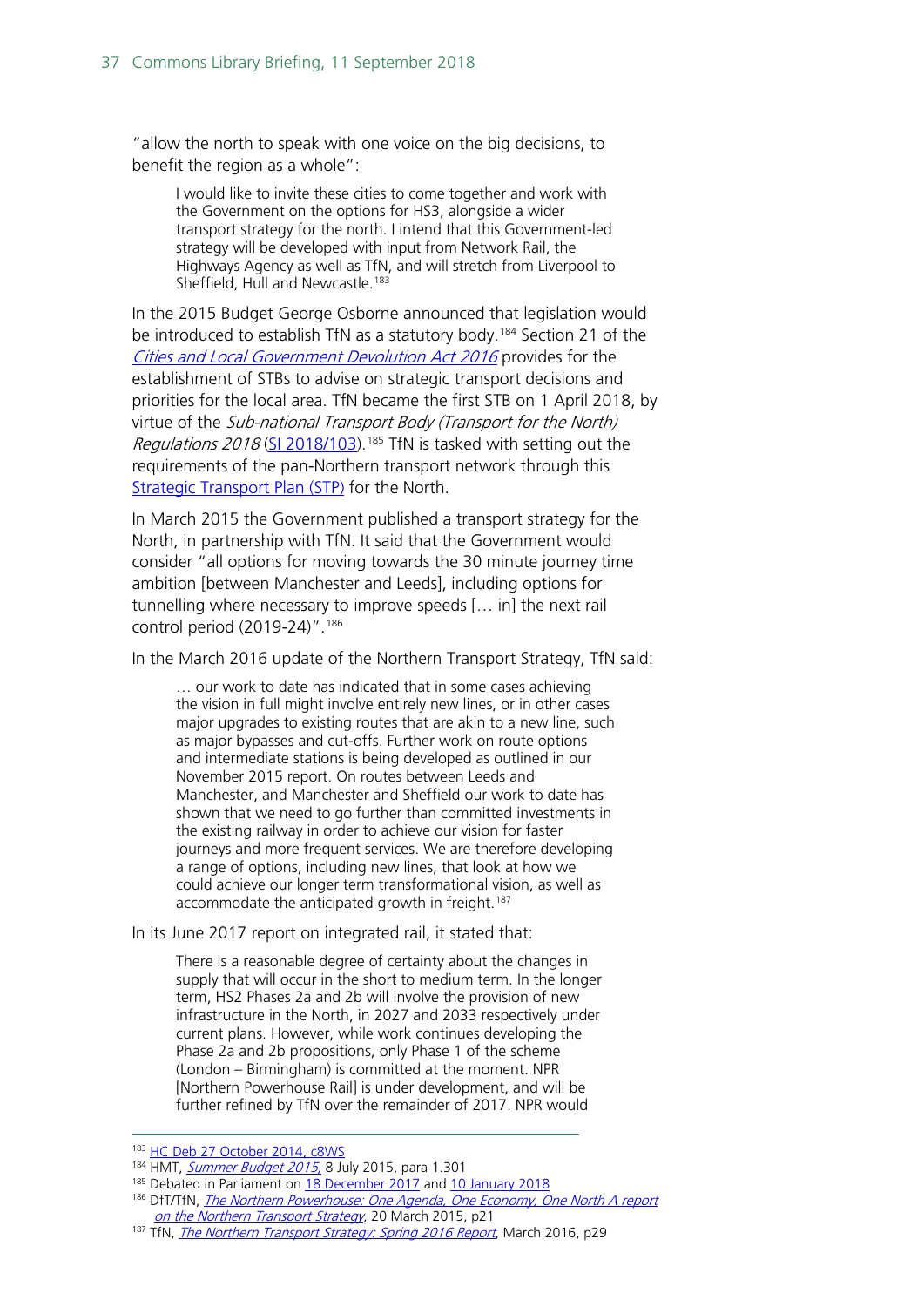also be a long term, transformative infrastructure project in the North.[188](#page-37-0)

In January 2018 TfN published its draft STP for consultation. It said that it "for the first time outlined its emerging vision for Northern Powerhouse Rail, a rapid, reliable and resilient rail network between the North's six biggest cities and other economic centres". <sup>[189](#page-37-1)</sup> It stated that the "emerging vision" for NPR included:

- A new line between Liverpool and the HS2 Manchester Spur via Warrington
- Capacity at Piccadilly for around eight through services per hour
- A new Trans Pennine rail line that connects Manchester and Leeds via Bradford
- Significant upgrades along the corridor of the existing Hope Valley line between Sheffield and Manchester via Stockport
- Leeds to Sheffield delivered through HS2 Phase 2B and upgrading the route from Sheffield
- Leeds to Newcastle via HS2 junction and upgrades to the East Coast Mainline
- Significant upgrades to existing line from Leeds to Hull (via Selby) and Sheffield to Hull (via Doncaster)<sup>[190](#page-37-2)</sup>

Further, on the trans-Penning XR4N route, it stated: "Alternative concepts will continue to be assessed between Liverpool – Manchester, Manchester – Sheffield, and Manchester – Leeds as part of developing a Strategic Outline Business Case for the programme".[191](#page-37-3)

And on integration with HS2 it stated:

TfN wants to ensure that Northern Powerhouse Rail is fully integrated into the planning of HS2 Phase 2B, to ensure both maximum value for money and that Northern Powerhouse Rail can be developed without delay.

To enable the possibility for Northern Powerhouse Rail services to make use of HS2 infrastructure, it is necessary to incorporate passive provision in the HS2 Phase 2B Hybrid Bill, with funding announced by the Chancellor in October 2017 intended to future proof HS2 for delivery of Northern Powerhouse Rail connectivity. A series of touchpoints between Northern Powerhouse Rail and HS2 Phase 2B have been identified across the Eastern (Sheffield to Leeds) and Western (Liverpool to Manchester) corridors, as well as at Manchester Piccadilly.

Integration with HS2 provides the opportunity for parts of the Northern Powerhouse Rail network to be delivered in an efficient way, using parts of an already committed scheme with an agreed programme. Together with the existing mainline route network,

<span id="page-37-0"></span><sup>188</sup> TfN, Initial Integrated Rail Report Strategic Transport Plan Evidence Base Report by [Steer Davis Gleave commissioned by Transport for the North](http://www.transportforthenorth.com/wp-content/uploads/TfN-Initial-Integrated-Rail-Report.pdf), 19 June 2017, executive summary

<span id="page-37-1"></span><sup>&</sup>lt;sup>189</sup> TfN press notice, ["Northern leaders publish plan to transform the region"](https://transportforthenorth.com/northern-leaders-publish-plan-transform-region/), 16 January 2018

<span id="page-37-3"></span><span id="page-37-2"></span><sup>&</sup>lt;sup>190</sup> TfN, *[Strategic Transport Plan Draft for public consultation](https://transportforthenorth.com/wp-content/uploads/TfN-Strategic-Plan_draft_lr.pdf)*, January 2018, p46 <sup>191</sup> Ibid., p46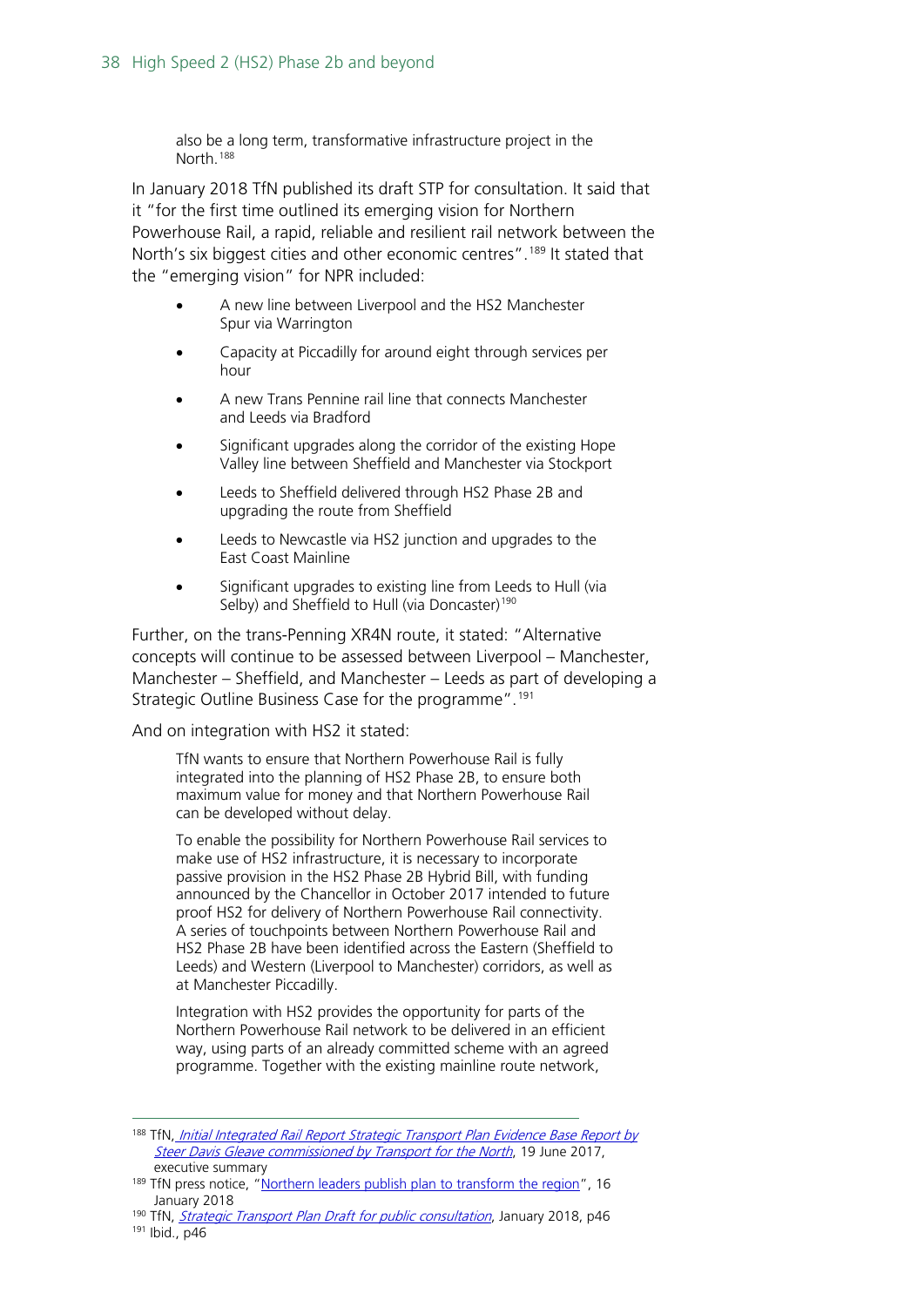HS2 and Northern Powerhouse Rail can create a flexible set of services to maximise the economic outcomes for the UK.

The government has been working closely with TfN in the development work for junctions. These are:

- Junctions in the Leeds area, enabling trains from Manchester, Sheffield and the Midlands to travel via Leeds and on to York and the North East. This could also release capacity for more local and commuter services east of Leeds
- Junctions in Cheshire to serve Liverpool via a new line, enabling services between Liverpool and Manchester via the HS2 Manchester spur, and offering the potential for faster Liverpool - London HS2 services on to the HS2 mainline
- Junctions at Manchester Piccadilly, which combined with a range of other interventions, would enable services from Manchester Airport and Liverpool to use either an underground Northern Powerhouse Rail through station or a surface turn-back station to continue east towards Leeds and the North East.
- A junction north of Sheffield at Clayton, enabling trains to run through Sheffield and re-join the HS2 mainline to Leeds (This is already being considered in the design by HS2 Ltd as part of the Phase 2B Hybrid Bill work).<sup>[192](#page-38-0)</sup>

TfN's plans are show in the graphic on the following page.<sup>[193](#page-38-1)</sup>

An analysis of findings and responses to the consultation was published in June. The STP will become a statutory document in late 2018.<sup>[194](#page-38-2)</sup>

<span id="page-38-0"></span>192 Ibid., p46

<span id="page-38-1"></span><sup>193</sup> Taken from: TfN, [Northern Powerhouse Rail Booklet](https://transportforthenorth.com/wp-content/uploads/Northern-Powerhouse-Rail-booklet-edit.pdf), 14 May 2018

<span id="page-38-2"></span><sup>194</sup> Ipsos MORI for TfN, *Draft Strategic Transport Plan and Integrated Sustainability* [Appraisal Consultation: Analysis of findings](https://transportforthenorth.com/wp-content/uploads/Item-4.1-STP-Appendix.pdf), June 2018, p2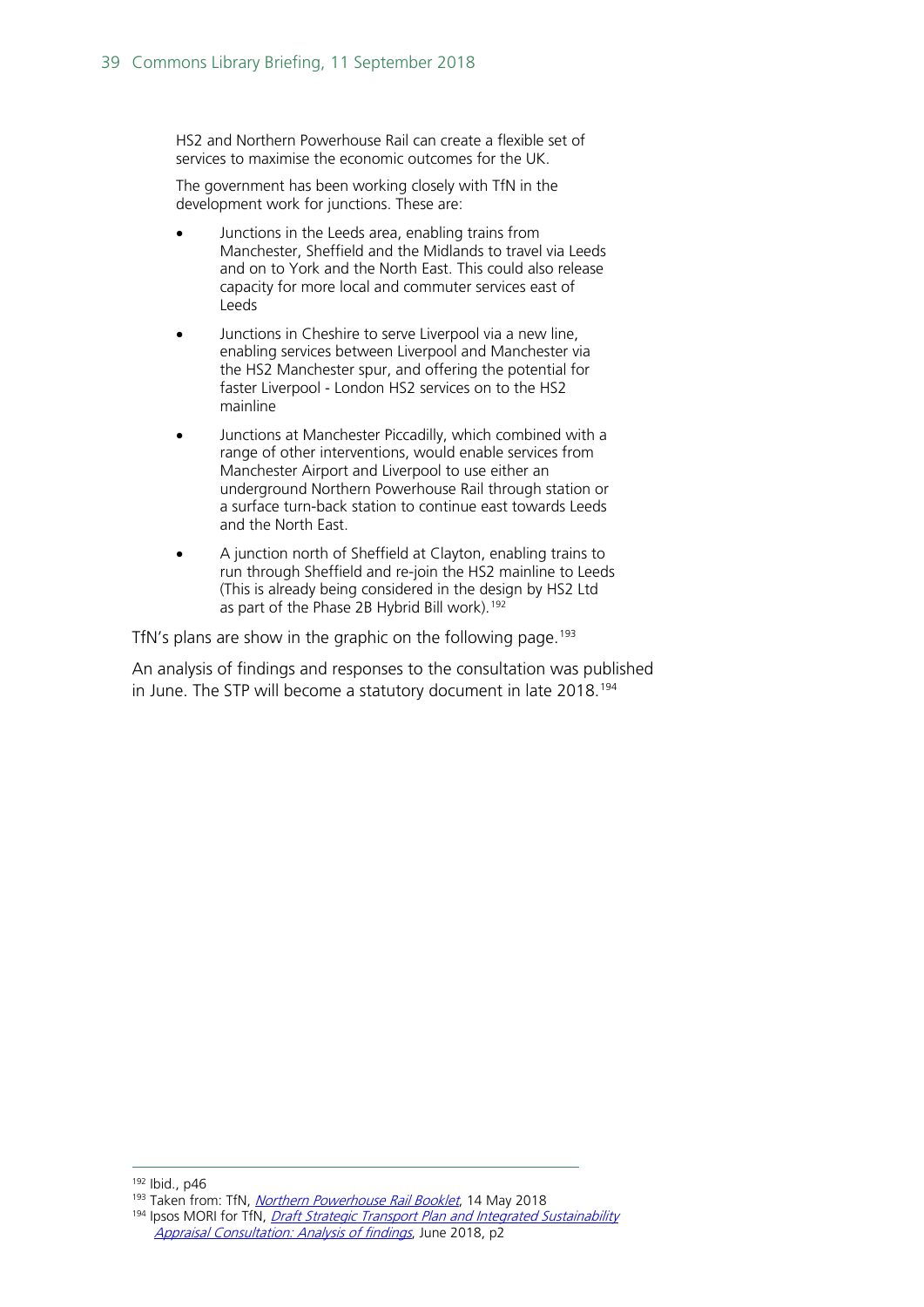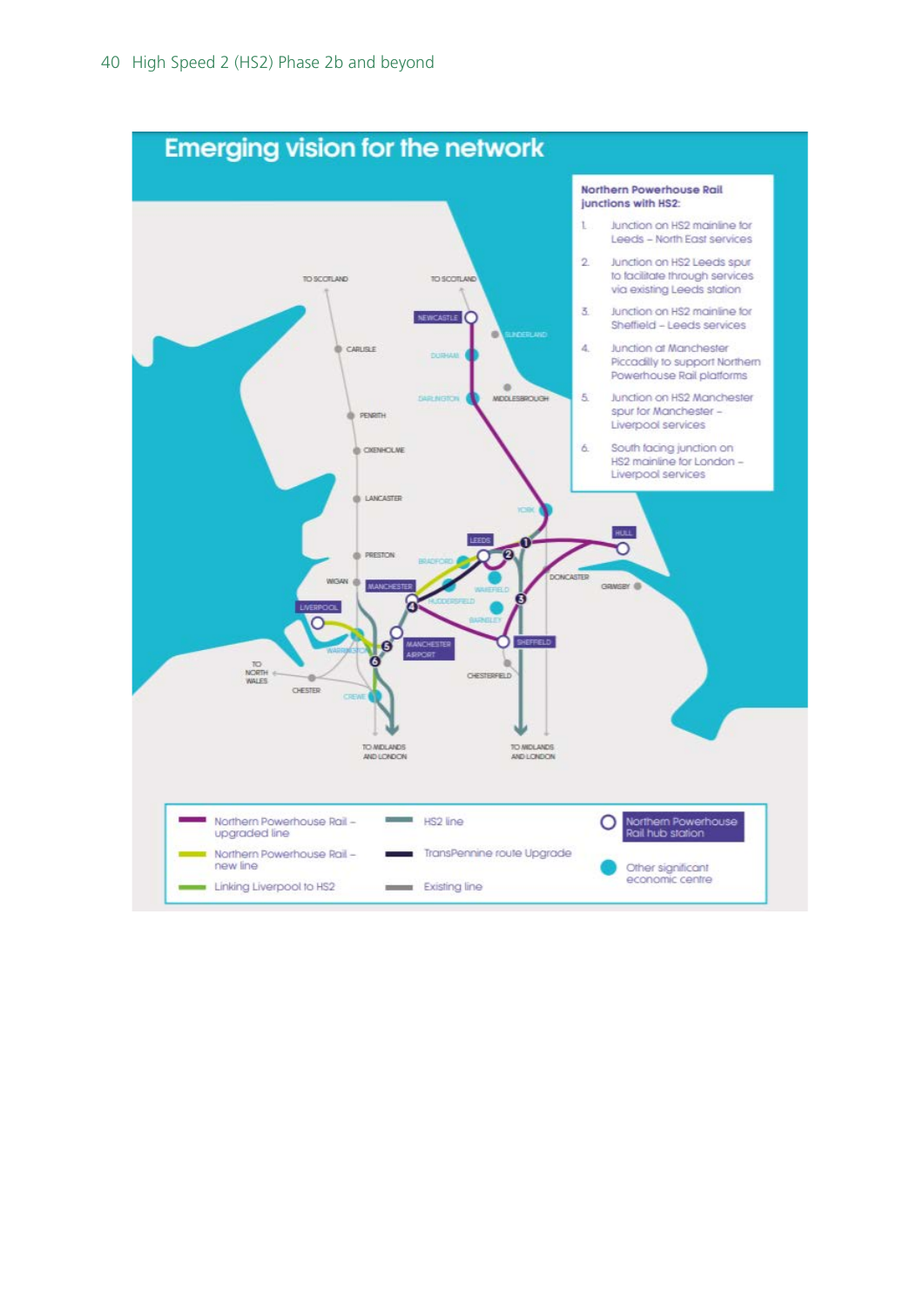## <span id="page-40-0"></span>6. High speed rail and Scotland

### <span id="page-40-1"></span>6.1 Background, 2010-15

The Scottish National Party (SNP) has called for HS2 to be extended to Scotland for a number of years and in 2012 it said it was considering building a separate high speed rail link between Edinburgh and Glasgow by 2024.<sup>[195](#page-40-2)</sup> In June 2014, following the announcement of the Government's plans to look into 'HS3', Gordon MacDonald MSP, member of the Scottish Parliament's Infrastructure and Capital Investment Committee, said that "it is ridiculous that Westminster is extending the High Speed Rail network but without any consideration for Scotland … There is an undeniable economic case to connect Scotland to the rest of the UK and the continent".<sup>[196](#page-40-3)</sup>

In February 2015 the Scottish Infrastructure Secretary, Keith Brown, highlighted research by Greengauge 21 indicating that a high speed rail link between Scotland and Manchester could generate almost £25 billion for the UK economy. He said the Scottish Government was "committed to a genuinely national high-speed rail network" and expanded on this theme in a debate in the Scottish Parliament.<sup>[197](#page-40-4)</sup>

Meanwhile, in November 2013 the Government and Transport Scotland instructed HS2 Ltd. to "identify ways to make further rail capacity and journey time improvements between northern England and Scotland for both passengers and freight. This will include looking to cut journeys from Glasgow and Edinburgh to London to 3 hours or less".<sup>[198](#page-40-5)</sup> When questioned about it by the Transport Select Committee in November 2014 Sir David Higgins said that it would contain "a range of options, from ambitious schemes of an entirely new high-speed network or probably the more realistic ones, ones of upgrades and the staging of that".[199](#page-40-6)

In September 2015 Keith Brown said that the final report would enable the Scottish Government to develop its planned high-speed line between Edinburgh and Glasgow.<sup>[200](#page-40-7)</sup> There followed reports in early [201](#page-40-8)6 that the Edinburgh-Glasgow link had been 'shelved'.<sup>201</sup>

- <span id="page-40-3"></span>196 SNP press notice, ["HS3 plans leave Scotland in the slow lane"](http://web.archive.org/web/20140626033100/http:/www.snp.org/media-centre/news/2014/jun/hs3-plans-leave-scotland-slow-lane), 23 June 2014 <sup>197</sup> ["Westminster challenged to commit to high-speed rail in Scotland"](http://news.stv.tv/scotland/311440-scots-want-rail-services-to-be-as-fast-as-road-journeys-transform-scotland/), STV News, 24
- <span id="page-40-5"></span><span id="page-40-4"></span>February 2015, and [Scottish Parliament motion S4M-12382,](http://www.scottish.parliament.uk/parliamentarybusiness/28862.aspx?r=9794#.VPhxUXysWSo) 24 February 2015 198 DfT press notice, ["Next phase of work for High Speed 2 and Scotland"](http://webarchive.nationalarchives.gov.uk/20141214014318/https:/www.gov.uk/government/news/next-phase-of-work-for-high-speed-2-and-scotland), 1 November 2013

Background on debates about high speed rail in Scotland can be found in section 3.3 of HC Library briefing paper RP [11/75](http://researchbriefings.parliament.uk/ResearchBriefing/Summary/RP11-75)

<span id="page-40-2"></span><sup>&</sup>lt;sup>195</sup> SNP press notice, ["SNP welcome commitment to high speed rail by 2024"](http://web.archive.org/web/20150326105600/http:/snp.org/media-centre/news/2012/nov/snp-welcome-commitment-high-speed-rail-2024), 12 November 2012

<sup>&</sup>lt;sup>199</sup> Transport Committee, *[Oral evidence: HS2: update](http://data.parliament.uk/writtenevidence/committeeevidence.svc/evidencedocument/transport-committee/hs2-update/oral/15638.html)*, HC 793, 17 November 2014, Q13

<span id="page-40-7"></span><span id="page-40-6"></span><sup>&</sup>lt;sup>200</sup> ["Scots high-speed HS2 rail report suffers new delay"](http://www.scotsman.com/news/transport/scots-high-speed-hs2-rail-report-suffers-new-delay-1-3876549?dm_t=0,0,0,0,0), The Scotsman, 3 September 2015

<span id="page-40-8"></span><sup>&</sup>lt;sup>201</sup> see, e.g., ["High speed Glasgow-Edinburgh rail link plans 'shelved'"](http://www.bbc.co.uk/news/uk-scotland-scotland-politics-35323728?dm_t=0,0,0,0,0), BBC News, 15 January 2016; and ["Scottish Government has "dropped" Glasgow to Edinburgh](http://www.scotsman.com/news/transport/scottish-government-has-dropped-glasgow-to-edinburgh-bullet-train-1-4034148?dm_t=0,0,0,0,0#ixzz40bNp8QdT)  [bullet train"](http://www.scotsman.com/news/transport/scottish-government-has-dropped-glasgow-to-edinburgh-bullet-train-1-4034148?dm_t=0,0,0,0,0#ixzz40bNp8QdT), The Scotsman, 18 February 2016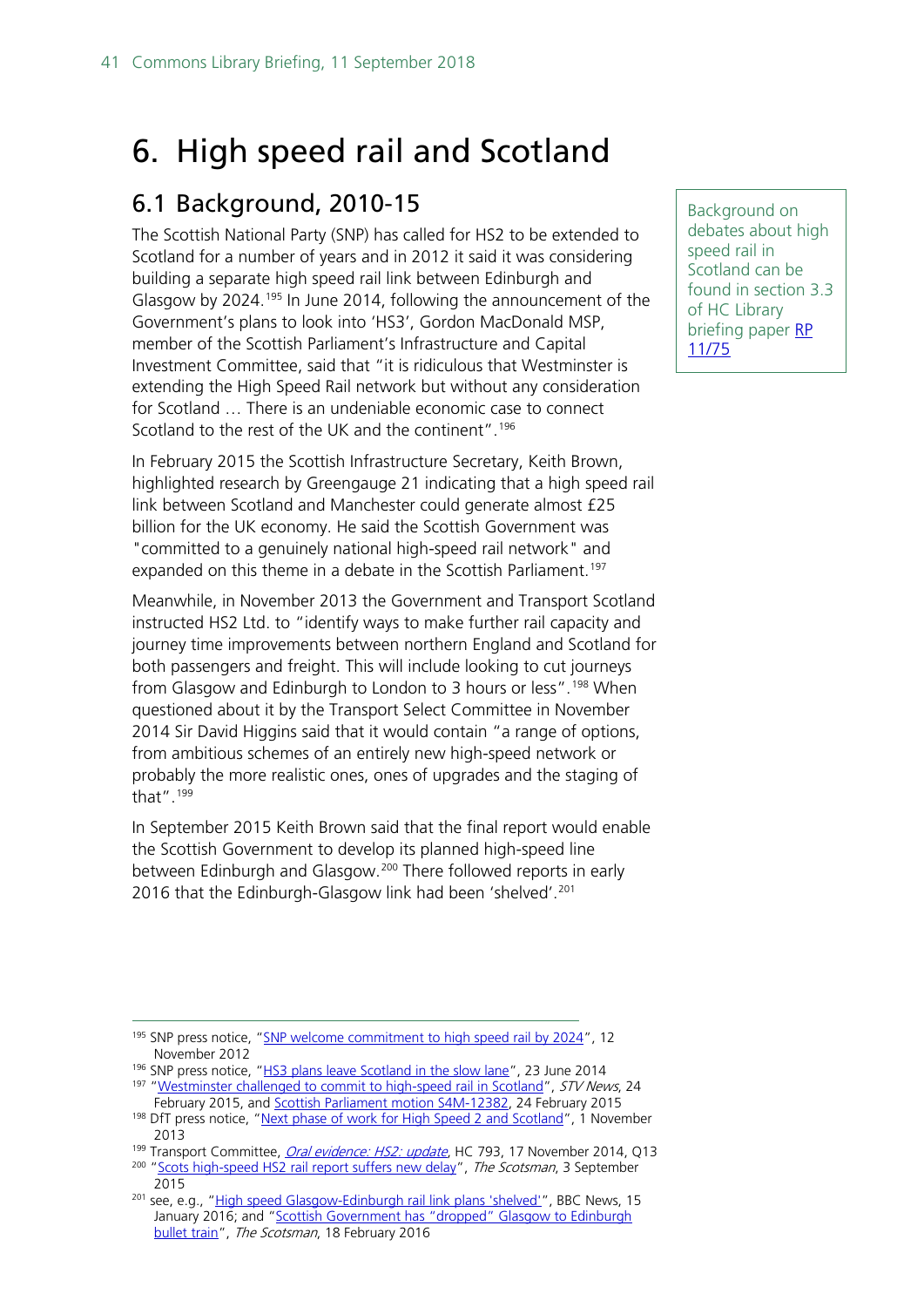### <span id="page-41-0"></span>6.2 UK and Scottish Government reports, March 2016

In March 2016 the UK and Scottish Governments published two reports on HSR to and within Scotland. The first report, produced by HS2 Ltd., considered various options including upgrades or new routes to deliver a three-hour journey time between the central belt of Scotland and London. These options fell under two headings: upgrades to existing routes and high speed options:

#### **Upgrades to existing routes**

Upgrades to both the East and the West Coast Main Lines would be challenging and, within the footprint of the existing network, would deliver limited journey time savings, short of the three-hour journey time aspiration.

Achieving a three-hour journey time to Glasgow and Edinburgh through upgrades to existing lines would require around 137 miles of new high speed bypasses on the West Coast Main Line at a cost of between £17 billion and £19 billion and would present sustainability and engineering challenges similar to those for a new line.

On the unimproved sections of the railway, existing challenges regarding capacity, traffic mix, disruption and resilience would remain. Upgrades on the East Coast Main Line alone, with slightly fewer bypasses, could deliver a three-hour journey time to Edinburgh, but not Glasgow. This would cost between £11 billion and £13 billion without addressing the capacity issues; a solution addressing the capacity issues would cost up to £20 billion.<sup>[202](#page-41-1)</sup>

#### **High speed options**

A new high speed route from the northern end of Phase 2 to Scotland would involve more than 190 miles of new railway, and the potential to serve other city centres. It would increase capacity and reduce journey times, but it would have associated sustainability impacts.

A high speed route using the western leg of Phase 2 of HS2 could serve both Edinburgh and Glasgow by connecting to the mid-point of an Edinburgh to Glasgow high speed line. This would cost between £22 billion and £25 billion (excluding the cost of an Edinburgh to Glasgow high speed line).

A slightly different configuration to the west serving both Glasgow and Edinburgh would cost between £32 billion and £34 billion, while a route to the east would require significantly more infrastructure and cost anything between £27 billion and £43 billion. [203](#page-41-2)

A separate report, published by Transport Scotland, concluded that the benefits of a high speed rail line between Glasgow and Edinburgh were "not considered to be sufficient in themselves to cover the very high cost of building a high speed link between Glasgow and Edinburgh as a free standing scheme". A high speed line between Glasgow and

<span id="page-41-2"></span><span id="page-41-1"></span><sup>&</sup>lt;sup>202</sup> HS2 Ltd., *Broad options for upgraded and high speed railways to the North of* [England and Scotland](http://webarchive.nationalarchives.gov.uk/20160811030116/https:/www.gov.uk/government/uploads/system/uploads/attachment_data/file/506022/NES_Report.pdf), 21 March 2016, p3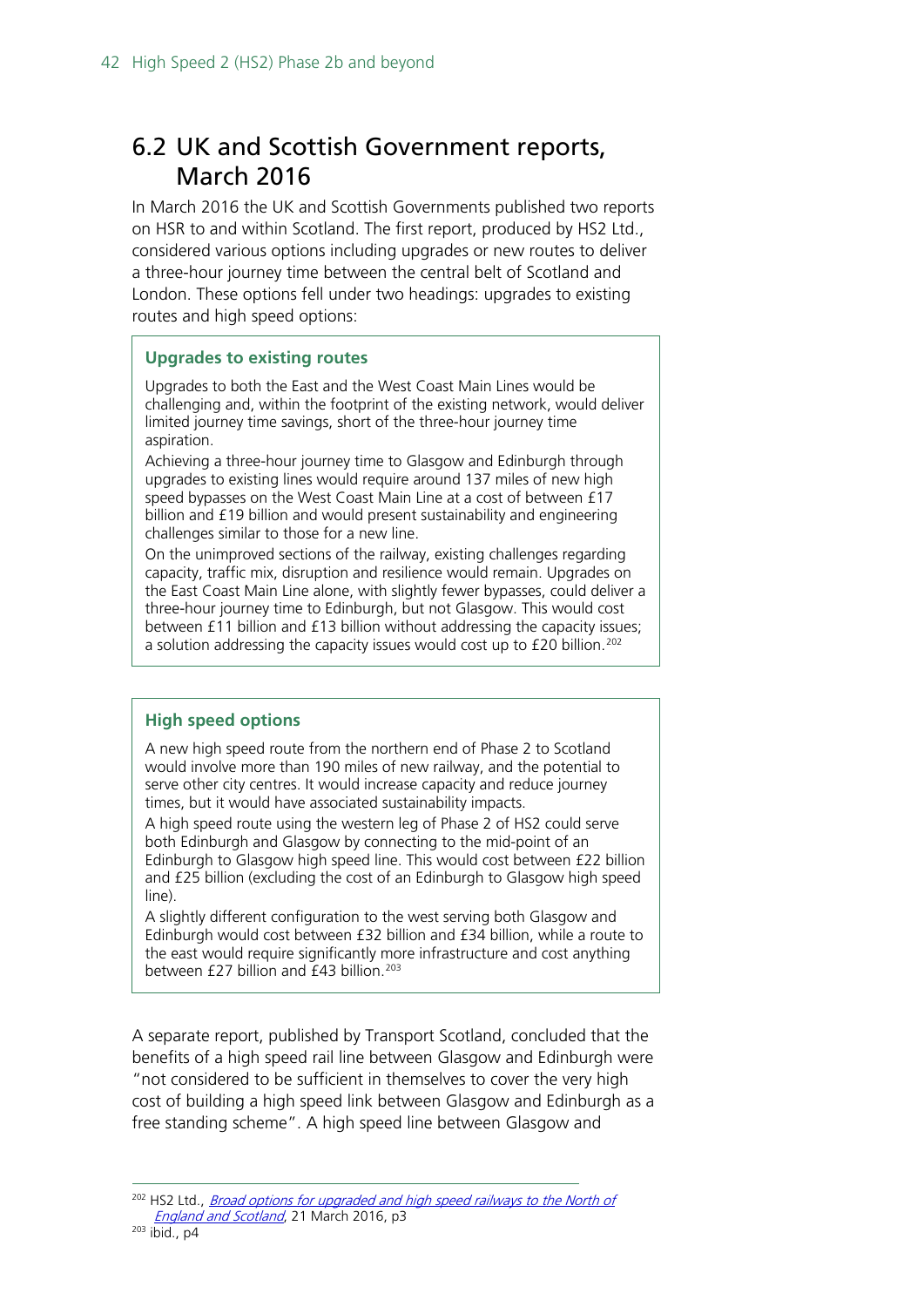Edinburgh would be possible, "but its feasibility is dependent on a commitment to extend high speed rail to Scotland".<sup>[204](#page-42-1)</sup>

The Scottish and UK Governments said that work would be carried out in 2017 to identify options with the best business case for implementation from 2019 onwards.<sup>[205](#page-42-2)</sup> This was reiterated in the Government's November 2016 announcement of its preferred route for Phase 2b of HS2 from Crewe to Manchester and the West Midlands to Leeds. [206](#page-42-3)

### <span id="page-42-0"></span>6.3 Recent developments

As indicated in section 1.2, above, the SNP manifesto for the 2017 General Election said that: "Connecting Scotland to HS2 must be a priority, with construction beginning in Scotland as well as England, and a high speed connection between Glasgow, Edinburgh and the north of England as part of any high-speed rail network".<sup>[207](#page-42-4)</sup> In November 2017 the Scottish Government announced that feasibility studies were being commissioned to identify options to help improve train journey times, capacity, resilience and reliability on services between Scotland and England, with a focus on delivering three hour journeys between Scotland and London.<sup>[208](#page-42-5)</sup>

Most recently, in May 2018 Greengauge 21 published a new paper looking 'beyond HS2'. It proposed turning HS2 from a "Y" to an "X" shaped railway, with a new connection in the West Midlands meaning that HS2 trains could operate from Bristol and Cardiff to destinations in the Midlands, the North and Scotland. It also proposed a new line in Scotland to halve journey times between Edinburgh and Perth and speed up onward journeys to Inverness and Dundee/Aberdeen.<sup>[209](#page-42-6)</sup>

Information on HSR is available on the [Transport Scotland](https://www.transport.gov.scot/projects/high-speed-rail/high-speed-rail/)  [website.](https://www.transport.gov.scot/projects/high-speed-rail/high-speed-rail/)

<span id="page-42-1"></span><sup>&</sup>lt;sup>204</sup> Transport Scotland, *[High Speed Rail Scotland: Summary Report](http://web.archive.org/web/20161115144425/http:/www.transport.gov.scot/system/files/RAIL%20-%20High%20Speed%20Rail%20Scotland%20-%20Summary%20Report%20-%20Web%20Version%20March%202016.pdf)*, 21 March 2016, p2

<span id="page-42-2"></span><sup>&</sup>lt;sup>205</sup> DfT press notice, ["Three-hour Scotland to London rail journeys on track"](http://webarchive.nationalarchives.gov.uk/20160805235840/https:/www.gov.uk/government/news/three-hour-scotland-to-london-rail-journeys-on-track), 21 March 2016

<span id="page-42-3"></span><sup>&</sup>lt;sup>206</sup> op cit., *High Speed Two: From Crewe to Manchester, the West Midlands to Leeds* [and beyond](http://webarchive.nationalarchives.gov.uk/20170521023815/https:/www.gov.uk/government/uploads/system/uploads/attachment_data/file/568208/high-speed-two-crewe-manchester-west-midlands-leeds-web-version.pdf), pp59-60

<span id="page-42-4"></span><sup>&</sup>lt;sup>207</sup> SNP, *[Stronger for Scotland](https://d3n8a8pro7vhmx.cloudfront.net/thesnp/pages/9544/attachments/original/1496320559/Manifesto_06_01_17.pdf?1496320559)*, May 2017, p20

<span id="page-42-5"></span><sup>&</sup>lt;sup>208</sup> Scottish Government press notice, ["Cross-border rail improvements planned"](https://news.gov.scot/news/cross-border-rail-improvements-planned), 6 November 2017

<span id="page-42-6"></span><sup>&</sup>lt;sup>209</sup> Greengauge 21, *[Beyond HS2](http://www.greengauge21.net/wp-content/uploads/Beyond_HS2WEB-1.pdf)*, 28 May 2018